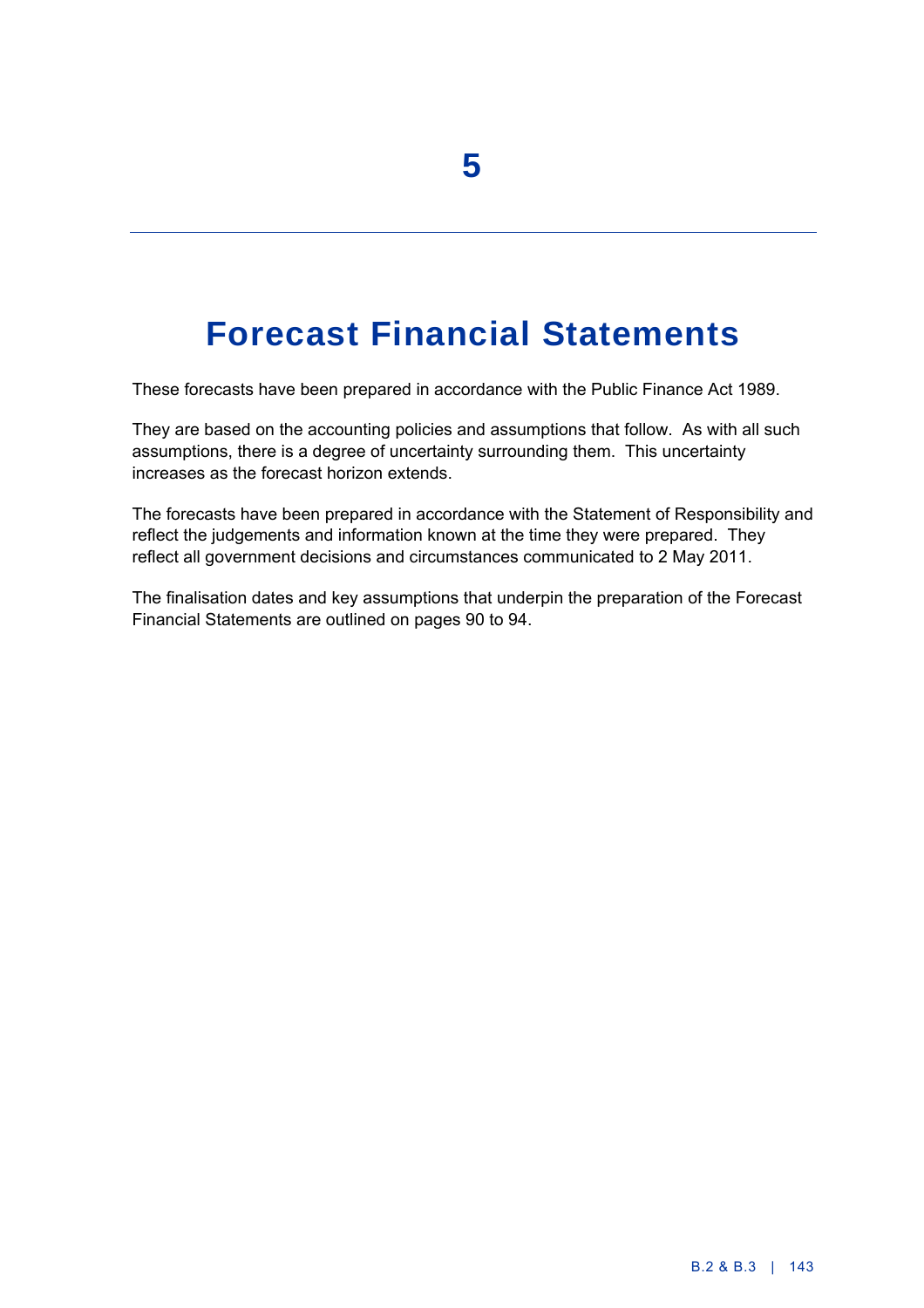## **Statement of Accounting Policies**

### **Significant Accounting Policies**

These forecast financial statements have been prepared in accordance with the accounting policies that are expected to be used in the comparable audited actual financial statements of the Government.

These forecast financial statements comply with generally accepted accounting practice (GAAP) as required by the Public Finance Act 1989 and have been prepared in accordance with *Financial Reporting Standard 42: Prospective Financial Statements*.

All forecasts use the accrual basis of accounting. Forecasts have been prepared for the consolidated financial statements of the Government reporting entity, which includes all entities controlled by the Government (as defined by applicable financial reporting standards).

The specific accounting policies are reproduced in full on the Treasury's website at http://www.treasury.govt.nz/publications/guidance/reporting/accounting

### **Changes in Accounting Policies**

All policies have been applied on a consistent basis during the forecast period. There have been no changes in accounting policies during the period.

## **Forecast Policies**

These forecast financial statements have been prepared on the basis of the Treasury's best professional judgement.

Actual financial results for the periods covered are likely to vary from the information presented. Factors that may lead to a material difference between information in these forecast financial statements and the actual reported results in future years are set out in the chapter on *Fiscal Risks*.

Key forecast assumptions used are set out on pages 90 to 94.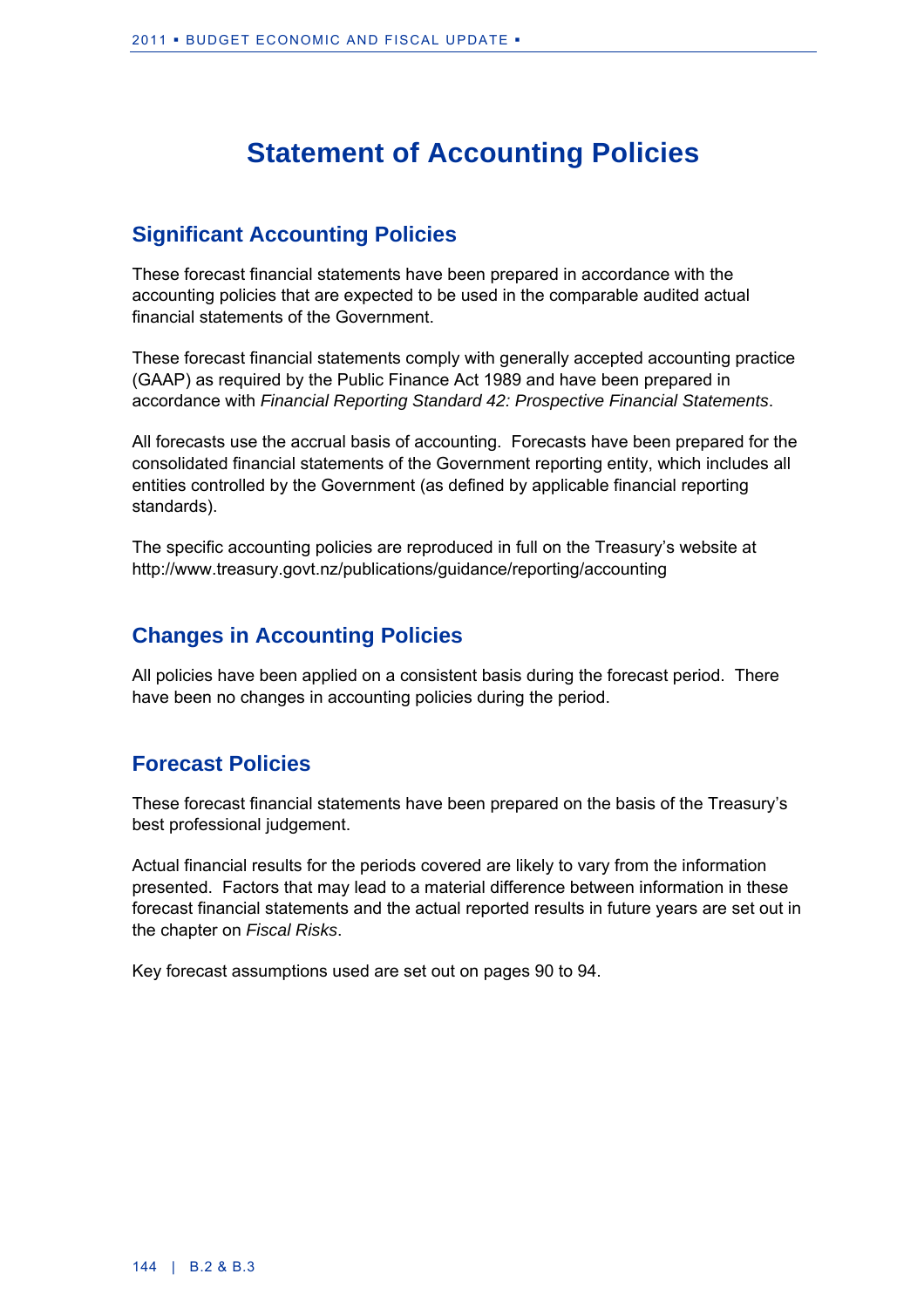## **Government Reporting Entity as at 2 May 2011**

These forecast financial statements are for the government reporting entity as specified in Part 3 of the Public Finance Act 1989. This comprises Ministers of the Crown and the following entities:

| <b>Departments</b>                        |                                           |
|-------------------------------------------|-------------------------------------------|
| Agriculture and Forestry                  | Land Information New Zealand              |
| <b>Building and Housing</b>               | Māori Development                         |
| Canterbury Earthquake Response Authority  | New Zealand Customs Service               |
| Conservation                              | New Zealand Defence Force                 |
| Corrections                               | New Zealand Police                        |
| Crown Law Office                          | New Zealand Security Intelligence Service |
| Culture and Heritage                      | Office of the Clerk                       |
| Defence                                   | <b>Pacific Island Affairs</b>             |
| Economic Development                      | <b>Parliamentary Counsel Office</b>       |
| Education                                 | <b>Parliamentary Service</b>              |
| <b>Education Review Office</b>            | Prime Minister and Cabinet                |
| <b>Fnvironment</b>                        | Science and Innovation                    |
| <b>Fisheries</b>                          | Serious Fraud Office                      |
| Foreign Affairs and Trade                 | Social Development                        |
| Government Communications Security Bureau | <b>State Services Commission</b>          |
| Health                                    | <b>Statistics</b>                         |
| Inland Revenue                            | Transport                                 |
| <b>Internal Affairs</b>                   | Treasury                                  |
| Justice                                   | Women's Affairs                           |
| Labour                                    |                                           |

#### **Offices of Parliament Others**

**Core Crown** 

Controller and Auditor General Office of the Ombudsmen Parliamentary Commissioner for the Environment

New Zealand Superannuation Fund Reserve Bank of New Zealand

#### **State-owned enterprises**

Air New Zealand Limited\* Airways Corporation of New Zealand Limited Animal Control Products Limited AsureQuality Limited Electricity Corporation of New Zealand Limited Genesis Power Limited Kordia Group Limited Landcorp Farming Limited Learning Media Limited Meridian Energy Limited Meteorological Service of New Zealand Limited Mighty River Power Limited New Zealand Post Limited New Zealand Railways Corporation Quotable Value Limited Solid Energy New Zealand Limited

Terralink Limited (in liquidation)

Transpower New Zealand Limited

Subsidiaries of State-owned enterprises are consolidated by their parents and not listed separately in this table.

\*included for disclosure purposes as if it were a State-owned enterprise.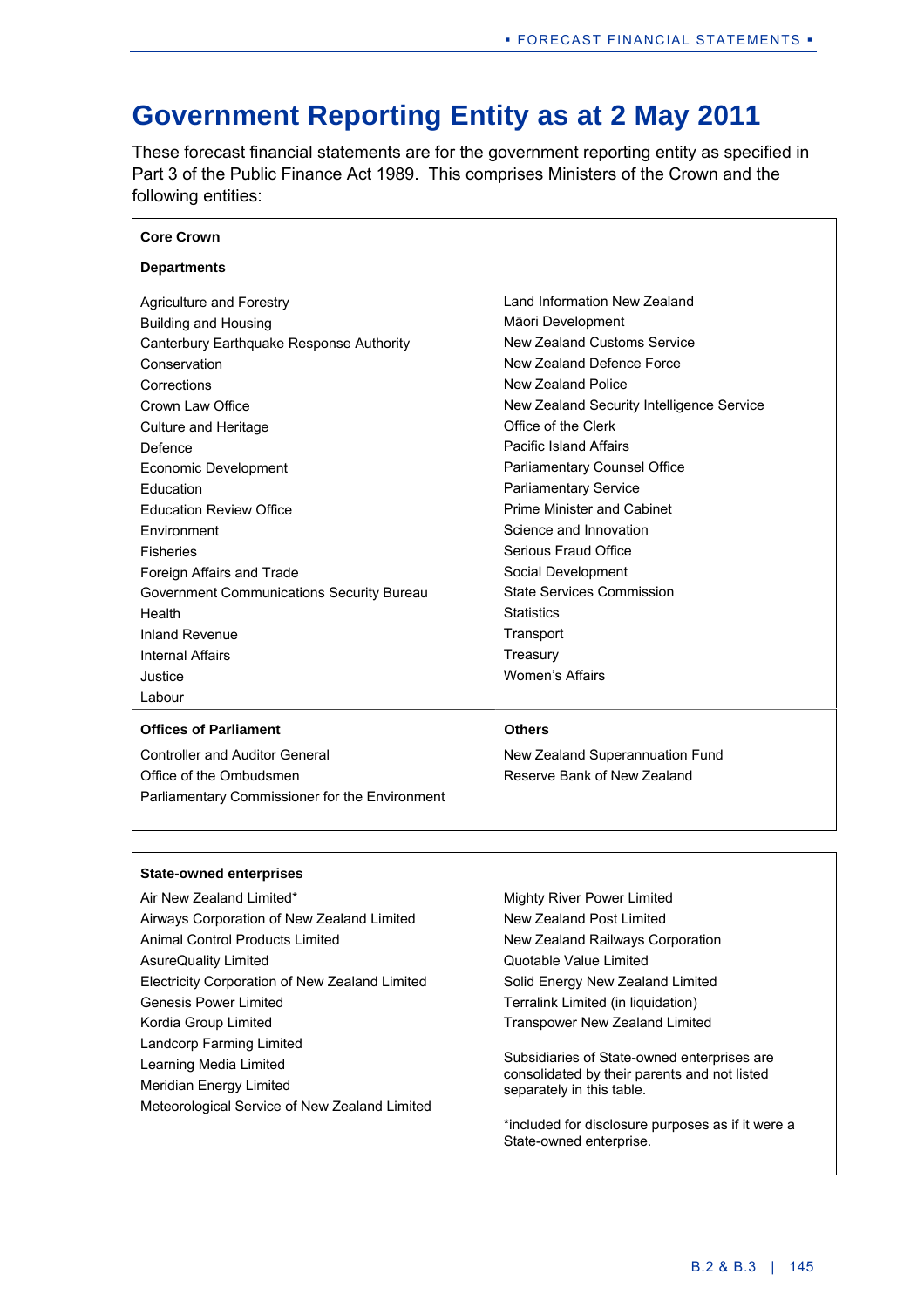#### **Crown entities**

Accident Compensation Corporation Accounting Standards Review Board Alcohol Advisory Council of New Zealand Arts Council of New Zealand Toi Aotearoa Broadcasting Commission Broadcasting Standards Authority Career Services Charities Commission Children's Commissioner Civil Aviation Authority of New Zealand Commerce Commission Crown Health Financing Agency Crown Research Institutes (8) District Health Boards (20) Drug Free Sport New Zealand Earthquake Commission Electoral Commission Electricity Authority Energy Efficiency and Conservation Authority Environmental Risk Management Authority Families Commission Government Superannuation Fund Authority Guardians of New Zealand Superannuation Health and Disability Commissioner Health Quality and Safety Commission Health Research Council of New Zealand Health Sponsorship Council Housing New Zealand Corporation Human Rights Commission Independent Police Conduct Authority Law Commission Legal Services Agency Maritime New Zealand Mental Health Commission Museum of New Zealand Te Papa Tongarewa Board New Zealand Antarctic Institute New Zealand Artificial Limb Board

New Zealand Blood Service New Zealand Film Commission New Zealand Fire Service Commission New Zealand Historic Places Trust (Pouhere Taonga) New Zealand Lotteries Commission New Zealand Productivity Commission New Zealand Qualifications Authority New Zealand Symphony Orchestra New Zealand Teachers Council New Zealand Tourism Board New Zealand Trade and Enterprise New Zealand Transport Agency New Zealand Venture Investment Fund Limited New Zealand Walking Access Commission Office of Film and Literature Classification Pharmaceutical Management Agency Privacy Commissioner Public Trust Radio New Zealand Limited Real Estate Agents Authority Retirement Commissioner School Boards of Trustees (2,483) Securities Commission Social Workers Registration Board Sport and Recreation New Zealand Standards Council Takeovers Panel Te Reo Whakapuaki Irirangi (Te Māngai Pāho) Te Taura Whiri i te Reo Māori (Māori Language Commission) Television New Zealand Limited Tertiary Education Commission Tertiary Education Institutions (29) Testing Laboratory Registration Council Transport Accident Investigation Commission

Subsidiaries of Crown entities are consolidated by their parents and not listed separately in this table.

#### **Organisations named or described in Schedule 4 of the Public Finance Act 1989**

| Agriculture and Marketing Research and    | New Zealand Government Property Corporation |
|-------------------------------------------|---------------------------------------------|
| Development Trust                         | New Zealand Lottery Grants Board            |
| Asia New Zealand Foundation               | Ngāi Tahu Ancillary Claims Trust            |
| Crown Fibre Holdings Limited              | Pacific Co-operation Foundation             |
| Fish and Game Councils (12)               | Pacific Island Business Development Trust   |
| <b>Health Benefits Limited</b>            | Research and Education Advanced Network     |
| Leadership Development Centre Trust       | New Zealand Limited                         |
| Learning State Limited                    | Reserves Boards (23)                        |
| National Pacific Radio Trust              | Road Safety Trust                           |
| New Zealand Fish and Game Council         | Sentencing Council                          |
| New Zealand Game Bird Habitat Trust Board | The Māori Trustee                           |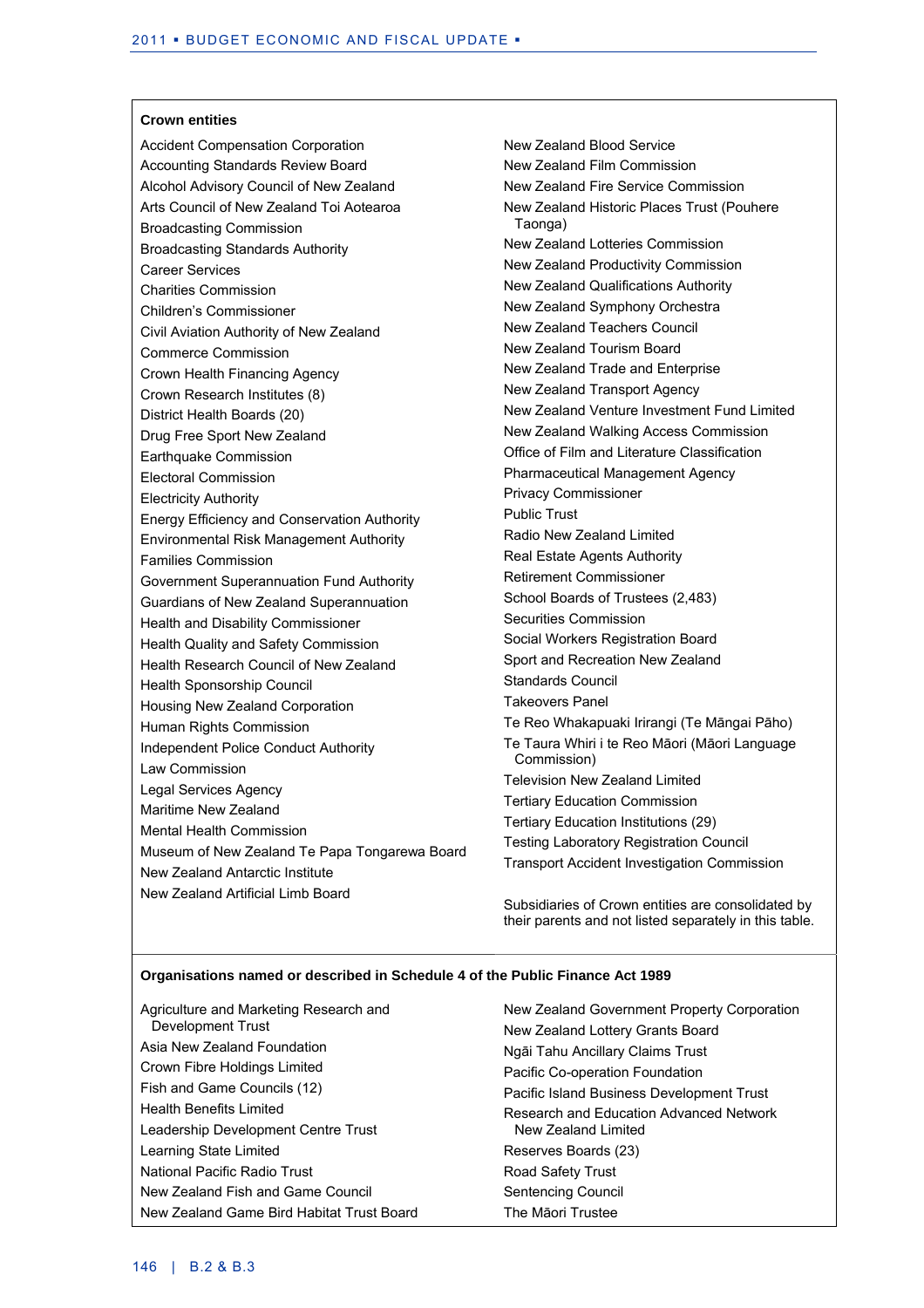## **Forecast Statement of Financial Performance**

### **for the years ending 30 June**

|                                                               |                | 2010          | 2011<br><b>Previous</b> | 2011            | 2012            | 2013                   | 2014            | 2015                   |
|---------------------------------------------------------------|----------------|---------------|-------------------------|-----------------|-----------------|------------------------|-----------------|------------------------|
|                                                               | <b>Note</b>    | Actual<br>\$m | <b>Budget</b><br>\$m    | Forecast<br>\$m | Forecast<br>\$m | <b>Forecast</b><br>\$m | Forecast<br>\$m | <b>Forecast</b><br>\$m |
| Revenue<br><b>Taxation revenue</b>                            | 1              | 50,347        | 53,457                  | 50,640          | 54,690          | 59,270                 | 63,752          | 67,746                 |
| Other sovereign revenue                                       | 1              | 4,682         | 5,759                   | 5,444           | 5,808           | 6,218                  | 6,641           | 7,323                  |
| Total revenue levied through the<br>Crown's sovereign power   |                | 55,029        | 59,216                  | 56,084          | 60,498          | 65,488                 | 70,393          | 75,069                 |
| Sales of goods and services                                   |                | 14,331        | 15,399                  | 15,128          | 16,078          | 17,092                 | 17,907          | 18,454                 |
| Interest revenue and dividends                                | $\overline{2}$ | 2,315         | 4,063                   | 2,618           | 3,051           | 3,390                  | 3,654           | 4,086                  |
| Other revenue                                                 |                | 3,050         | 3,103                   | 6,339           | 3,106           | 3,206                  | 3,308           | 3,374                  |
| Total revenue earned through the<br><b>Crown's operations</b> |                | 19,696        | 22,565                  | 24,085          | 22,235          | 23,688                 | 24,869          | 25,914                 |
| Total revenue (excluding gains)                               |                | 74,725        | 81,781                  | 80,169          | 82,733          | 89,176                 | 95,262          | 100,983                |
| <b>Expenses</b>                                               |                |               |                         |                 |                 |                        |                 |                        |
| Transfer payments and subsidies                               | 3              | 21,213        | 22,628                  | 22,340          | 22,926          | 23,542                 | 24,149          | 25,115                 |
| Personnel expenses                                            | 4              | 18,477        | 19,109                  | 18,859          | 19,149          | 19,399                 | 19,472          | 19,747                 |
| Depreciation and amortisation                                 | 5              | 4,229         | 4,428                   | 4,786           | 4,631           | 4,805                  | 4,943           | 5,047                  |
| Other operating expenses                                      | 5              | 31,338        | 35,927                  | 38,137          | 37,792          | 35,577                 | 35,922          | 36,204                 |
| Interest expenses                                             | 6              | 2,777         | 4,612                   | 3,506           | 4,685           | 5,390                  | 5,805           | 6,350                  |
| Insurance expenses                                            | $\overline{7}$ | 3,006         | 3,725                   | 9,519           | 3,138           | 3,570                  | 3,925           | 4,266                  |
| Forecast new operating spending                               | 8              |               | 394                     |                 | 463             | 1,040                  | 1,815           | 3,007                  |
| Top-down expense adjustment                                   | 8              |               | (410)                   | (250)           | (310)           | (50)                   | (50)            | (50)                   |
| Total expenses (excluding losses)                             |                | 81,040        | 90,413                  | 96,897          | 92,474          | 93,273                 | 95,981          | 99,686                 |
| <b>Operating balance before</b><br>gains/(losses)             |                | (6, 315)      | (8,632)                 | (16, 728)       | (9,741)         | (4,097)                | (719)           | 1,297                  |
| Net gains/(losses) on financial<br>instruments                | 9              | 2,522         | 1,250                   | 5,144           | 1,973           | 2,230                  | 2,496           | 2,777                  |
| Net gains/(losses) on non-financial<br>instruments            | 10             | (960)         | 181                     | 1,894           | 172             | 190                    | 190             | 197                    |
| Total gains/(losses)                                          |                | 1,562         | 1,431                   | 7,038           | 2,145           | 2,420                  | 2,686           | 2,974                  |
| Net surplus from associates and joint<br>ventures             |                | 227           | 134                     | 253             | 303             | 327                    | 325             | 316                    |
| Operating balance (including minority<br>interest)            |                | (4,526)       | (7,067)                 | (9, 437)        | (7, 293)        | (1, 350)               | 2,292           | 4,587                  |
| Attributable to minority interest                             |                | 17            |                         |                 |                 |                        |                 |                        |
| <b>Operating balance</b>                                      | 11             | (4,509)       | (7,067)                 | (9, 437)        | (7, 293)        | (1, 350)               | 2,292           | 4,587                  |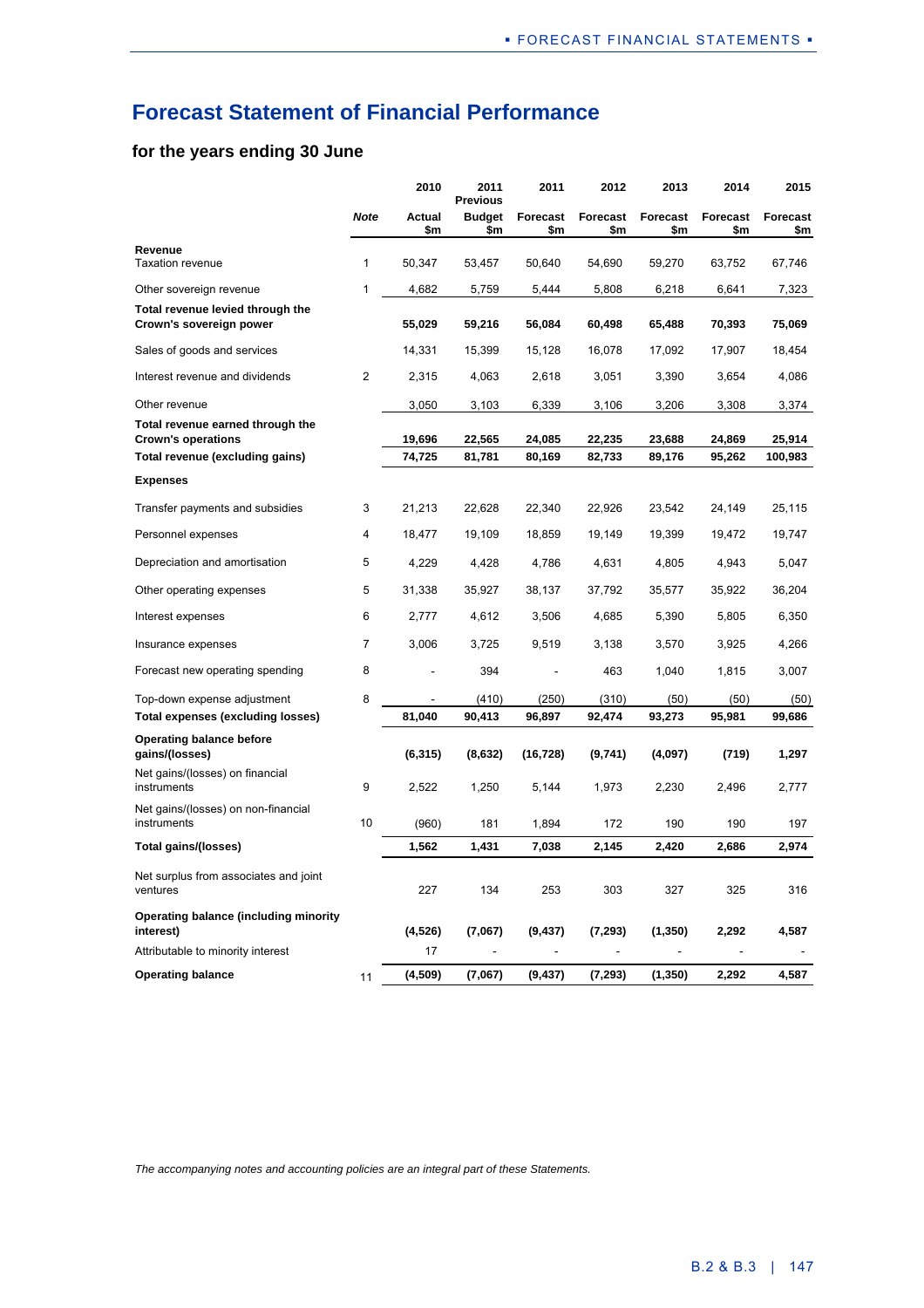## **Forecast Statement of Financial Performance (continued) – Functional Expense Analysis**

### **for the years ending 30 June**

|                                              | 2010   | 2011<br><b>Previous</b> | 2011     | 2012     | 2013     | 2014     | 2015     |
|----------------------------------------------|--------|-------------------------|----------|----------|----------|----------|----------|
|                                              | Actual | <b>Budget</b>           | Forecast | Forecast | Forecast | Forecast | Forecast |
|                                              | \$m    | \$m                     | \$m      | \$m      | \$m      | \$m      | \$m      |
| <b>Total Crown expenses</b>                  |        |                         |          |          |          |          |          |
| By functional classification                 |        |                         |          |          |          |          |          |
| Social security and welfare                  | 24,206 | 26,127                  | 25,637   | 26,353   | 27,432   | 28,469   | 29,701   |
| GSF pension expenses                         | 333    | 363                     | 289      | 311      | 392      | 448      | 489      |
| Health                                       | 12,673 | 13,379                  | 13,118   | 13,787   | 13,659   | 13,634   | 13,639   |
| Education                                    | 12,440 | 12,861                  | 12,783   | 13,005   | 13,087   | 12,944   | 13,134   |
| Core government services                     | 2,830  | 3,922                   | 6,083    | 5,440    | 4,165    | 4,218    | 4,318    |
| Law and order                                | 3,354  | 3,746                   | 3,724    | 3,745    | 3,645    | 3,635    | 3,643    |
| Defence                                      | 1,771  | 1,862                   | 1,850    | 1,872    | 1,824    | 1,824    | 1,822    |
| Transport and communications                 | 7,991  | 8,184                   | 8,244    | 8,584    | 8,635    | 8,894    | 9,111    |
| Economic and industrial services             | 7,541  | 8,114                   | 14,078   | 7,758    | 7,824    | 8,076    | 8,195    |
| Primary services                             | 1,373  | 1,742                   | 1,624    | 1,700    | 1,661    | 1,662    | 1,673    |
| Heritage, culture and recreation             | 2,584  | 3,344                   | 3,805    | 3,327    | 2,975    | 2,959    | 2,989    |
| Housing and community development            | 1,087  | 1,102                   | 1,781    | 1,119    | 1,118    | 1,174    | 1,192    |
| Other                                        | 80     | 1,071                   | 625      | 635      | 476      | 474      | 473      |
| Finance costs                                | 2,777  | 4,612                   | 3,506    | 4,685    | 5,390    | 5,805    | 6,350    |
| Forecast new operating spending              |        | 394                     |          | 463      | 1,040    | 1,815    | 3,007    |
| Top-down expense adjustment                  |        | (410)                   | (250)    | (310)    | (50)     | (50)     | (50)     |
| <b>Total Crown expenses excluding losses</b> | 81,040 | 90,413                  | 96,897   | 92,474   | 93,273   | 95,981   | 99,686   |

*Below is an analysis of core Crown expenses by functional classification. Core Crown expenses include expenses incurred by Ministers, Departments, Offices of Parliament, the NZS Fund and the Reserve Bank, but not Crown entities and State-owned enterprises.*

|                                                   | 2010          | 2011<br><b>Previous</b> | 2011            | 2012            | 2013            | 2014            | 2015            |
|---------------------------------------------------|---------------|-------------------------|-----------------|-----------------|-----------------|-----------------|-----------------|
|                                                   | Actual<br>\$m | <b>Budget</b><br>\$m    | Forecast<br>\$m | Forecast<br>\$m | Forecast<br>\$m | Forecast<br>\$m | Forecast<br>\$m |
| <b>Core Crown expenses</b>                        |               |                         |                 |                 |                 |                 |                 |
| By functional classification                      |               |                         |                 |                 |                 |                 |                 |
| Social security and welfare                       | 21,185        | 22,120                  | 22,175          | 22,935          | 23,644          | 24,396          | 25,334          |
| GSF pension expenses                              | 328           | 357                     | 281             | 302             | 383             | 439             | 480             |
| Health                                            | 13,128        | 14,043                  | 13.774          | 14,353          | 14,332          | 14,242          | 14,236          |
| Education                                         | 11,724        | 11,992                  | 12,039          | 12,257          | 12,266          | 12,077          | 12,236          |
| Core government services                          | 2,974         | 3,979                   | 6,357           | 5,564           | 4,296           | 4,352           | 4,457           |
| Law and order                                     | 3,191         | 3,537                   | 3,526           | 3,555           | 3,438           | 3,423           | 3,418           |
| Defence                                           | 1,814         | 1,912                   | 1,890           | 1,911           | 1,863           | 1,863           | 1,862           |
| Transport and communications                      | 2,345         | 2,417                   | 2,330           | 2,378           | 2,096           | 2,087           | 2,082           |
| Economic and industrial services                  | 2,839         | 2,828                   | 2,755           | 2,235           | 1,901           | 1,849           | 1,872           |
| Primary services                                  | 507           | 757                     | 731             | 755             | 706             | 698             | 700             |
| Heritage, culture and recreation                  | 1,281         | 2,037                   | 2,437           | 1,947           | 1,535           | 1,490           | 1,485           |
| Housing and community development                 | 306           | 370                     | 1,046           | 333             | 299             | 287             | 290             |
| Other                                             | 80            | 1,088                   | 625             | 635             | 476             | 474             | 473             |
| Finance costs                                     | 2,311         | 3,230                   | 3,078           | 3,714           | 4,325           | 4,701           | 5,254           |
| Forecast new operating spending                   |               | 394                     |                 | 463             | 1,040           | 1,815           | 3,007           |
| Top-down expense adjustment                       |               | (410)                   | (250)           | (310)           | (50)            | (50)            | (50)            |
| <b>Total core Crown expenses excluding losses</b> | 64,013        | 70,651                  | 72,794          | 73,027          | 72,550          | 74,143          | 77,136          |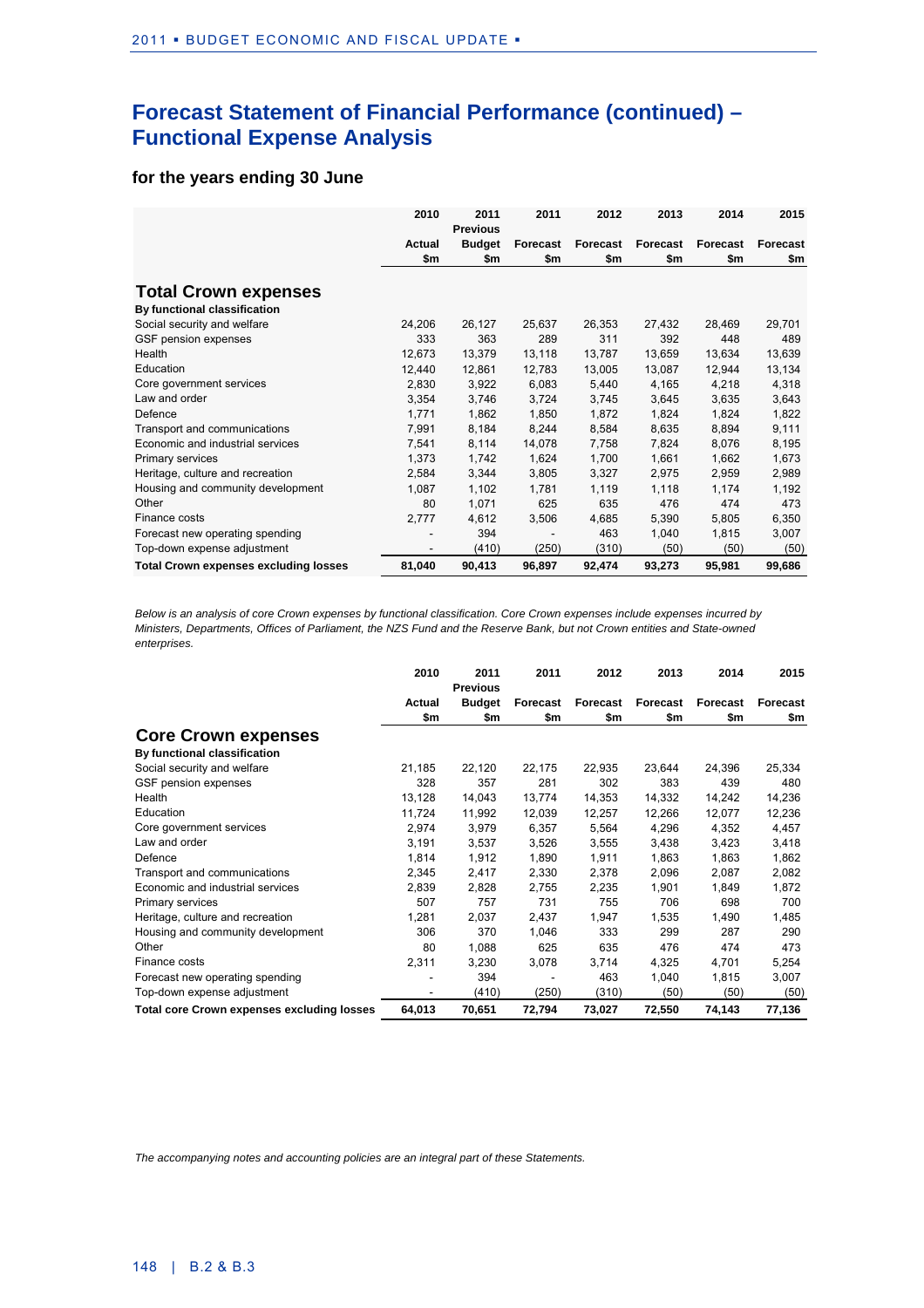## **Forecast Statement of Comprehensive Income**

### **for the years ending 30 June**

|                                                                                  | 2010             | 2011<br><b>Previous</b> | 2011            | 2012     | 2013     | 2014                       | 2015            |
|----------------------------------------------------------------------------------|------------------|-------------------------|-----------------|----------|----------|----------------------------|-----------------|
|                                                                                  | Actual           | <b>Budget</b>           | <b>Forecast</b> | Forecast |          | Forecast Forecast Forecast |                 |
|                                                                                  | \$m              | \$m                     | \$m             | \$m      | \$m      | \$m                        | \$m             |
|                                                                                  |                  |                         |                 |          |          |                            |                 |
| Revaluation of physical assets                                                   | 196              |                         | 69              |          |          |                            |                 |
| Effective portion of changes in the fair value<br>of cash flow hedges            | (112)            | 5                       | (52)            | 3        |          |                            |                 |
| Net change in fair value of cash flow hedges<br>transferred to operating balance | (62)             | (1)                     | (16)            |          |          |                            |                 |
| Net change in fair value of cash flow hedges<br>transferred to the hedged item   | (3)              |                         | (8)             | (7)      |          |                            |                 |
| Foreign currency translation differences for<br>foreign operations               | (11)             |                         | (37)            | (6)      | (1)      | $\overline{2}$             | (1)             |
| Valuation gain/(losses) on investments<br>available for sale taken to reserves   | 3                | $\mathbf{1}$            | 4               | 6        | 8        | 11                         | 12              |
| Other movements                                                                  | (1)              | (1)                     | 8               | 50       | 10       | 7                          | 4               |
| Other comprehensive income for the year                                          | 10               | $\overline{\mathbf{A}}$ | (32)            | 46       | 17       | $\overline{20}$            | $\overline{15}$ |
| Operating balance (including minority<br>interest)                               | (4,526)          | (7,067)                 | (9, 437)        | (7, 293) | (1,350)  | 2,292                      | 4,587           |
| Total comprehensive income                                                       | (4, 516)         | (7,063)                 | (9, 469)        | (7, 247) | (1, 333) | 2,312                      | 4,602           |
| Attributable to:<br>- minority interest<br>- the Crown                           | (34)<br>(4, 482) | (7,063)                 | (9, 469)        | (7, 247) | (1, 333) | 2,312                      | 4,602           |
| Total comprehensive income                                                       | (4, 516)         | (7,063)                 | (9,469)         | (7, 247) | (1, 333) | 2,312                      | 4,602           |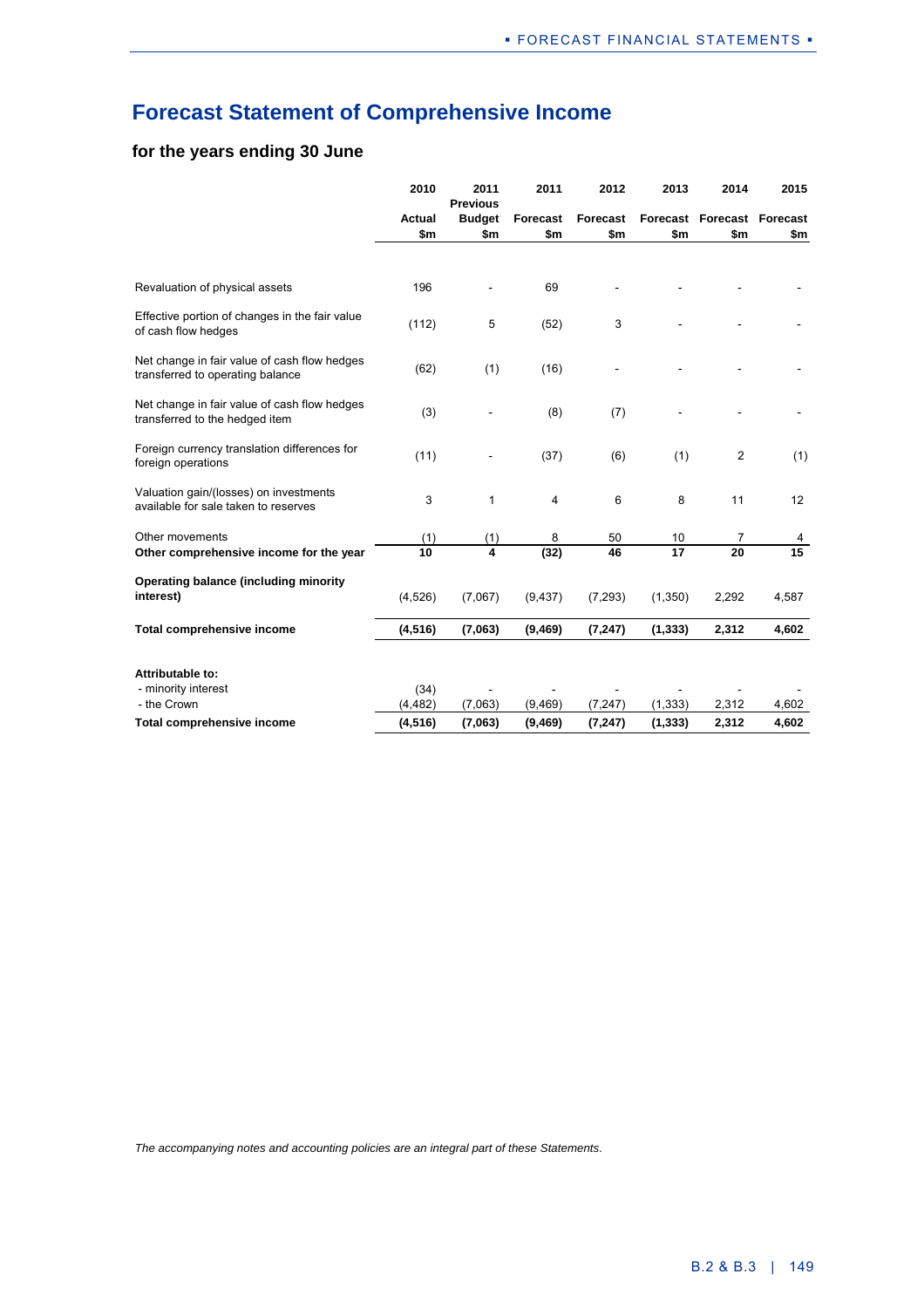## **Forecast Statement of Cash Flows**

### **for the years ending 30 June**

|                                                                                        | 2010          | 2011<br><b>Previous</b> | 2011                     | 2012            | 2013            | 2014            | 2015            |
|----------------------------------------------------------------------------------------|---------------|-------------------------|--------------------------|-----------------|-----------------|-----------------|-----------------|
|                                                                                        | Actual<br>\$m | <b>Budget</b><br>\$m    | Forecast<br>\$m          | Forecast<br>\$m | Forecast<br>\$m | Forecast<br>\$m | Forecast<br>\$m |
| Cash flows from operations                                                             |               |                         |                          |                 |                 |                 |                 |
| Cash was provided from                                                                 |               |                         |                          |                 |                 |                 |                 |
| <b>Taxation receipts</b>                                                               | 50,104        | 52.681                  | 50,094                   | 53,959          | 58.442          | 63.013          | 66,888          |
| Other sovereign receipts                                                               | 4,268         | 4,792                   | 4,768                    | 4,878           | 5,006           | 5,037           | 5,007           |
| Sales of goods and services                                                            | 14,411        | 15,173                  | 15,027                   | 16,046          | 17,081          | 17,765          | 18,386          |
| Interest and dividend receipts                                                         | 2,378         | 3,592                   | 2,558                    | 2,594           | 2,886           | 3,023           | 3,390           |
| Other operating receipts                                                               | 2,974         | 2,960                   | 3,204                    | 4,536           | 4,991           | 4,028           | 3,524           |
| Total cash provided from operations                                                    | 74,135        | 79,198                  | 75,651                   | 82,013          | 88,406          | 92,866          | 97,195          |
| Cash was disbursed to                                                                  |               |                         |                          |                 |                 |                 |                 |
| Transfer payments and subsidies                                                        | 21,335        | 22,642                  | 22,426                   | 23,435          | 23,669          | 24,280          | 25,257          |
| Personnel and operating payments                                                       | 50,767        | 54,693                  | 56,604                   | 59,108          | 58,402          | 56,363          | 56,150          |
| Interest payments                                                                      | 2,420         | 3,979                   | 3,378                    | 4,583           | 5,349           | 5,546           | 6,235           |
| Forecast new operating spending                                                        | ÷             | 394                     |                          | 463             | 1,040           | 1,815           | 3,007           |
| Top-down expense adjustment                                                            |               | (410)                   | (250)                    | (310)           | (50)            | (50)            | (50)            |
| Total cash disbursed to operations                                                     | 74,522        | 81,298                  | 82,158                   | 87,279          | 88,410          | 87,954          | 90,599          |
| Net cash flows from operations                                                         | (387)         | (2, 100)                | (6, 507)                 | (5,266)         | (4)             | 4,912           | 6,596           |
| Cash flows from investing activities                                                   |               |                         |                          |                 |                 |                 |                 |
| Cash was provided from/(disbursed to)                                                  |               |                         |                          |                 |                 |                 |                 |
| Net purchase of physical assets                                                        | (5,865)       | (7, 842)                | (7, 302)                 | (7, 852)        | (6, 871)        | (7,003)         | (6,698)         |
| Net purchase of shares and other securities                                            | 2,092         | (1,088)                 | (4,690)                  | 5,831           | 6,682           | (5, 529)        | 5,446           |
| Net purchase of intangible assets                                                      | (377)         | (513)                   | (432)                    | (532)           | (404)           | (367)           | (338)           |
| Net repayment/(issues) of advances                                                     | (310)         | (1, 426)                | (2, 344)                 | (2,039)         | (1,969)         | (958)           | (782)           |
| Net acquisition of investments in associates                                           | (198)         | (468)                   | 21                       | (137)           | (167)           | (187)           | (681)           |
| Forecast new capital spending                                                          | ä,            | (282)                   | $\overline{\phantom{a}}$ | (242)           | (454)           | (651)           | (800)           |
| Balance sheet funding of new capital spending                                          |               |                         |                          | 100             | 450             | 650             | 800             |
| Top-down capital adjustment                                                            |               | 300                     | 100                      | 170             |                 |                 |                 |
| Net cash flows from investing activities                                               | (4,658)       | (11, 319)               | (14, 647)                | (4,701)         | (2,733)         | (14, 045)       | (3,053)         |
| Net cash flows from                                                                    |               |                         |                          |                 |                 |                 |                 |
| operating and investing activities                                                     | (5,045)       | (13,419)                | (21, 154)                | (9,967)         | (2,737)         | (9, 133)        | 3,543           |
| Cash flows from financing activities                                                   |               |                         |                          |                 |                 |                 |                 |
| Cash was provided from/(disbursed to)                                                  |               |                         |                          |                 |                 |                 |                 |
| Issues of circulating currency                                                         | 15            | 104                     | 359                      | 219             | 230             | 241             | 253             |
| Net issue/(repayment) of Government stock<br>Net issue/(repayment) of foreign-currency | 7,157         | 11,718                  | 19,705                   | 4,774           | 232             | 7,797           | (4, 442)        |
| borrowings                                                                             | 3,296         | (5,320)                 | (1,533)                  | (6,639)         | (517)           | (863)           | (1, 517)        |
| Net issue/(repayment) of other New Zealand dollar<br>borrowings                        | (3,764)       | 6,898                   | 4,126                    | 11,390          | 2,815           | 2,026           | 2,413           |
| Net cash flows from financing activities                                               | 6,704         | 13,400                  | 22,657                   | 9,744           | 2,760           | 9,201           | (3,293)         |
| Net movement in cash                                                                   | 1,659         | (19)                    | 1,503                    | (223)           | 23              | 68              | 250             |
| Opening cash balance                                                                   | 6,268         | 6,143                   | 7,774                    | 9,103           | 8,886           | 8,929           | 9,032           |
| Foreign-exchange gains/(losses) on opening cash                                        | (153)         | 2                       | (174)                    | 6               | 20              | 35              | 50              |
| <b>Closing cash balance</b>                                                            | 7,774         | 6,126                   | 9,103                    | 8,886           | 8,929           | 9,032           | 9,332           |

Note 1: Net issues of Government stock is after elimination of holdings by entities such as NZS Fund, ACC and EQC. Further information on the proceeds repayments of Government stock ("domestic bonds") is available in note 22.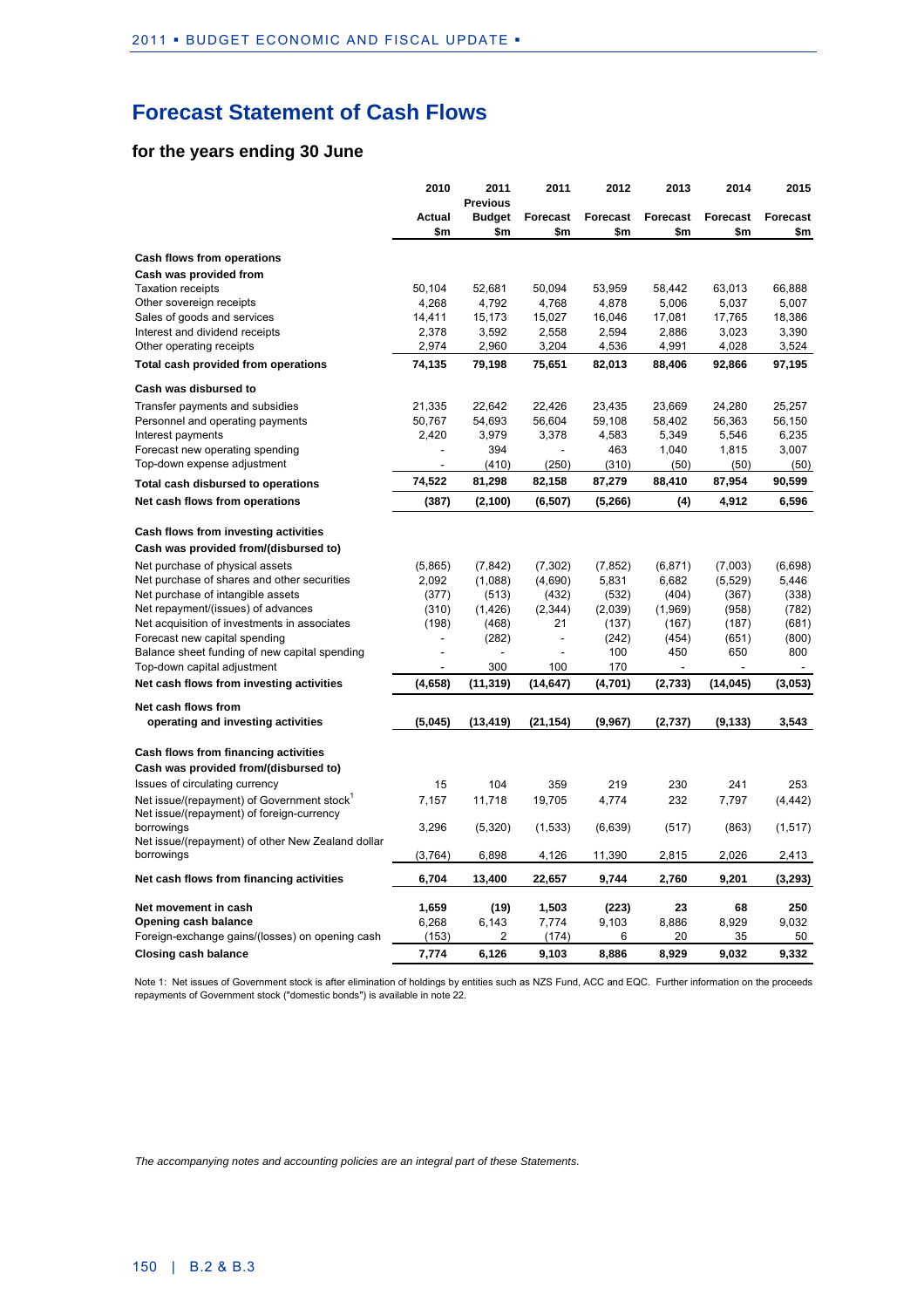## **Forecast Statement of Cash Flows (continued)**

### **for the years ending 30 June**

|                                                                                        | 2010          | 2011<br><b>Previous</b> | 2011                   | 2012            | 2013     | 2014                              | 2015    |
|----------------------------------------------------------------------------------------|---------------|-------------------------|------------------------|-----------------|----------|-----------------------------------|---------|
|                                                                                        | Actual<br>\$m | <b>Budget</b><br>\$m    | <b>Forecast</b><br>\$m | Forecast<br>\$m | \$m      | Forecast Forecast Forecast<br>\$m | \$m     |
| Reconciliation between the net cash flows<br>from operations and the operating balance |               |                         |                        |                 |          |                                   |         |
| Net cash flows from operations                                                         | (387)         | (2, 100)                | (6, 507)               | (5, 266)        | (4)      | 4,912                             | 6,596   |
| Items included in the operating balance<br>but not in net cash flows from operations   |               |                         |                        |                 |          |                                   |         |
| Gains/(losses)                                                                         |               |                         |                        |                 |          |                                   |         |
| Net gains/(losses) on financial instruments                                            | 2,522         | 1,250                   | 5,144                  | 1,973           | 2,230    | 2,496                             | 2,777   |
| Net gains/(losses) on non-financial<br>instruments                                     | (960)         | 181                     | 1,894                  | 172             | 190      | 190                               | 197     |
| <b>Total gains/(losses)</b>                                                            | 1,562         | 1,431                   | 7,038                  | 2,145           | 2,420    | 2,686                             | 2,974   |
| Other non-cash items in operating balance                                              |               |                         |                        |                 |          |                                   |         |
| Depreciation and amortisation<br>Write-down on initial recognition of financial        | (4,229)       | (4, 428)                | (4,786)                | (4,631)         | (4,805)  | (4,943)                           | (5,047) |
| assets<br>Impairment on financial assets (excl.                                        | (855)         | (896)                   | (805)                  | (806)           | (809)    | (816)                             | (817)   |
| receivables)                                                                           | 33            | 5                       | 52                     | 85              | 97       | 113                               | 115     |
| Decrease/(increase) in defined benefit<br>retirement plan liabilities                  | 284           | 337                     | 382                    | 377             | 314      | 265                               | 231     |
| Decrease/(increase) in insurance liabilities                                           | (974)         | (1,329)                 | (5,922)                | 1,269           | 853      | (863)                             | (1,728) |
| Other                                                                                  | 244           | 135                     | 256                    | 307             | 325      | 325                               | 315     |
| Total other non-cash Items                                                             | (5, 497)      | (6, 176)                | (10, 823)              | (3, 399)        | (4,025)  | (5,919)                           | (6,931) |
| Movements in working capital                                                           |               |                         |                        |                 |          |                                   |         |
| Increase/(decrease) in receivables                                                     | (338)         | 225                     | 3,779                  | (1,081)         | (1,687)  | (452)                             | 387     |
| Increase/(decrease) in accrued interest                                                | (420)         | (162)                   | (68)                   | 356             | 488      | 410                               | 628     |
| Increase/(decrease) in inventories                                                     | 78            | 51                      | 150                    | 70              | 46       | 8                                 | 28      |
| Increase/(decrease) in prepayments                                                     | 18            | (7)                     | (13)                   | (3)             | (2)      | 1                                 | (16)    |
| Decrease/(increase) in deferred revenue                                                | (202)         | 109                     | 195                    | 62              | 28       | 19                                |         |
| Decrease/(increase) in payables/provisions                                             | 677           | (438)                   | (3, 188)               | (177)           | 1,386    | 627                               | 921     |
| Total movements in working capital                                                     | (187)         | (222)                   | 855                    | (773)           | 259      | 613                               | 1,948   |
| <b>Operating balance</b>                                                               | (4, 509)      | (7,067)                 | (9, 437)               | (7, 293)        | (1, 350) | 2,292                             | 4,587   |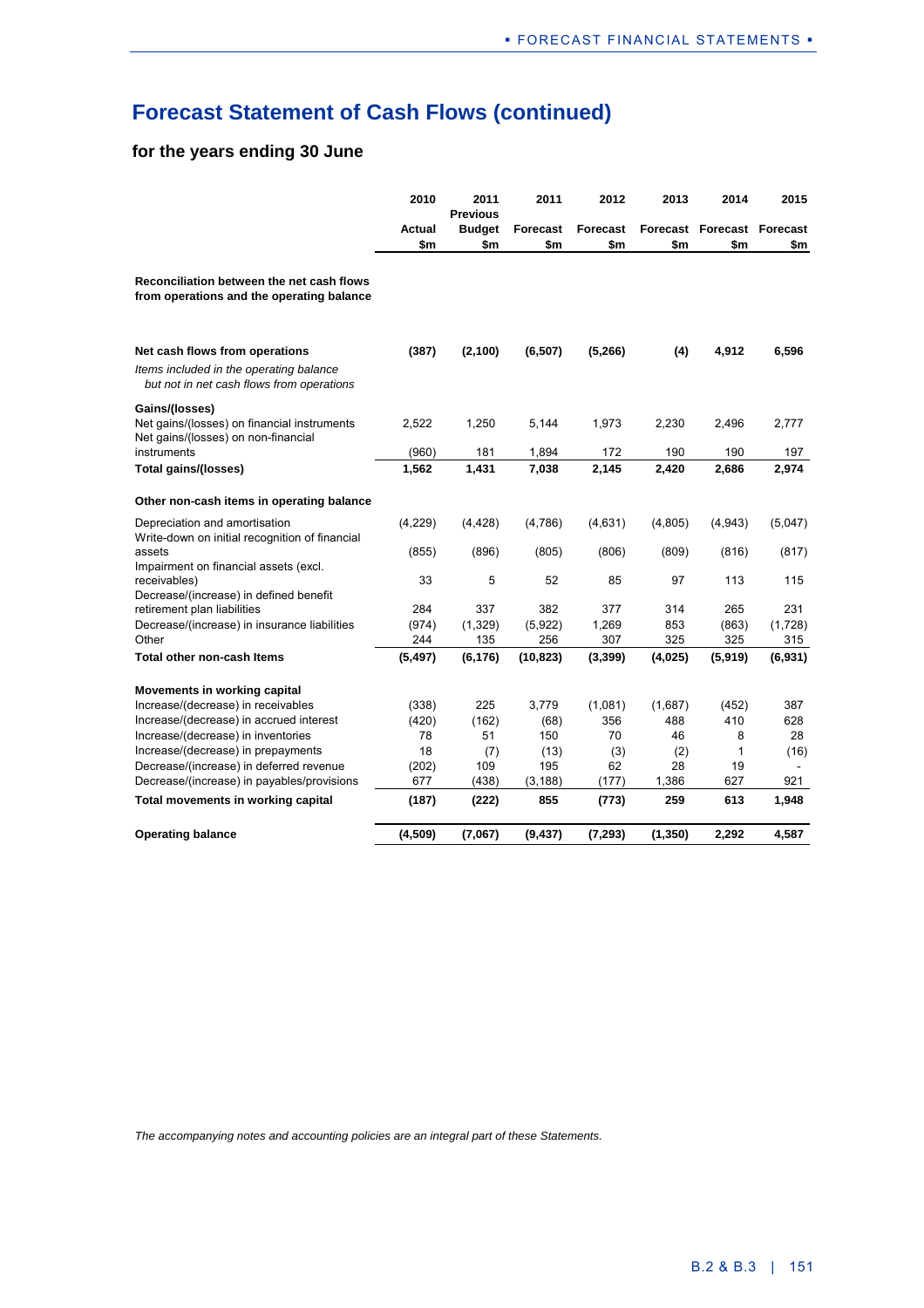## **Forecast Statement of Changes in Net Worth**

### **for the years ending 30 June**

|                                                 | 2010     | 2011            | 2011     | 2012                                                       | 2013     | 2014   | 2015   |
|-------------------------------------------------|----------|-----------------|----------|------------------------------------------------------------|----------|--------|--------|
|                                                 |          | <b>Previous</b> |          |                                                            |          |        |        |
|                                                 | Actual   |                 |          | <b>Budget Forecast Forecast Forecast Forecast Forecast</b> |          |        |        |
|                                                 | \$m      | \$m             | \$m      | \$m                                                        | \$m      | \$m    | \$m    |
|                                                 |          |                 |          |                                                            |          |        |        |
| Opening net worth                               | 99.515   | 96.479          | 94,988   | 85,519                                                     | 78.272   | 76.939 | 79,251 |
| Operating balance (including minority interest) | (4,526)  | (7,067)         | (9, 437) | (7, 293)                                                   | (1,350)  | 2,292  | 4,587  |
| Net revaluations                                | 196      |                 | 69       |                                                            |          |        |        |
| Transfers to/(from) reserves                    | (96)     | 4               | (44)     | 53                                                         | 10       | 7      | 4      |
| (Gains)/losses transferred to the               |          |                 |          |                                                            |          |        |        |
| statement of financial performance              | (60)     | (1)             | (16)     |                                                            |          |        |        |
| Other movements                                 | (30)     |                 | (41)     | (7)                                                        |          | 13     | 11     |
| Total comprehensive income                      | (4, 516) | (7,063)         | (9,469)  | (7, 247)                                                   | (1, 333) | 2,312  | 4,602  |
| Transactions with minority                      |          |                 |          |                                                            |          |        |        |
| interest in Air New Zealand                     | (11)     |                 |          |                                                            |          |        |        |
| <b>Closing net worth</b>                        | 94.988   | 89.416          | 85.519   | 78.272                                                     | 76.939   | 79.251 | 83.853 |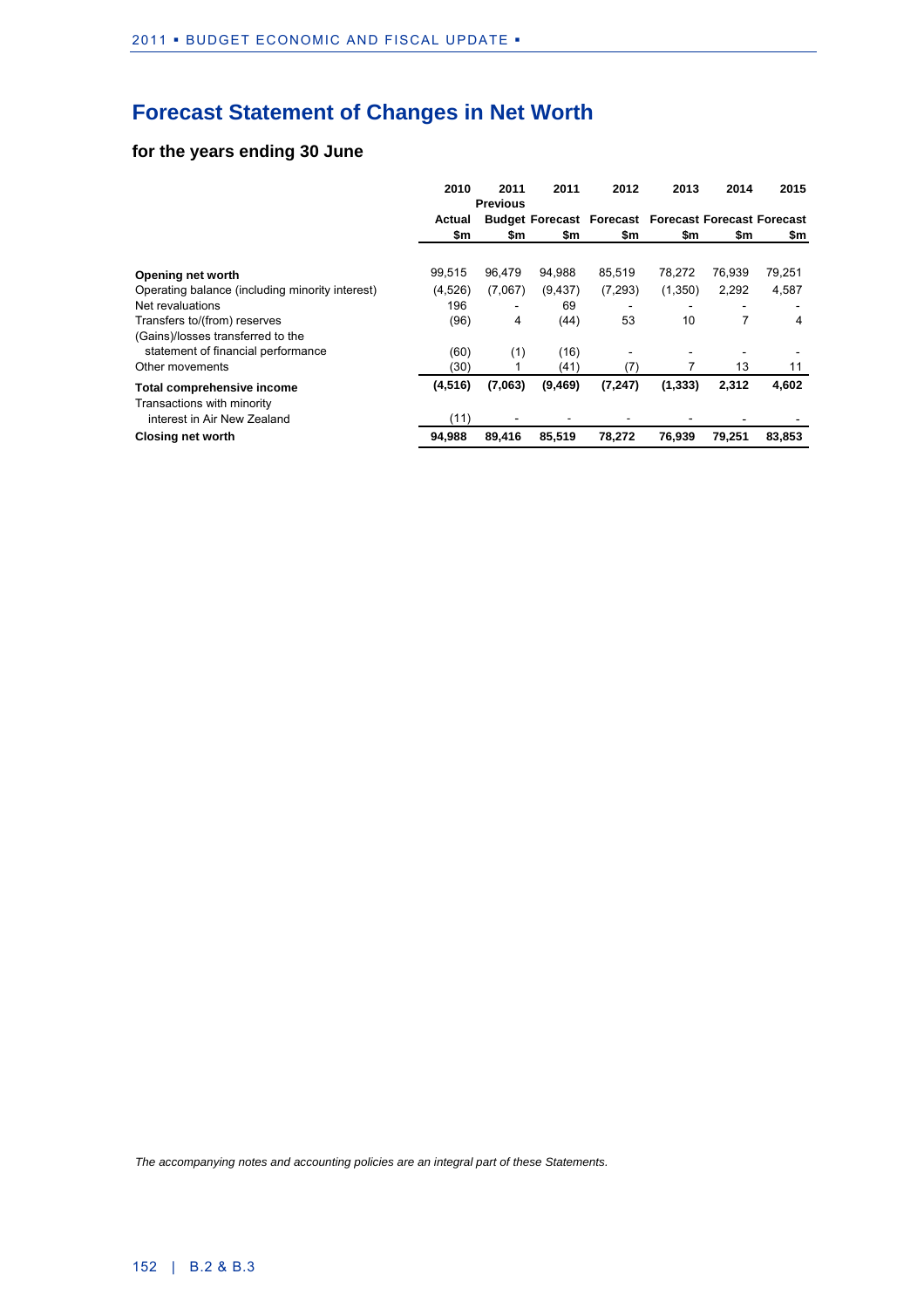## **Forecast Statement of Financial Position**

### **as at 30 June**

|                                             |             | 2010                 | 2011<br><b>Previous</b> | 2011                     | 2012             | 2013            | 2014            | 2015             |
|---------------------------------------------|-------------|----------------------|-------------------------|--------------------------|------------------|-----------------|-----------------|------------------|
|                                             | <b>Note</b> | <b>Actual</b><br>\$m | <b>Budget</b><br>\$m    | <b>Forecast</b><br>\$m   | Forecast<br>\$m  | Forecast<br>\$m | Forecast<br>\$m | Forecast<br>\$m  |
|                                             |             |                      |                         |                          |                  |                 |                 |                  |
| <b>Assets</b>                               |             |                      |                         |                          |                  |                 |                 |                  |
| Cash and cash equivalents                   | 12          | 7,774                | 6,126                   | 9,103                    | 8,886            | 8,929           | 9.032           | 9,332            |
| Receivables                                 | 12          | 13,884               | 14,038                  | 17,514                   | 16,709           | 15,269          | 15,108          | 15,705           |
| Marketable securities, deposits and         | 12          |                      |                         |                          |                  |                 |                 |                  |
| derivatives in gain                         | 12          | 43,687               | 46,220                  | 49,006                   | 43,034           | 36,404          | 41,989          | 37,607           |
| Share investments<br>Advances               | 12          | 12,179               | 17,771<br>20,411        | 14,206                   | 16,095<br>22,433 | 18,540          | 21,506          | 24,042<br>25,634 |
| Inventory                                   |             | 18,447<br>1,160      | 1,228                   | 19,851<br>1,309          | 1,380            | 24,635<br>1,426 | 25,140<br>1,434 | 1,461            |
| Other assets                                |             | 1,661                | 1,488                   | 1,668                    | 1,662            | 1,655           | 1,648           | 1,645            |
| Property, plant and equipment               | 14          | 113,330              | 117,742                 | 116,933                  | 121,186          | 124,305         | 127,114         | 129,471          |
| Equity accounted investments <sup>1</sup>   |             | 9,049                |                         |                          |                  |                 |                 | 10,295           |
| Intangible assets and goodwill              | 15          | 2,184                | 9,440<br>2,596          | 9,398<br>2,524           | 9,613<br>2,714   | 9,815<br>2,703  | 10,010<br>2,679 | 2,629            |
| Forecast for new capital spending (net)     | 8           | ä,                   | 282                     | $\overline{\phantom{a}}$ | 142              | 146             | 147             | 147              |
| Top-down capital adjustment                 |             | ä,                   | (425)                   | (100)                    | (270)            | (270)           | (270)           | (270)            |
| <b>Total assets</b>                         |             | 223,355              | 236,917                 | 241,412                  | 243,584          | 243,557         | 255,537         | 257,698          |
|                                             |             |                      |                         |                          |                  |                 |                 |                  |
| Liabilities                                 |             |                      |                         |                          |                  |                 |                 |                  |
| <b>Issued currency</b>                      |             | 4,020                | 4,251                   | 4,380                    | 4,598            | 4,828           | 5,070           | 5,323            |
| Payables                                    | 17          | 9,931                | 10,001                  | 9,169                    | 9,603            | 9,608           | 9,887           | 10,221           |
| Deferred revenue                            |             | 1,628                | 1,222                   | 1,433                    | 1,371            | 1,343           | 1,323           | 1,324            |
| Borrowings                                  |             | 69,733               | 89,416                  | 91,003                   | 101,383          | 104,652         | 113,994         | 111,023          |
| Insurance liabilities                       | 18          | 27,131               | 28,635                  | 31,802                   | 30,533           | 29,680          | 30,543          | 32,271           |
| Retirement plan liabilities                 | 19          | 9,940                | 8,821                   | 9,271                    | 8,895            | 8,580           | 8,316           | 8,085            |
| Provisions                                  | 20          | 5,984                | 5,155                   | 8,835                    | 8,929            | 7,927           | 7,153           | 5,598            |
| <b>Total liabilities</b>                    |             | 128,367              | 147,501                 | 155,893                  | 165,312          | 166,618         | 176,286         | 173,845          |
| Total assets less total liabilities         |             | 94,988               | 89,416                  | 85,519                   | 78,272           | 76,939          | 79,251          | 83,853           |
| <b>Net worth</b>                            |             |                      |                         |                          |                  |                 |                 |                  |
| Taxpayer funds                              | 21          | 31,087               | 26,983                  | 21,720                   | 14,463           | 13,161          | 15,482          | 20,095           |
| Property, plant and equipment revaluation   |             |                      |                         |                          |                  |                 |                 |                  |
| reserve                                     | 21          | 63,593               | 62,086                  | 63,600                   | 63,614           | 63,576          | 63,554          | 63,532           |
| Other reserves                              | 21          | (94)                 | (100)                   |                          |                  | (200)           | (187)           | (176)            |
| Total net worth attributable to the         |             |                      |                         | (203)                    | (207)            |                 |                 |                  |
| Crown                                       |             |                      |                         |                          |                  |                 |                 |                  |
| Net worth attributable to minority interest |             | 94,586<br>402        | 88,969<br>447           | 85,117<br>402            | 77,870<br>402    | 76,537<br>402   | 78,849<br>402   | 83,451<br>402    |
|                                             |             |                      |                         |                          |                  |                 |                 |                  |
| <b>Total net worth</b>                      |             | 94,988               | 89,416                  | 85,519                   | 78,272           | 76,939          | 79,251          | 83,853           |

Note 1: Tertiary education institutions constitute most equity accounted investments.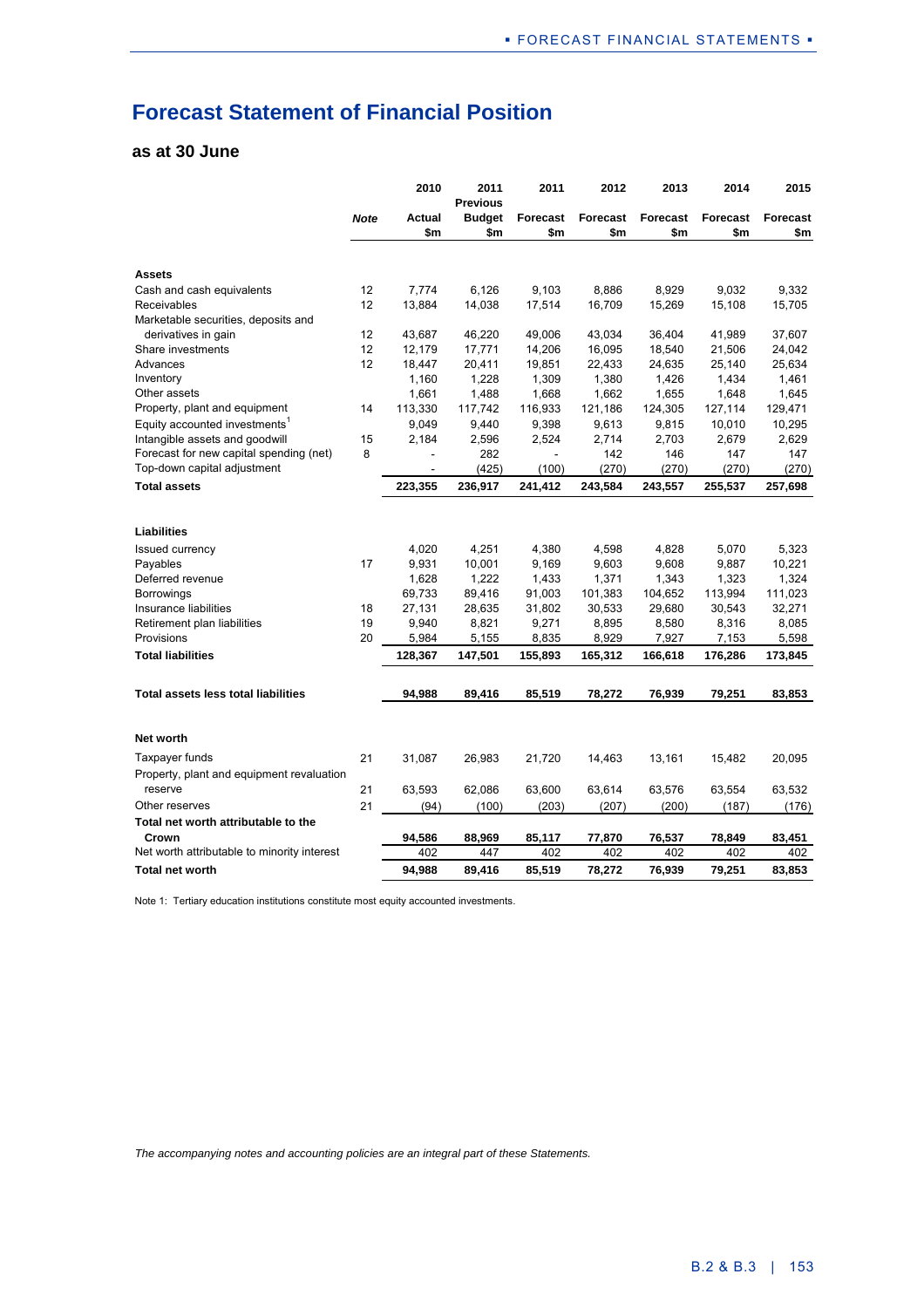### **Forecast Statement of Borrowings**

#### **as at 30 June**

|                                                                                                | 2010          | 2011<br><b>Previous</b> | 2011                   | 2012            | 2013                   | 2014            | 2015            |
|------------------------------------------------------------------------------------------------|---------------|-------------------------|------------------------|-----------------|------------------------|-----------------|-----------------|
|                                                                                                | Actual<br>\$m | <b>Budget</b><br>\$m    | <b>Forecast</b><br>\$m | Forecast<br>\$m | <b>Forecast</b><br>\$m | Forecast<br>\$m | Forecast<br>\$m |
|                                                                                                |               |                         |                        |                 |                        |                 |                 |
| <b>Borrowings</b>                                                                              |               |                         |                        |                 |                        |                 |                 |
| Government stock                                                                               | 27,926        | 41,328                  | 47,016                 | 52,145          | 52,880                 | 61,635          | 58,273          |
| <b>Treasury bills</b>                                                                          | 7,625         | 9,509                   | 6,698                  | 7,707           | 7,682                  | 7,655           | 7,645           |
| Government retail stock                                                                        | 309           | 337                     | 270                    | 270             | 270                    | 270             | 270             |
| Settlement deposits with Reserve Bank                                                          | 6,679         | 7,602                   | 6,736                  | 6,736           | 6,736                  | 6,736           | 6,736           |
| Derivatives in loss                                                                            | 2,376         | 1,369                   | 1,777                  | 1,559           | 1,524                  | 1,443           | 1,398           |
| Finance lease liabilities                                                                      | 920           | 1,037                   | 1,231                  | 1,492           | 1,372                  | 1,715           | 1,723           |
| Other borrowings                                                                               | 23,898        | 28,234                  | 27,275                 | 31,474          | 34,188                 | 34,540          | 34,978          |
| <b>Total borrowings</b>                                                                        | 69,733        | 89,416                  | 91,003                 | 101,383         | 104,652                | 113,994         | 111,023         |
| Total sovereign-guaranteed debt                                                                | 50,017        | 65,890                  | 68,536                 | 74,900          | 75,307                 | 83,807          | 80,284          |
| Total non-sovereign-guaranteed debt                                                            | 19,716        | 23,526                  | 22,467                 | 26,483          | 29,345                 | 30,187          | 30,739          |
| <b>Total borrowings</b>                                                                        | 69,733        | 89,416                  | 91,003                 | 101,383         | 104,652                | 113,994         | 111,023         |
| Net debt:                                                                                      |               |                         |                        |                 |                        |                 |                 |
| Core Crown borrowings <sup>1</sup>                                                             | 58,583        | 73,196                  | 76,945                 | 83,195          | 84,614                 | 94,171          | 91,758          |
| Add back NZS Fund holdings of sovereign-issued                                                 |               |                         |                        |                 |                        |                 |                 |
| debt and NZS Fund borrowings                                                                   | 308           | (31)                    | (167)                  | (231)           | (231)                  | (266)           | (316)           |
| Gross sovereign-issued debt <sup>2</sup>                                                       | 58,891        | 73,165                  | 76,778                 | 82,964          | 84,383                 | 93,905          | 91,442          |
| Less core Crown financial assets <sup>3</sup>                                                  | 57.209        | 61,317                  | 65,089                 | 59,728          | 54,517                 | 60,909          | 56,717          |
| Net core Crown debt (incl. NZS Fund) <sup>4</sup>                                              | 1,682         | 11,848                  | 11,689                 | 23,236          | 29,866                 | 32,996          | 34,725          |
| Add back NZS Fund holdings of core Crown financial                                             |               |                         |                        |                 |                        |                 |                 |
| assets and NZS Fund financial assets <sup>5</sup>                                              | 14,189        | 16,575                  | 17,854                 | 19,068          | 20,493                 | 22,032          | 23,684          |
| Net core Crown debt (excl. NZS Fund) <sup>4</sup>                                              | 15,871        | 28,423                  | 29,543                 | 42,304          | 50,359                 | 55,028          | 58,409          |
| Core Crown advances                                                                            | 10,867        | 11,542                  | 11,959                 | 12,568          | 13,260                 | 13,961          | 14,466          |
| Net core Crown debt (excl. NZS Fund and<br>advances) <sup>6</sup>                              | 26,738        | 39,965                  | 41,502                 | 54,872          | 63,619                 | 68,989          | 72,875          |
| Gross debt:                                                                                    |               |                         |                        |                 |                        |                 |                 |
| Gross sovereign-issued debt <sup>2</sup>                                                       | 58,891        | 73,165                  | 76,778                 | 82,964          | 84,383                 | 93,905          | 91,442          |
| Less Reserve Bank settlement cash and bank bills<br>Add back changes to DMO borrowing owing to | (6,900)       | (7,796)                 | (6,800)                | (6,800)         | (6,800)                | (6,800)         | (6,800)         |
| settlement cash <sup>7</sup>                                                                   | 1,600         | 1,600                   | 1,600                  | 1,600           | 1,600                  | 1,600           | 1,600           |
| Gross sovereign-issued debt excluding Reserve                                                  |               |                         |                        |                 |                        |                 |                 |
| Bank settlement cash and bank bills <sup>4</sup>                                               | 53,591        | 66,969                  | 71,578                 | 77,764          | 79,183                 | 88,705          | 86,242          |

#### **Notes on borrowings**

Total borrowings can be split into sovereign-guaranteed and non-sovereign-guaranteed debt. This split reflects the fact that borrowings by State-owned enterprises and Crown entities are not explicitly guaranteed by the Crown. No other debt of State-owned enterprises and Crown entities is currently guaranteed by the Crown.

1. Core Crown borrowings in this instance includes unsettled purchases of securities (classified as accounts payable in the statement of financial position).

2. Gross sovereign-issued debt (GSID) represents debt issued by the sovereign (the core Crown) and includes any Government stock held by the NZS Fund, ACC and EQC.

3. Core Crown financial assets exclude receivables.

4. Net core Crown debt represents GSID less financial assets. This can provide information about the sustainability of the Government's accounts, and is used by some international agencies when determining the credit worthiness of a country.

5. Adding back the NZS Fund assets provides the financial liabilities less financial assets of the core Crown, excluding those assets set aside to meet part of the future cost of New Zealand Superannuation.

6. Net core Crown debt (excluding NZS Fund and advances) excludes financial assets which are held for public policy rather than treasury management purposes.

7. The Reserve Bank has used \$1.6 billion of settlement cash to purchase reserves that were to have been funded by the NZDMO borrowing. Therefore, the impact of settlement cash on GSID is adjusted by this amount.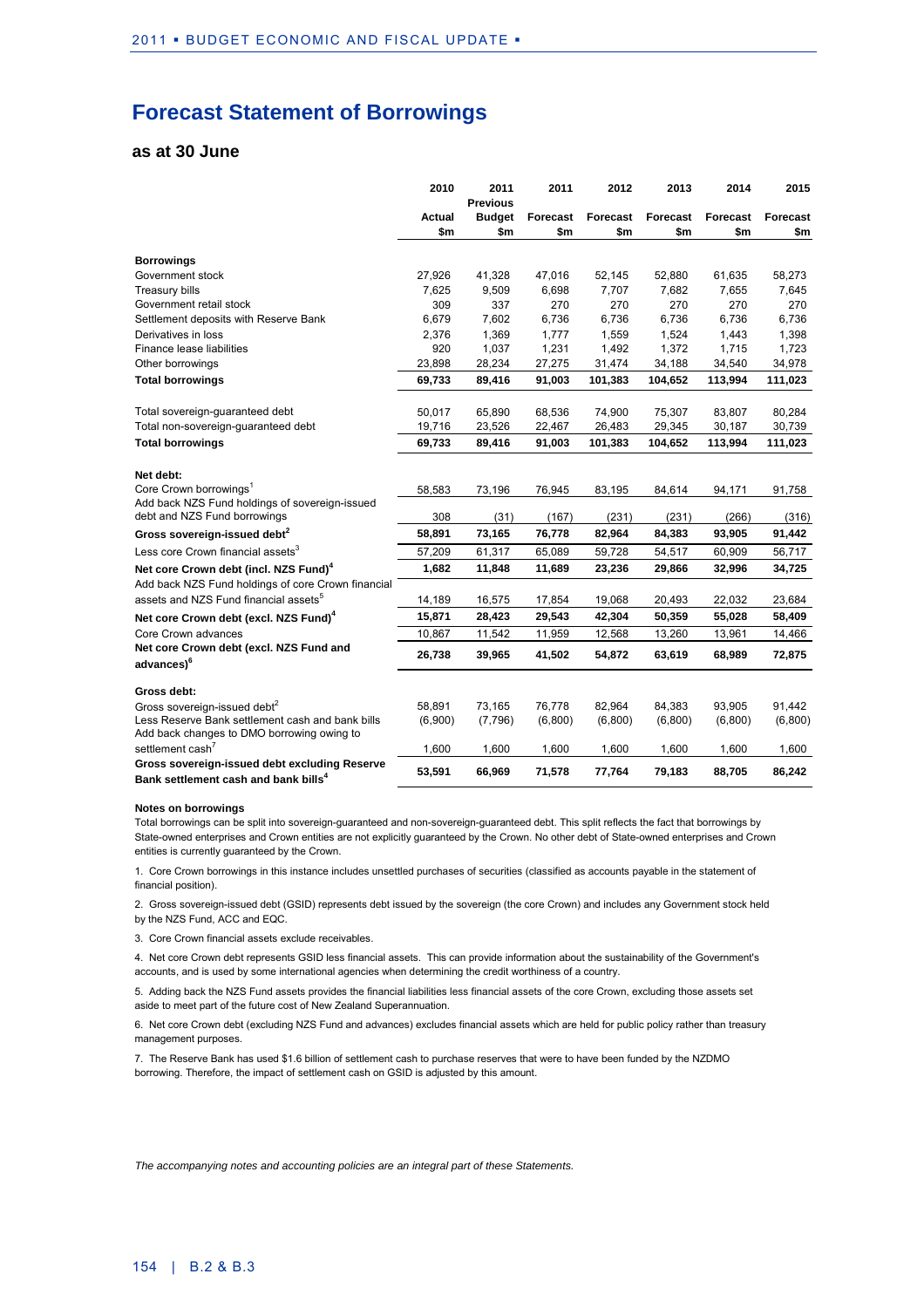## **Statement of Actual Commitments**

### **as at 31 March 2011**

|                                                                | As at<br>31 Mar<br>2011<br>\$m | As at<br>30 June<br>2010<br>\$m |
|----------------------------------------------------------------|--------------------------------|---------------------------------|
| <b>Capital commitments</b>                                     |                                |                                 |
| Specialist military equipment                                  | 387                            | 422                             |
| Land and buildings                                             | 820                            | 849                             |
| Other property, plant and equipment                            | 7,025                          | 6,370                           |
| Other capital commitments                                      | 220                            | 224                             |
| <b>Tertiary Education Institutions</b>                         | 302                            | 302                             |
| <b>Total capital commitments</b>                               | 8,754                          | 8,167                           |
| <b>Operating commitments</b>                                   |                                |                                 |
| Non-cancellable accommodation leases                           | 2,871                          | 2,862                           |
| Other non-cancellable leases                                   | 3,209                          | 3,230                           |
| Non-cancellable contracts for the supply of goods and services | 2,253                          | 2,258                           |
| Other operating commitments                                    | 7,340                          | 9,376                           |
| <b>Tertiary Education Institutions</b>                         | 304                            | 304                             |
| <b>Total operating commitments</b>                             | 15,977                         | 18,030                          |
| <b>Total commitments</b>                                       | 24,731                         | 26,197                          |
| <b>Total commitments by segment</b>                            |                                |                                 |
| Core Crown                                                     | 12,751                         | 20,983                          |
| Crown entities                                                 | 11,137                         | 13,811                          |
| State-owned enterprises                                        | 7,917                          | 7,242                           |
| Inter-segment eliminations                                     | (7,074)                        | (15, 839)                       |
| <b>Total commitments</b>                                       | 24,731                         | 26,197                          |

## **Statement of Actual Contingent Liabilities and Assets**

### **as at 31 March 2011**

|                                                      | As at<br>31 Mar<br>2011<br>\$m | As at<br>30 June<br>2010<br>\$m |
|------------------------------------------------------|--------------------------------|---------------------------------|
| <b>Quantifiable contingent liabilities</b>           |                                |                                 |
| Guarantees and indemnities                           | 102                            | 106                             |
| Uncalled capital                                     | 4,340                          | 2,310                           |
| Legal proceedings and disputes                       | 401                            | 414                             |
| Other contingent liabilities                         | 3,361                          | 3,535                           |
| Total quantifiable contingent liabilities            | 8,204                          | 6,365                           |
| Total quantifiable contingent liabilities by segment |                                |                                 |
| Core Crown                                           | 7,874                          | 6,050                           |
| Crown entities                                       | 261                            | 171                             |
| State-owned enterprises                              | 69                             | 144                             |
| Inter-segment eliminations                           |                                |                                 |
| Total quantifiable contingent liabilities            | 8,204                          | 6,365                           |
| Quantifiable contingent assets by segment            |                                |                                 |
| Core Crown                                           | 701                            | 570                             |
| Crown entities                                       | 3                              | 2                               |
| Total quantifiable contingent assets                 | 704                            | 572                             |

*The accompanying notes and accounting policies are an integral part of these Statements.*

More information on contingent liabilities (quantified and unquantified) is outlined in the *Fiscal Risks* chapter.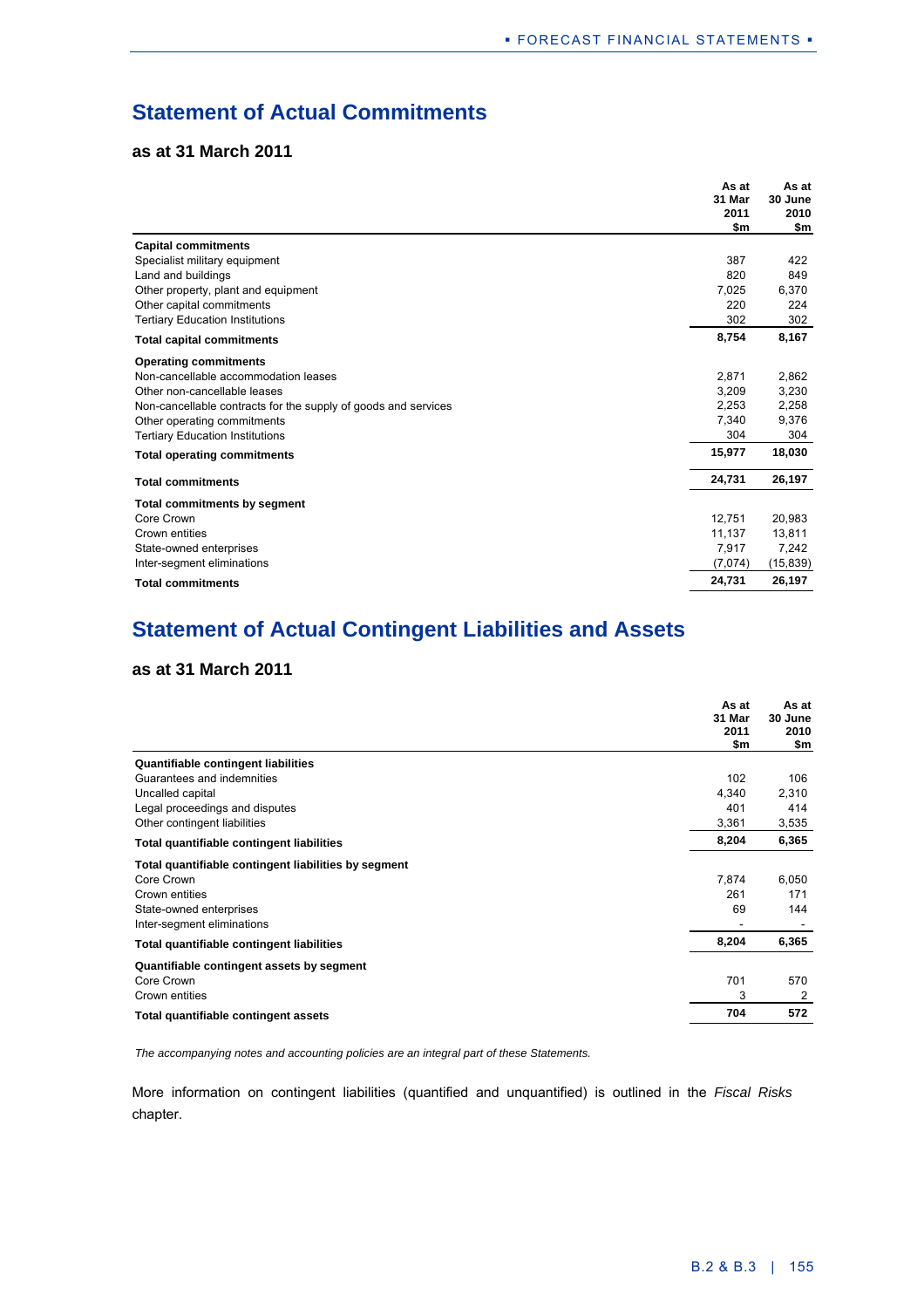|                                                               | 2010          | 2011<br><b>Previous</b> | 2011                   | 2012                   | 2013                              | 2014            | 2015                            |
|---------------------------------------------------------------|---------------|-------------------------|------------------------|------------------------|-----------------------------------|-----------------|---------------------------------|
|                                                               | Actual<br>\$m | <b>Budget</b><br>\$m    | <b>Forecast</b><br>\$m | <b>Forecast</b><br>\$m | <b>Forecast</b><br>\$m            | \$m             | <b>Forecast Forecast</b><br>\$m |
| NOTE 1: Revenue collected through the Crown's sovereign power |               |                         |                        |                        |                                   |                 |                                 |
| Taxation revenue (accrual)                                    |               |                         |                        |                        |                                   |                 |                                 |
| <b>Individuals</b>                                            |               |                         |                        |                        |                                   |                 |                                 |
| Source deductions                                             | 21,774        | 20,174                  | 20,670                 | 21,165                 | 23,129                            | 24,722          | 26,339                          |
| Other persons                                                 | 3,987         | 4,403                   | 3,822                  | 4,342                  | 4,672                             | 4,654           | 4,748                           |
| Refunds                                                       | (1,831)       | (1,484)                 | (1,681)                | (1,656)                | (1,701)                           | (1,574)         | (1, 435)                        |
| Fringe benefit tax                                            | 461           | 430                     | 461                    | 430                    | 457                               | 481             | 505                             |
| <b>Total individuals</b>                                      | 24,391        | 23,523                  | 23,272                 | 24,281                 | 26,557                            | 28,283          | 30,157                          |
| Corporate tax                                                 |               |                         |                        |                        |                                   |                 |                                 |
| Gross companies tax                                           | 6,698         | 8,214                   | 6,907                  | 7,978                  | 8,293                             | 8,979           | 9,381                           |
| Refunds                                                       | (379)         | (376)                   | (363)                  | (400)                  | (446)                             | (465)           | (460)                           |
| Non-resident withholding tax                                  | 884           | 628                     | 498                    | 508                    | 573                               | 643             | 688                             |
| Foreign-source dividend w/holding payments                    | (3)           | 8                       | 1                      | 1                      | 1                                 | 1               | $\mathbf{1}$                    |
| Total corporate tax                                           | 7,200         | 8,474                   | 7,043                  | 8,087                  | 8,421                             | 9,158           | 9,610                           |
| Other direct income tax                                       |               |                         |                        |                        |                                   |                 |                                 |
| Resident w/holding tax on interest income                     | 1,804         | 1,465                   | 1,707                  | 1,665                  | 1,986                             | 2,527           | 3,084                           |
| Resident w/holding tax on dividend income                     | 130           | 240                     | 203                    | 209                    | 292                               | 470             | 489                             |
| Estate and gift duties<br>Total other direct income tax       | 2<br>1,936    | 1<br>1,706              | 2<br>1,912             | $\sim$<br>1,874        | $\overline{\phantom{a}}$<br>2,278 | $\sim$<br>2,997 | $\sim$<br>3,573                 |
| Total direct income tax                                       | 33,527        | 33,703                  | 32,227                 | 34,242                 | 37,256                            | 40,438          | 43,340                          |
|                                                               |               |                         |                        |                        |                                   |                 |                                 |
| Goods and services tax                                        |               |                         |                        |                        |                                   |                 |                                 |
| Gross goods and services tax                                  | 19,797        | 23,968                  | 23,253                 | 26,007                 | 28,354                            | 31,536          | 33,143                          |
| Refunds                                                       | (7,880)       | (9,524)                 | (10,047)               | (10, 965)              | (11,928)                          | (13,981)        | (14, 675)                       |
| <b>Total goods and services tax</b>                           | 11,917        | 14,444                  | 13,206                 | 15,042                 | 16,426                            | 17,555          | 18,468                          |
| Other indirect taxation                                       |               |                         |                        |                        |                                   |                 |                                 |
| Road user charges                                             | 910           | 955                     | 995                    | 1,049                  | 1,134                             | 1,214           | 1,289                           |
| Petroleum fuels excise - domestic production                  | 805           | 907                     | 862                    | 886                    | 903                               | 940             | 975                             |
| Alcohol excise - domestic production                          | 600           | 657                     | 625                    | 665                    | 700                               | 732             | 765                             |
| Tobacco excise - domestic production                          | 217           | 209                     | 238                    | 251                    | 259                               | 257             | 259                             |
| Petroleum fuels excise - imports <sup>1</sup>                 | 622           | 600                     | 650                    | 668                    | 681                               | 709             | 735                             |
| Alcohol excise - imports <sup>1</sup>                         | 225           | 242                     | 234                    | 250                    | 263                               | 274             | 287                             |
| Tobacco excise - imports <sup>1</sup>                         | 851           | 1,020                   | 953                    | 1,005                  | 1,035                             | 1,029           | 1,034                           |
| Other customs duty                                            | 175           | 198                     | 154                    | 130                    | 110                               | 95              | 80                              |
| Gaming duties                                                 | 219<br>171    | 228                     | 218                    | 223                    | 223                               | 226             | 228                             |
| Motor vehicle fees<br>Energy resources levies                 | 39            | 175<br>38               | 169<br>36              | 168<br>38              | 171<br>36                         | 174<br>36       | 177<br>36                       |
| Approved issuer levy and cheque duty                          | 69            | 81                      | 73                     | 73                     | 73                                | 73              | 73                              |
| <b>Total other indirect taxation</b>                          | 4,903         | 5,310                   | 5,207                  | 5,406                  | 5,588                             | 5,759           | 5,938                           |
| <b>Total indirect taxation</b>                                | 16,820        | 19,754                  | 18,413                 | 20,448                 | 22,014                            | 23,314          | 24,406                          |
| <b>Total taxation revenue</b>                                 | 50,347        | 53,457                  | 50,640                 | 54,690                 | 59,270                            | 63,752          | 67,746                          |
|                                                               |               |                         |                        |                        |                                   |                 |                                 |
| Other sovereign revenue (accrual)                             |               |                         |                        |                        |                                   |                 |                                 |
| <b>ACC</b> levies                                             | 3,261         | 3,823                   | 3,670                  | 3,882                  | 3,992                             | 4,072           | 4,187                           |
| Fire Service levies                                           | 301           | 309                     | 313                    | 309                    | 315                               | 322             | 328                             |
| <b>EQC</b> levies<br>Other miscellaneous items                | 86<br>1,034   | 87<br>1,540             | 87<br>1,374            | 89<br>1,528            | 90<br>1,821                       | 91<br>2,156     | 92<br>2,716                     |
| Total other sovereign revenue                                 | 4,682         | 5,759                   | 5,444                  | 5,808                  | 6,218                             | 6,641           | 7,323                           |
| <b>Total sovereign revenue</b>                                | 55,029        | 59,216                  | 56,084                 | 60,498                 | 65,488                            | 70,393          | 75,069                          |

Note 1: Customs excise-equivalent duty.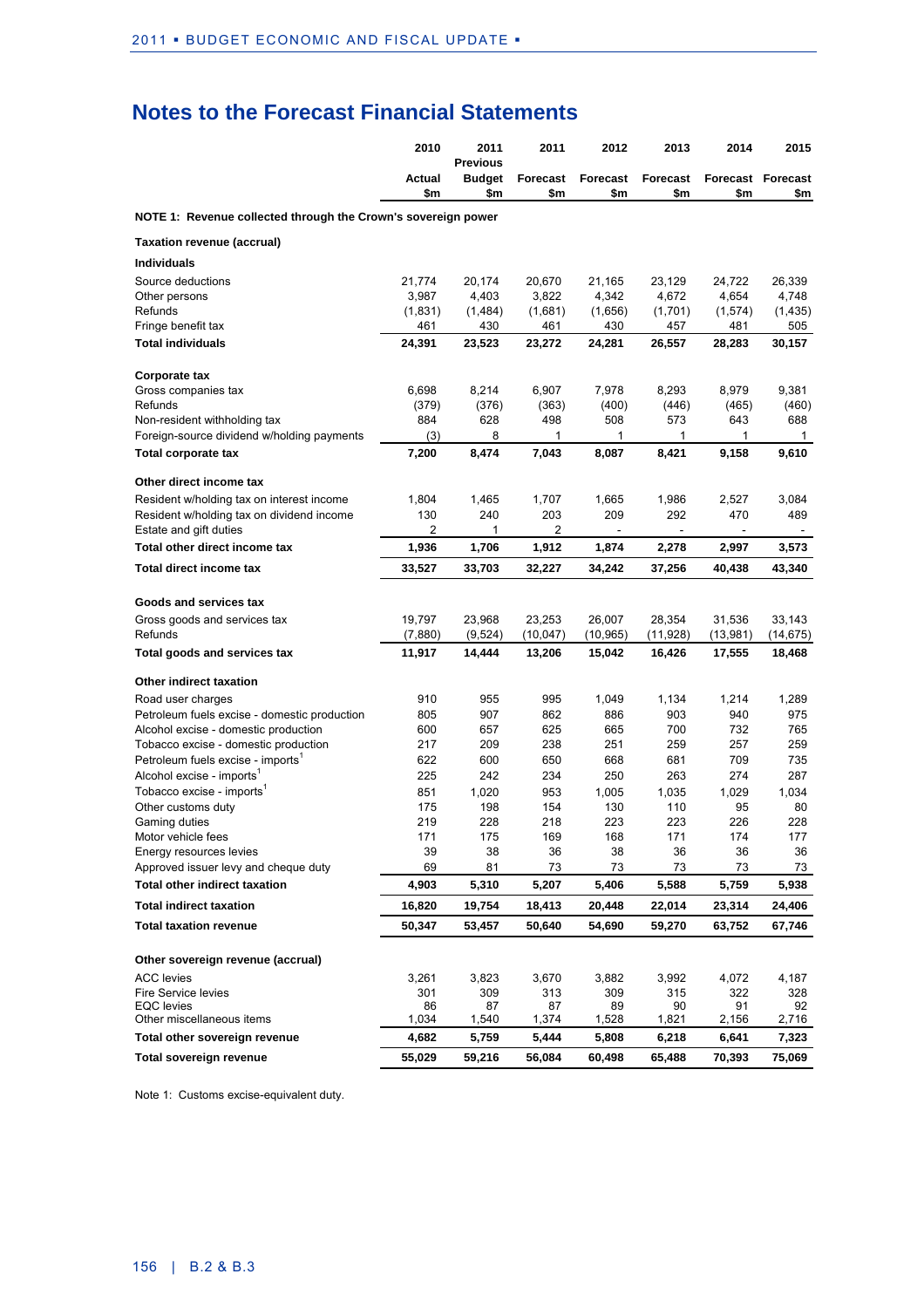|                                                                            | 2010          | 2011<br><b>Previous</b> | 2011                   | 2012                   | 2013                   | 2014         | 2015                            |
|----------------------------------------------------------------------------|---------------|-------------------------|------------------------|------------------------|------------------------|--------------|---------------------------------|
|                                                                            | Actual<br>\$m | <b>Budget</b><br>\$m    | <b>Forecast</b><br>\$m | <b>Forecast</b><br>\$m | <b>Forecast</b><br>\$m | \$m          | <b>Forecast Forecast</b><br>\$m |
| NOTE 1 (continued): Receipts collected through the Crown's sovereign power |               |                         |                        |                        |                        |              |                                 |
| <b>Taxation receipts (cash)</b>                                            |               |                         |                        |                        |                        |              |                                 |
| <b>Individuals</b>                                                         |               |                         |                        |                        |                        |              |                                 |
| Source deductions                                                          | 21,744        | 20,314                  | 20,575                 | 21,066                 | 23,031                 | 24,621       | 26,234                          |
| Other persons                                                              | 4,630         | 4,875                   | 4,320                  | 4,765                  | 5,057                  | 5,090        | 5,200                           |
| Refunds                                                                    | (2,793)       | (2,255)                 | (2, 445)               | (2, 394)               | (2,390)                | (2, 254)     | (2, 172)                        |
| Fringe benefit tax                                                         | 469           | 433                     | 456                    | 424                    | 450                    | 473          | 500                             |
| <b>Total individuals</b>                                                   | 24,050        | 23,367                  | 22,906                 | 23,861                 | 26,148                 | 27,930       | 29,762                          |
| Corporate tax                                                              |               |                         |                        |                        |                        |              |                                 |
| Gross companies tax                                                        | 8,650         | 9,051                   | 7,871                  | 8,369                  | 8,556                  | 9,209        | 9,626                           |
| Refunds                                                                    | (1,644)       | (1, 314)                | (970)                  | (799)                  | (811)                  | (785)        | (821)                           |
| Non-resident withholding tax                                               | 889           | 627                     | 494                    | 508                    | 573                    | 643          | 688                             |
| Foreign-source dividend w/holding payments<br>Total corporate tax          | 6<br>7,901    | 8<br>8,372              | 1<br>7,396             | 1<br>8,079             | 1<br>8,319             | 1<br>9,068   | 1<br>9,494                      |
|                                                                            |               |                         |                        |                        |                        |              |                                 |
| Other direct income tax                                                    |               |                         |                        |                        |                        |              |                                 |
| Resident w/holding tax on interest income                                  | 1,833         | 1,463                   | 1,714                  | 1,664                  | 1,985                  | 2,526        | 3,083                           |
| Resident w/holding tax on dividend income                                  | 114<br>2      | 240<br>1                | 202<br>$\overline{2}$  | 208                    | 291                    | 469          | 488                             |
| Estate and gift duties<br>Total other direct income tax                    | 1.949         | 1,704                   | 1,918                  | 1,872                  | 2,276                  | 2,995        | 3,571                           |
| Total direct income tax                                                    | 33,900        | 33,443                  | 32,220                 | 33,812                 | 36,743                 | 39,993       | 42,827                          |
|                                                                            |               |                         |                        |                        |                        |              |                                 |
| Goods and services tax                                                     |               |                         |                        |                        |                        |              |                                 |
| Gross goods and services tax                                               | 18,797        | 23,052                  | 22,056                 | 25,135                 | 27,472                 | 30,679       | 32,234                          |
| Refunds                                                                    | (7, 456)      | (9, 124)                | (9, 393)               | (10, 394)              | (11,361)               | (13, 418)    | (14, 111)                       |
| Total goods and services tax                                               | 11,341        | 13,928                  | 12,663                 | 14,741                 | 16,111                 | 17,261       | 18,123                          |
| Other indirect taxation                                                    |               |                         |                        |                        |                        |              |                                 |
| Petroleum fuels excise - domestic production                               | 805           | 907                     | 862                    | 886                    | 903                    | 940          | 975                             |
| Tobacco excise - domestic production                                       | 214           | 209                     | 238                    | 251                    | 259                    | 257          | 259                             |
| Customs duty                                                               | 1,805         | 2,060                   | 1,991                  | 2,053                  | 2,089                  | 2,107        | 2,136                           |
| Road user charges<br>Alcohol excise - domestic production                  | 908<br>622    | 955<br>657              | 995<br>625             | 1,049<br>665           | 1,134<br>700           | 1,214<br>732 | 1,289<br>765                    |
| Gaming duties                                                              | 218           | 228                     | 220                    | 223                    | 223                    | 226          | 228                             |
| Motor vehicle fees                                                         | 195           | 175                     | 169                    | 168                    | 171                    | 174          | 177                             |
| Energy resources levies                                                    | 37            | 38                      | 36                     | 38                     | 36                     | 36           | 36                              |
| Approved issuer levy and cheque duty                                       | 59            | 81                      | 75                     | 73                     | 73                     | 73           | 73                              |
| <b>Total other indirect taxation</b>                                       | 4,863         | 5,310                   | 5,211                  | 5,406                  | 5,588                  | 5,759        | 5,938                           |
| <b>Total indirect taxation</b>                                             | 16,204        | 19,238                  | 17,874                 | 20,147                 | 21,699                 | 23,020       | 24,061                          |
| <b>Total taxation receipts</b>                                             | 50,104        | 52,681                  | 50,094                 | 53,959                 | 58,442                 | 63,013       | 66,888                          |
| Other sovereign receipts (cash)                                            |               |                         |                        |                        |                        |              |                                 |
| <b>ACC</b> levies                                                          | 3,291         | 3,761                   | 3,688                  | 3,804                  | 3,928                  | 3,921        | 3,860                           |
| Fire Service levies                                                        | 301           | 309                     | 313                    | 309                    | 315                    | 322          | 328                             |
| <b>EQC</b> levies                                                          | 86            | 87                      | 90                     | 88                     | 90                     | 91           | 92                              |
| Other miscellaneous items                                                  | 590           | 635                     | 677                    | 677                    | 673                    | 703          | 727                             |
| Total other sovereign receipts                                             | 4,268         | 4,792                   | 4,768                  | 4,878                  | 5,006                  | 5,037        | 5,007                           |
| <b>Total sovereign receipts</b>                                            | 54,372        | 57,473                  | 54,862                 | 58,837                 | 63,448                 | 68,050       | 71,895                          |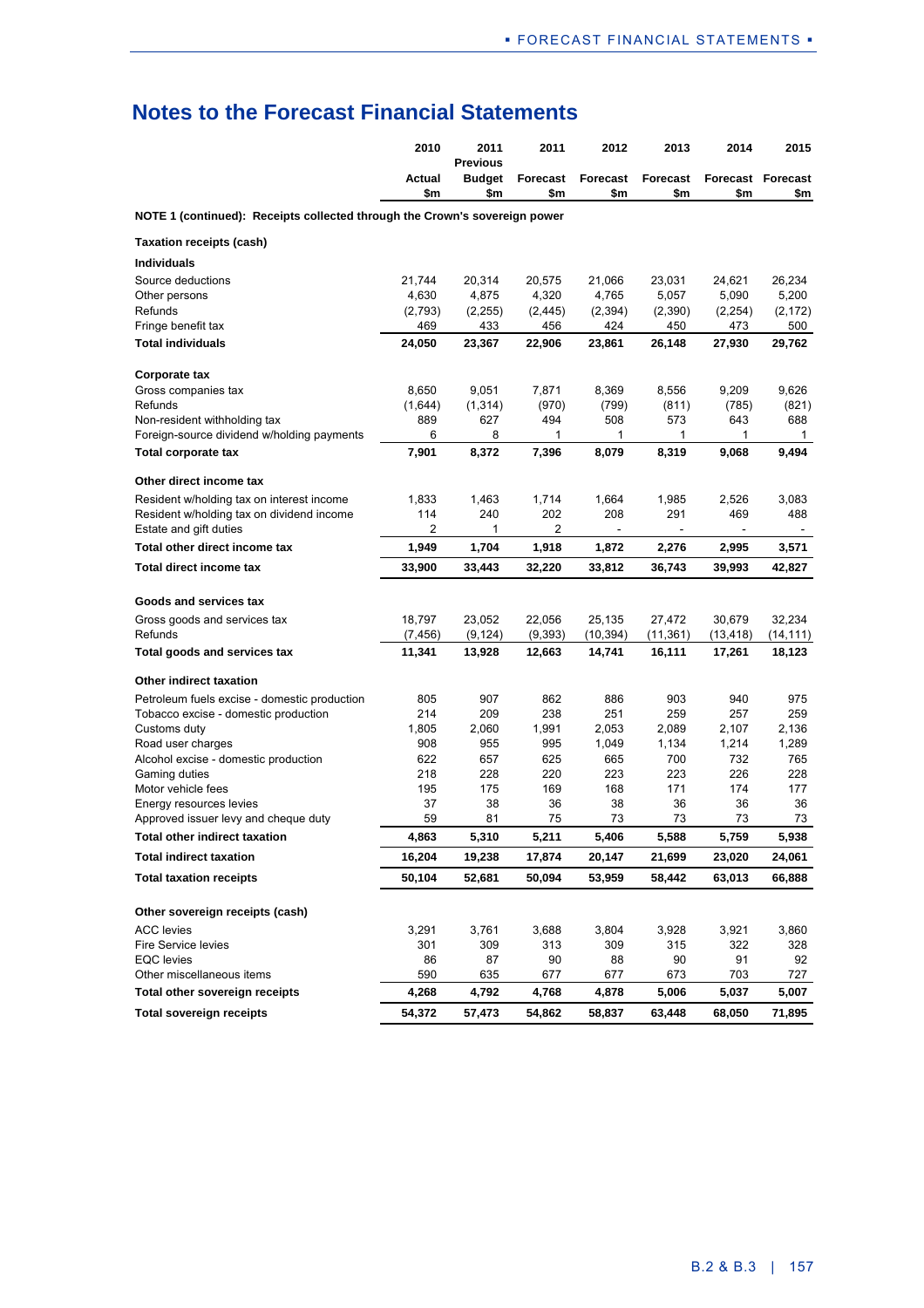|                                                                 | 2010             | 2011<br><b>Previous</b> | 2011             | 2012             | 2013             | 2014             | 2015                     |
|-----------------------------------------------------------------|------------------|-------------------------|------------------|------------------|------------------|------------------|--------------------------|
|                                                                 | Actual           | <b>Budget</b>           | <b>Forecast</b>  | Forecast         | Forecast         |                  | <b>Forecast Forecast</b> |
|                                                                 | \$m              | \$m                     | \$m              | \$m              | \$m              | \$m              | \$m                      |
| NOTE 2: Interest revenue and dividends                          |                  |                         |                  |                  |                  |                  |                          |
| By type                                                         |                  |                         |                  |                  |                  |                  |                          |
| Interest revenue                                                | 1,926            | 3,482                   | 2,265            | 2,569            | 2,880            | 3,039            | 3,385                    |
| <b>Dividends</b>                                                | 389              | 581                     | 353              | 482              | 510              | 615              | 701                      |
| Total interest revenue and dividends                            | 2,315            | 4,063                   | 2,618            | 3,051            | 3,390            | 3,654            | 4,086                    |
| By source                                                       |                  |                         |                  |                  |                  |                  |                          |
| Core Crown                                                      | 2,135            | 2,487                   | 2,185            | 2,134            | 2,552            | 2,773            | 3,103                    |
| Crown entities<br>State-owned enterprises                       | 1,146<br>626     | 939<br>1,550            | 1,106<br>763     | 768<br>1,021     | 944<br>1,041     | 1,104<br>1,045   | 1,281<br>1,057           |
| Inter-segment eliminations                                      | (1, 592)         | (913)                   | (1, 436)         | (872)            | (1, 147)         | (1, 268)         | (1, 355)                 |
| Total interest revenue and dividends                            | 2,315            | 4,063                   | 2,618            | 3,051            | 3,390            | 3,654            | 4,086                    |
|                                                                 |                  |                         |                  |                  |                  |                  |                          |
| NOTE 3: Transfer payments and subsidies                         |                  |                         |                  |                  |                  |                  |                          |
| New Zealand Superannuation                                      | 8,290            | 8,822                   | 8,833            | 9,575            | 10,214           | 10,887           | 11,666                   |
| Domestic Purposes benefit                                       | 1,693            | 1,756                   | 1,765            | 1,895            | 1,950            | 1,997            | 2,062                    |
| Unemployment benefit                                            | 930              | 969                     | 959              | 1,029            | 1,007            | 900              | 862                      |
| Invalid's benefit                                               | 1,303            | 1,319                   | 1,307            | 1,347            | 1,382            | 1,414            | 1,452                    |
| Family tax credit                                               | 2,168            | 2,239                   | 2,214            | 2,178            | 2,149            | 2,101            | 2,097                    |
| Accommodation supplement<br>Sickness benefit                    | 1,154<br>710     | 1,221<br>760            | 1,202<br>742     | 1,264<br>782     | 1,295<br>807     | 1,306<br>832     | 1,335<br>860             |
| Student allowances                                              | 570              | 656                     | 626              | 627              | 570              | 525              | 507                      |
| Disability allowances                                           | 411              | 421                     | 410              | 411              | 406              | 415              | 425                      |
| Other social assistance benefits                                | 2,525            | 2,801                   | 2,750            | 2,637            | 2,639            | 2,642            | 2,659                    |
| Total social assistance grants                                  | 19,754           | 20,964                  | 20,808           | 21,745           | 22,419           | 23,019           | 23,925                   |
| <b>Subsidies</b>                                                |                  |                         |                  |                  |                  |                  |                          |
| KiwiSaver subsidies                                             | 1,024            | 1,179                   | 1,039            | 656              | 614              | 596              | 631                      |
| Other transfer payments                                         |                  |                         |                  |                  |                  |                  |                          |
| Official development assistance                                 | 435              | 485                     | 493              | 525              | 509              | 534              | 559                      |
| Total transfer payments and subsidies                           | 21,213           | 22,628                  | 22,340           | 22,926           | 23,542           | 24,149           | 25,115                   |
|                                                                 |                  |                         |                  |                  |                  |                  |                          |
| <b>NOTE 4: Personnel expenses</b>                               |                  |                         |                  |                  |                  |                  |                          |
| Core Crown                                                      | 5.991            | 6.076                   | 5,905            | 6,021            | 5,969            | 6,010            | 6.078                    |
| Crown entities                                                  | 10,043           | 10,516                  | 10,309           | 10,440           | 10,685           | 10,659           | 10,813                   |
| State-owned enterprises                                         | 2,455            | 2,526                   | 2,654            | 2,697            | 2,754            | 2,812            | 2,866                    |
| Inter-segment eliminations                                      | (12)             | (9)                     | (9)              | (9)              | (9)              | (9)              | (10)                     |
| <b>Total personnel expenses</b>                                 | 18,477           | 19,109                  | 18,859           | 19,149           | 19,399           | 19,472           | 19,747                   |
| NOTE 5: Depreciation, amortisation and other operating expenses |                  |                         |                  |                  |                  |                  |                          |
|                                                                 |                  |                         |                  |                  |                  |                  |                          |
| Core Crown<br>Crown entities                                    | 34,226<br>18,392 | 38,677<br>17,903        | 41,663<br>18,064 | 40,197<br>18,390 | 37,681<br>18,166 | 37,473<br>18,175 | 37,689<br>18,252         |
|                                                                 |                  |                         |                  |                  |                  |                  |                          |

| Total depreciation, amortisation and other<br>operating expenses | 35.567   | 40.355   | 42.923   | 42.423   | 40.382   | 40.865   | 41.251   |
|------------------------------------------------------------------|----------|----------|----------|----------|----------|----------|----------|
| Inter-segment eliminations                                       | (26.545) | (26.462) | (26.630) | (26.724) | (26.650) | (26.466) | (26.687) |
| State-owned enterprises                                          | 9.494    | 10.237   | 9.826    | 10.560   | 11.185   | 11.683   | 11.997   |
| Crown entities                                                   | 18.392   | 17.903   | 18.064   | 18.390   | 18.166   | 18.175   | 18.252   |
| Core Crown                                                       | 34.226   | 38.677   | 41.663   | 40.197   | 37.681   | 31.473   | 37.689   |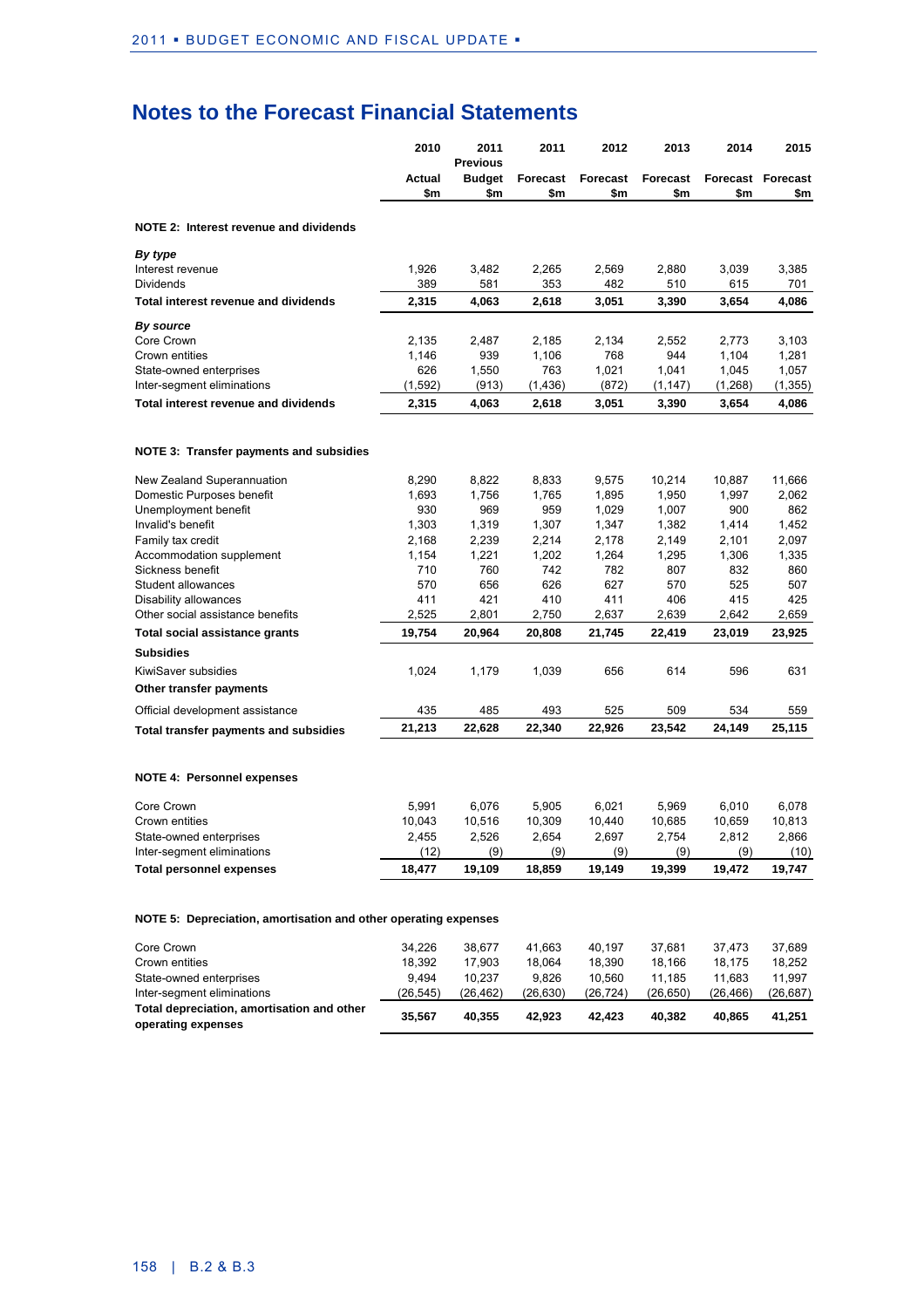|                                   | 2010          | 2011<br><b>Previous</b> | 2011            | 2012            | 2013            | 2014  | 2015                            |
|-----------------------------------|---------------|-------------------------|-----------------|-----------------|-----------------|-------|---------------------------------|
|                                   | Actual<br>\$m | <b>Budget</b><br>\$m    | Forecast<br>\$m | Forecast<br>\$m | Forecast<br>\$m | \$m   | <b>Forecast Forecast</b><br>\$m |
| <b>NOTE 6: Interest expenses</b>  |               |                         |                 |                 |                 |       |                                 |
| By type                           |               |                         |                 |                 |                 |       |                                 |
| Interest on financial liabilities | 2,724         | 4,537                   | 3,427           | 4,592           | 5,260           | 5,662 | 6,199                           |
| Interest unwind on provisions     | 53            | 75                      | 79              | 93              | 130             | 143   | 151                             |
| <b>Total interest expenses</b>    | 2,777         | 4,612                   | 3,506           | 4,685           | 5,390           | 5,805 | 6,350                           |
| By source                         |               |                         |                 |                 |                 |       |                                 |
| Core Crown                        | 2,311         | 3,230                   | 3,078           | 3,714           | 4,325           | 4,701 | 5,254                           |
| Crown entities                    | 245           | 181                     | 247             | 272             | 286             | 301   | 301                             |
| State-owned enterprises           | 845           | 1,733                   | 1,010           | 1,392           | 1,442           | 1,537 | 1,601                           |
| Inter-segment eliminations        | (624)         | (532)                   | (829)           | (693)           | (663)           | (734) | (806)                           |
| <b>Total interest expenses</b>    | 2,777         | 4,612                   | 3,506           | 4,685           | 5,390           | 5,805 | 6,350                           |
| NOTE 7: Insurance expenses        |               |                         |                 |                 |                 |       |                                 |
| By entity                         |               |                         |                 |                 |                 |       |                                 |
| <b>ACC</b>                        | 2,922         | 3,668                   | 3,103           | 3,042           | 3,423           | 3,777 | 4,118                           |

| <b>Total insurance expenses</b> | 3.006  | 3.725 | 9,519         | 3.138 | 3,570 | 3.925        | 4.266       |
|---------------------------------|--------|-------|---------------|-------|-------|--------------|-------------|
| Other                           | 20     | 18    | 27            |       | 19    | 20           | 20          |
| EQC                             | 64     | 39    | 6.389         | 78    | 128   | 128          | 128         |
| AUU                             | L, JLL | v.vvv | <u>J. IUJ</u> | J.VTA | ◡-⊤∠◡ | <b>J.III</b> | <b>T.IU</b> |

**NOTE 8: Forecast new spending and top-down expense adjustment**

| Operating top-down adjustment             | $\blacksquare$           | (410)                    | (250)                    | (310)                    | (50)  | (50)                     | (50)  |
|-------------------------------------------|--------------------------|--------------------------|--------------------------|--------------------------|-------|--------------------------|-------|
| Total forecast new operating spending     | $\overline{\phantom{a}}$ | 394                      |                          | 463                      | 1.040 | 1.815                    | 3.007 |
| Forecast new spending for Budget 2014     | $\overline{\phantom{0}}$ |                          | $\overline{\phantom{0}}$ | $\overline{\phantom{0}}$ |       | $\overline{\phantom{a}}$ | 1,190 |
| Forecast new spending for Budget 2013     |                          | $\overline{\phantom{a}}$ | $\overline{\phantom{a}}$ |                          | ۰     | 800                      | 800   |
| Forecast new spending for Budget 2012     |                          | -                        | $\overline{\phantom{a}}$ | $\overline{\phantom{a}}$ | 800   | 800                      | 800   |
| Unallocated new spending from Budget 2011 |                          | 394                      | $\overline{\phantom{0}}$ | 463                      | 240   | 215                      | 217   |
| Forecast new operating spending           |                          |                          |                          |                          |       |                          |       |

Unallocated new spending from Budget 2011 represents expenses included in Budget 2011 that have yet to be allocated.

Forecast for future new spending indicates the expected spending increases from future Budgets.

|                                               | 2011<br>Forecast<br>\$m | 2012<br>Forecast<br>\$m | 2013<br>Forecast<br>\$m  | 2014<br>Forecast<br>\$m | Forecast<br>\$m | 2015 Post-2015<br>Forecast<br>\$m | Total<br>Forecast<br>\$m |
|-----------------------------------------------|-------------------------|-------------------------|--------------------------|-------------------------|-----------------|-----------------------------------|--------------------------|
| Forecast new capital spending (annual)        |                         |                         |                          |                         |                 |                                   |                          |
| Unallocated new spending from Budget 2011     |                         | 142                     | 4                        |                         |                 |                                   | 147                      |
| Forecast new spending for Budget 2012         |                         | 100                     | 350                      | 200                     | 150             | 100                               | 900                      |
| Forecast new spending for Budget 2013         |                         |                         | 100                      | 350                     | 200             | 250                               | 900                      |
| Forecast new spending for Budget 2014         |                         | -                       | $\overline{\phantom{a}}$ | 100                     | 350             | 450                               | 900                      |
| Forecast new spending for Budget 2015         |                         | -                       | $\overline{ }$           |                         | 100             | 800                               | 900                      |
| Balance sheet funding of new capital spending |                         | (100)                   | (450)                    | (650)                   | (800)           | (1,600)                           | (3,600)                  |
| Total forecast new capital spending           |                         | 142                     | 4                        |                         |                 |                                   | 147                      |
| Forecast new capital spending (cumulative)    |                         | 142                     | 146                      | 147                     | 147             |                                   |                          |
| Capital top-down adjustment (cumulative)      | (100)                   | (270)                   | (270)                    | (270)                   | (270)           |                                   |                          |

Unallocated new spending from Budget 2011 represents capital spending included in Budget 2011 that has yet to be allocated.

Forecast for future new spending indicates the expected capital spending increases from future Budgets.

These forecasts assume that, instead of borrowing to fund this new capital spending, the Government will source funding from its existing balance sheet. The forecasts therefore assume that the allowance for new capital spending (\$900 million each Budget spread across five years) will be met through a corresponding reduction in assets. This is referred to as "balance sheet funding of new capital spending".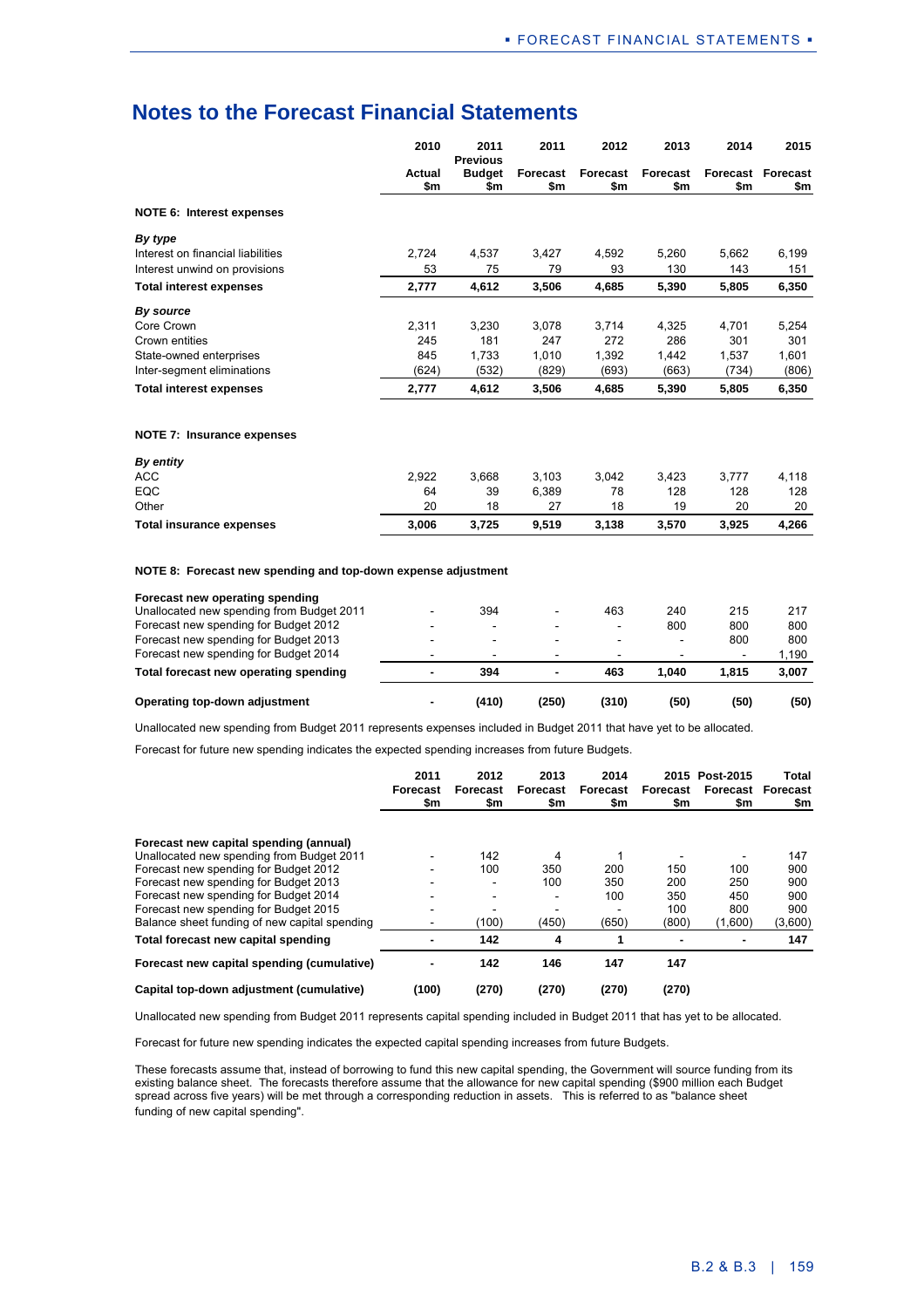|                                                              | 2010            | 2011<br><b>Previous</b> | 2011                   | 2012                   | 2013            | 2014            | 2015            |
|--------------------------------------------------------------|-----------------|-------------------------|------------------------|------------------------|-----------------|-----------------|-----------------|
|                                                              | Actual<br>\$m   | <b>Budget</b><br>\$m    | <b>Forecast</b><br>\$m | <b>Forecast</b><br>\$m | Forecast<br>\$m | Forecast<br>\$m | Forecast<br>\$m |
| NOTE 9: Gains and losses on financial instruments            |                 |                         |                        |                        |                 |                 |                 |
| By source                                                    |                 |                         |                        |                        |                 |                 |                 |
| Core Crown                                                   | 2,094           | 1,231                   | 4,455                  | 1,546                  | 1,650           | 1,760           | 1,874           |
| Crown entities<br>State-owned enterprises                    | 787<br>(105)    | 209<br>(11)             | 1,082<br>(163)         | 688<br>(68)            | 842<br>(68)     | 1,024<br>(76)   | 1,187<br>(63)   |
| Inter-segment eliminations                                   | (254)           | (179)                   | (230)                  | (193)                  | (194)           | (212)           | (221)           |
| Net gains/(losses) on financial instruments                  | 2,522           | 1,250                   | 5,144                  | 1,973                  | 2,230           | 2,496           | 2,777           |
| NOTE 10: Gains and losses on non-financial instruments       |                 |                         |                        |                        |                 |                 |                 |
| By type<br>Actuarial gains/(losses) on GSF liability         | (1,231)         |                         | 287                    |                        |                 |                 |                 |
| Actuarial gains/(losses) on ACC outstanding claims           |                 |                         |                        |                        |                 |                 |                 |
| Other                                                        | 410<br>(139)    | ÷<br>181                | 1,251<br>356           | $\sim$<br>172          | ä,<br>190       | 190             | 197             |
| Net gains/(losses) on non-financial instruments              | (960)           | 181                     | 1,894                  | 172                    | 190             | 190             | 197             |
|                                                              |                 |                         |                        |                        |                 |                 |                 |
| By source                                                    |                 |                         |                        |                        |                 |                 |                 |
| Core Crown<br>Crown entities                                 | (1, 351)<br>398 | 21<br>(17)              | 445<br>1,241           | (8)<br>(1)             | ÷,<br>(1)       | (6)<br>(1)      | (3)<br>(1)      |
| State-owned enterprises                                      | (7)             | 177                     | 208                    | 180                    | 191             | 197             | 200             |
| Inter-segment eliminations                                   |                 |                         |                        | 1                      |                 |                 | $\mathbf{1}$    |
| Net gains/(losses) on non-financial instruments              | (960)           | 181                     | 1,894                  | 172                    | 190             | 190             | 197             |
| NOTE 11: Source of operating balance                         |                 |                         |                        |                        |                 |                 |                 |
| Core Crown                                                   | (7,000)         | (9,082)                 | (10, 891)              | (10, 350)              | (4, 455)        | (821)           | 1,221           |
| Crown entities                                               | 2,373           | 1,423                   | 1,415                  | 2,533                  | 2,615           | 2,617           | 2,763           |
| State-owned enterprises<br>Inter-segment eliminations        | 635<br>(517)    | 1,014<br>(422)          | 964<br>(925)           | 981<br>(457)           | 1,173<br>(683)  | 1,245<br>(749)  | 1,387<br>(784)  |
| <b>Total operating balance</b>                               | (4,509)         | (7,067)                 | (9, 437)               | (7, 293)               | (1,350)         | 2,292           | 4,587           |
|                                                              |                 |                         |                        |                        |                 |                 |                 |
| <b>NOTE 12: Financial assets</b>                             |                 |                         |                        |                        |                 |                 |                 |
| Cash and cash equivalents                                    | 7,774           | 6,126                   | 9,103                  | 8,886                  | 8,929           | 9,032           | 9,332           |
| Tax receivables<br>Trade and other receivables               | 6,864<br>7,020  | 6,288<br>7,750          | 6,449                  | 6,788<br>9,921         | 6,811<br>8,458  | 6,794           | 6,816           |
| Student loans (refer note 13)                                | 6,790           | 7,300                   | 11,065<br>7,325        | 7,822                  | 8,279           | 8,314<br>8,722  | 8,889<br>9,125  |
| Kiwibank mortgages                                           | 10,419          | 12,411                  | 11,255                 | 13,493                 | 15,363          | 15,450          | 15,536          |
| Long-term deposits                                           | 2,784           | 2,240                   | 2,161                  | 2,047                  | 1,929           | 2,156           | 2,386           |
| <b>IMF</b> financial assets                                  | 2,199           | 2,546                   | 2,307                  | 2,528                  | 2,716           | 2,717           | 2,582           |
| Other advances                                               | 1,238           | 700                     | 1,271                  | 1,118                  | 993             | 968             | 973             |
| Share investments                                            | 12,179          | 17,771                  | 14,206                 | 16,095                 | 18,540          | 21,506          | 24,042          |
| Derivatives in gain                                          | 2,972           | 1,771                   | 3,053                  | 2,394                  | 2,010           | 1,573           | 1,374           |
| Other marketable securities<br><b>Total financial assets</b> | 35,732          | 39,663                  | 41,485                 | 36,065                 | 29,749          | 35,543          | 31,265          |
|                                                              | 95,971          | 104,566                 | 109,680                | 107,157                | 103,777         | 112,775         | 112,320         |
| <b>Financial assets by entity</b>                            |                 |                         |                        |                        |                 |                 |                 |
| <b>NZDMO</b>                                                 | 23,097          | 24,360                  | 28,326                 | 20,413                 | 12,450          | 16,681          | 10,102          |
| Reserve Bank of New Zealand                                  | 19,125          | 18,928                  | 17,781                 | 17,628                 | 17,512          | 17,584          | 17,153          |
| <b>NZS Fund</b>                                              | 15,552          | 16,452                  | 18,629                 | 19,543                 | 20,940          | 22,463          | 23,961          |
| Other core Crown                                             | 16,643          | 16,777                  | 17,501                 | 17,694                 | 18,111          | 18,405          | 18,876          |
| Intra-segment eliminations                                   | (8, 437)        | (6, 845)                | (8, 196)               | (6, 769)               | (5, 775)        | (5, 384)        | (4, 410)        |
| <b>Total core Crown segment</b>                              | 65,980          | 69,672                  | 74,041                 | 68,509                 | 63,238          | 69,749          | 65,682          |
| ACC portfolio                                                | 16,985          | 18,897                  | 20,842                 | 23,742                 | 27,080          | 30,749          | 34,733          |
| EQC portfolio                                                | 6,003           | 6,424                   | 8,190                  | 6,168                  | 4,203           | 3,786           | 3,984           |
| Other Crown entities                                         | 6,631           | 6,352                   | 6,388                  | 6,343                  | 6,393           | 6,576           | 6,798           |
| Intra-segment eliminations                                   | (1, 483)        | (1,482)                 | (1, 523)               | (1, 532)               | (1, 542)        | (1, 551)        | (1, 562)        |
| <b>Total Crown entities segment</b>                          | 28,136          | 30,191                  | 33,897                 | 34,721                 | 36,134          | 39,560          | 43,953          |
| Total state-owned enterprises segment                        | 16,064          | 18,987                  | 17,613                 | 19,624                 | 21,384          | 21,854          | 22,248          |
| Inter-segment eliminations                                   | (14,209)        | (14, 284)               | (15, 871)              | (15,697)               | (16, 979)       | (18, 388)       | (19, 563)       |
| <b>Total financial assets</b>                                | 95,971          | 104,566                 | 109,680                | 107,157                | 103,777         | 112,775         | 112,320         |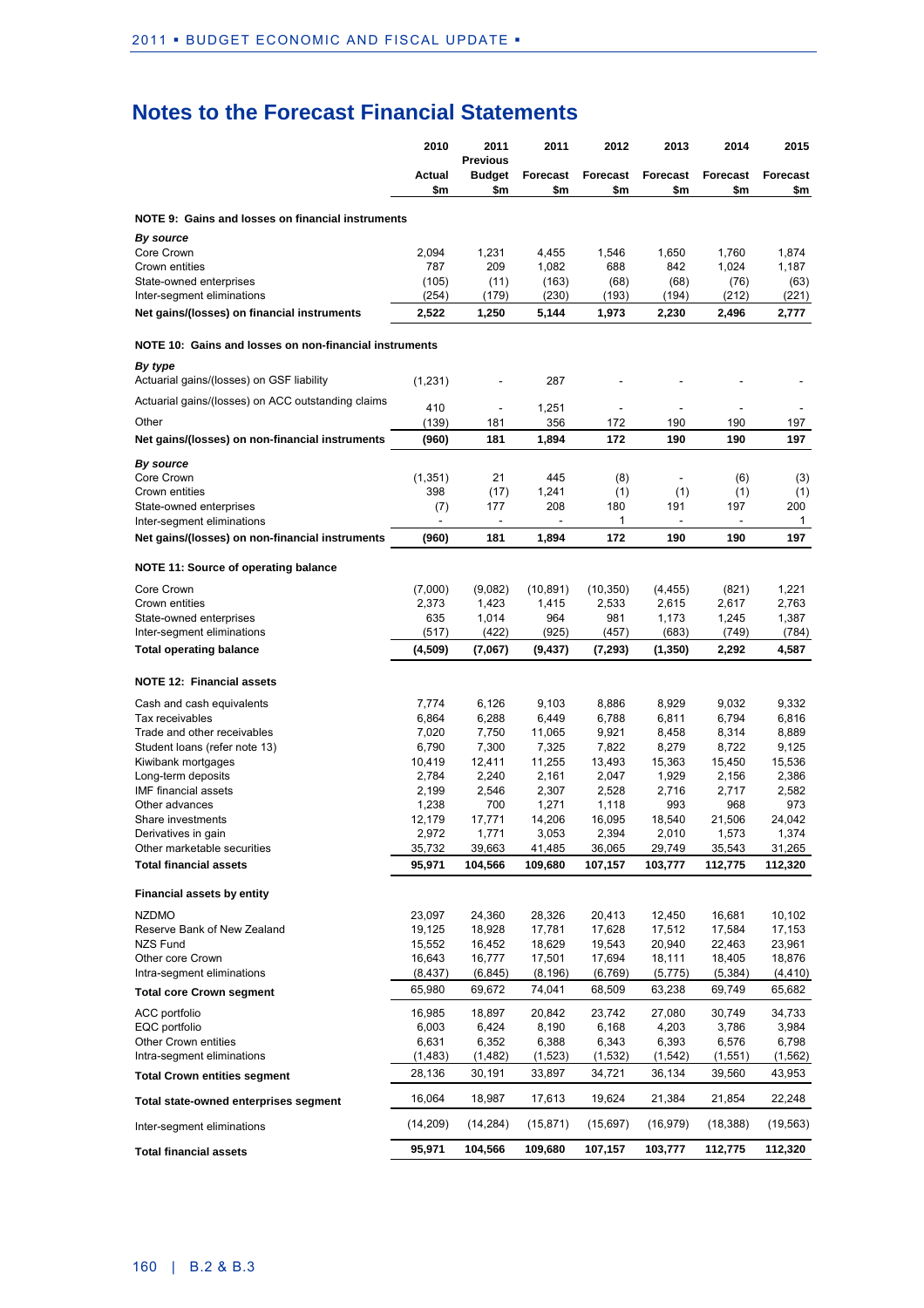|                                                                                                 | 2010              | 2011                                    | 2011             | 2012                               | 2013             | 2014                               | 2015             |
|-------------------------------------------------------------------------------------------------|-------------------|-----------------------------------------|------------------|------------------------------------|------------------|------------------------------------|------------------|
|                                                                                                 | Actual<br>\$m     | <b>Previous</b><br><b>Budget</b><br>\$m | Forecast<br>\$m  | Forecast<br>\$m                    | Forecast<br>\$m  | Forecast<br>\$m                    | Forecast<br>\$m  |
| <b>NOTE 13: Student loans</b>                                                                   |                   |                                         |                  |                                    |                  |                                    |                  |
| Nominal value (including accrued interest)                                                      | 11,145            | 12,050                                  | 12,024           | 12,909                             | 13,731           | 14,528                             | 15,270           |
| Opening book value                                                                              | 6,553             | 6,874                                   | 6,790            | 7,325                              | 7,822            | 8,279                              | 8,722            |
| Amount borrowed in current year                                                                 | 1,525             | 1,616                                   | 1,579            | 1,590                              | 1,615            | 1,644                              | 1,648            |
| Less initial write down to fair value                                                           | (728)             | (772)                                   | (707)            | (707)                              | (709)            | (716)                              | (717)            |
| Repayments made during the year<br>Interest unwind                                              | (754)             | (826)<br>506                            | (786)            | (834)                              | (927)            | (1,000)                            | (1,076)          |
| (Impairment)/reversal of impairment                                                             | 463<br>(280)      | (110)                                   | 501<br>(64)      | 534<br>(110)                       | 576<br>(110)     | 613<br>(110)                       | 646<br>(110)     |
| Other movements                                                                                 | 11                | 12                                      | 12               | 24                                 | 12               | 12                                 | 12               |
| Closing book value                                                                              | 6,790             | 7,300                                   | 7,325            | 7,822                              | 8,279            | 8,722                              | 9,125            |
| NOTE 14: Property, plant and equipment                                                          |                   |                                         |                  |                                    |                  |                                    |                  |
| By class of asset                                                                               |                   |                                         |                  |                                    |                  |                                    |                  |
| Net carrying value                                                                              |                   |                                         |                  |                                    |                  |                                    |                  |
| Land (valuation)<br>Buildings (valuation)                                                       | 16,688<br>24,019  | 16,570<br>25,831                        | 16,803<br>24,822 | 16,892<br>25,232                   | 16,990<br>25,436 | 17,090<br>25,718                   | 17,193<br>25,609 |
| Electricity distribution network (cost)                                                         | 2,251             | 2,887                                   | 2,812            | 3,553                              | 4,104            | 4,327                              | 4,607            |
| Electricity generation assets (valuation)                                                       | 13,642            | 12,333                                  | 13,953           | 14,915                             | 15,468           | 15,642                             | 16,121           |
| Aircraft (excluding military) (valuation)                                                       | 1,731             | 2,347                                   | 2,083            | 2,587                              | 2,864            | 3,280                              | 3,409            |
| State highways (valuation)                                                                      | 24,838            | 25,596                                  | 25,838           | 26,504                             | 27,273           | 28,171                             | 29,236           |
| Rail network (valuation)                                                                        | 12,437            | 13,224                                  | 12,554           | 12,755                             | 12,803           | 12,790                             | 12,755           |
| Specialist military equipment (valuation)<br>Specified cultural and heritage assets (valuation) | 3,413<br>8,505    | 3,835<br>8,645                          | 3,382<br>8,522   | 3,377<br>8,559                     | 3,210<br>8,590   | 3,383<br>8,616                     | 3,579<br>8,645   |
| Other plant and equipment (cost)                                                                | 5,806             | 6,474                                   | 6,164            | 6,812                              | 7,567            | 8,097                              | 8,317            |
| Total property, plant and equipment                                                             | 113,330           | 117,742                                 | 116,933          | 121,186                            | 124,305          | 127,114                            | 129,471          |
|                                                                                                 |                   |                                         |                  |                                    |                  |                                    |                  |
| By source                                                                                       |                   |                                         |                  |                                    |                  |                                    |                  |
| Core Crown                                                                                      | 29,986            | 31,877                                  | 30,334           | 30,595                             | 30,460           | 30,923                             | 31,023           |
| Crown entities                                                                                  | 48,109            | 49,453                                  | 49,722           | 50,949                             | 52,148           | 53,212                             | 54,386           |
| State-owned enterprises<br>Inter-segment eliminations                                           | 35,235            | 36,412<br>$\overline{\phantom{a}}$      | 36,877<br>۰      | 39,642<br>$\overline{\phantom{a}}$ | 41,697<br>٠      | 42,979<br>$\overline{\phantom{a}}$ | 44,062<br>$\sim$ |
| Total property, plant and equipment                                                             | 113,330           | 117,742                                 | 116,933          | 121,186                            | 124,305          | 127,114                            | 129,471          |
|                                                                                                 |                   |                                         |                  |                                    |                  |                                    |                  |
| <b>Schedule of movements</b>                                                                    |                   |                                         |                  |                                    |                  |                                    |                  |
| Cost or valuation                                                                               |                   |                                         |                  |                                    |                  |                                    |                  |
| Opening balance<br>Additions (refer below for further breakdown)                                | 119,547<br>6.555  | 125,897<br>8,221                        | 123,941<br>7,964 | 131,282<br>8,628                   | 139,383<br>7,433 | 146,482<br>7,444                   | 153,015<br>7,055 |
| Disposals                                                                                       | (977)             | (229)                                   | (308)            | (287)                              | (233)            | (749)                              | (342)            |
| Net revaluations                                                                                | (1, 143)          |                                         | (226)            | $\sim$                             |                  |                                    |                  |
| Other                                                                                           | (41)              | (273)                                   | (89)             | (240)                              | (101)            | (162)                              | (108)            |
| <b>Total cost or valuation</b>                                                                  | 123,941           | 133,616                                 | 131,282          | 139,383                            | 146,482          | 153,015                            | 159,620          |
| Accumulated depreciation and impairment                                                         |                   |                                         |                  |                                    |                  |                                    |                  |
| Opening balance                                                                                 | 9,412             | 12,263                                  | 10,611           | 14,349                             | 18,197           | 22,177                             | 25,901           |
| Eliminated on disposal<br>Eliminated on revaluation                                             | (587)             | (64)                                    | (108)            | (73)                               | (73)             | (426)                              | (109)            |
| Depreciation expense                                                                            | (1, 349)<br>3,582 | 3,834                                   | (168)<br>3,767   | 4,032                              | 4,192            | 4,328                              | 4,440            |
| Other                                                                                           | (447)             | (159)                                   | 247              | (111)                              | (139)            | (178)                              | (83)             |
| Total accumulated depreciation and impairment                                                   | 10,611            | 15,874                                  | 14,349           | 18,197                             | 22,177           | 25,901                             | 30,149           |
|                                                                                                 |                   |                                         |                  |                                    |                  |                                    |                  |
| Total property, plant and equipment                                                             | 113,330           | 117,742                                 | 116,933          | 121,186                            | 124,305          | 127,114                            | 129,471          |
| <b>Additions - by functional classification</b>                                                 |                   |                                         |                  |                                    |                  |                                    |                  |
| Transport                                                                                       | 2,383             | 2,494                                   | 2,947            | 2,685                              | 2,502            | 2,851                              | 2,408            |
| Economic                                                                                        | 1,425             | 1,793                                   | 1,507            | 2,573                              | 2,187            | 1,434                              | 1,863            |
| Education<br>Health                                                                             | 725<br>430        | 936<br>932                              | 943<br>716       | 865<br>605                         | 786<br>498       | 741<br>412                         | 738<br>459       |
| Defence                                                                                         | 526               | 936                                     | 597              | 726                                | 451              | 591                                | 595              |
| Other                                                                                           | 1,066             | 1,130                                   | 1,254            | 1,174                              | 1,009            | 1,415                              | 992              |
| Total additions to property, plant and equipment                                                | 6,555             | 8,221                                   | 7,964            | 8,628                              | 7,433            | 7,444                              | 7,055            |

Note 1: These additions do not include any purchases which may result from the allocation of the net forecast for new capital spending (separately disclosed in the Statement of Financial Position).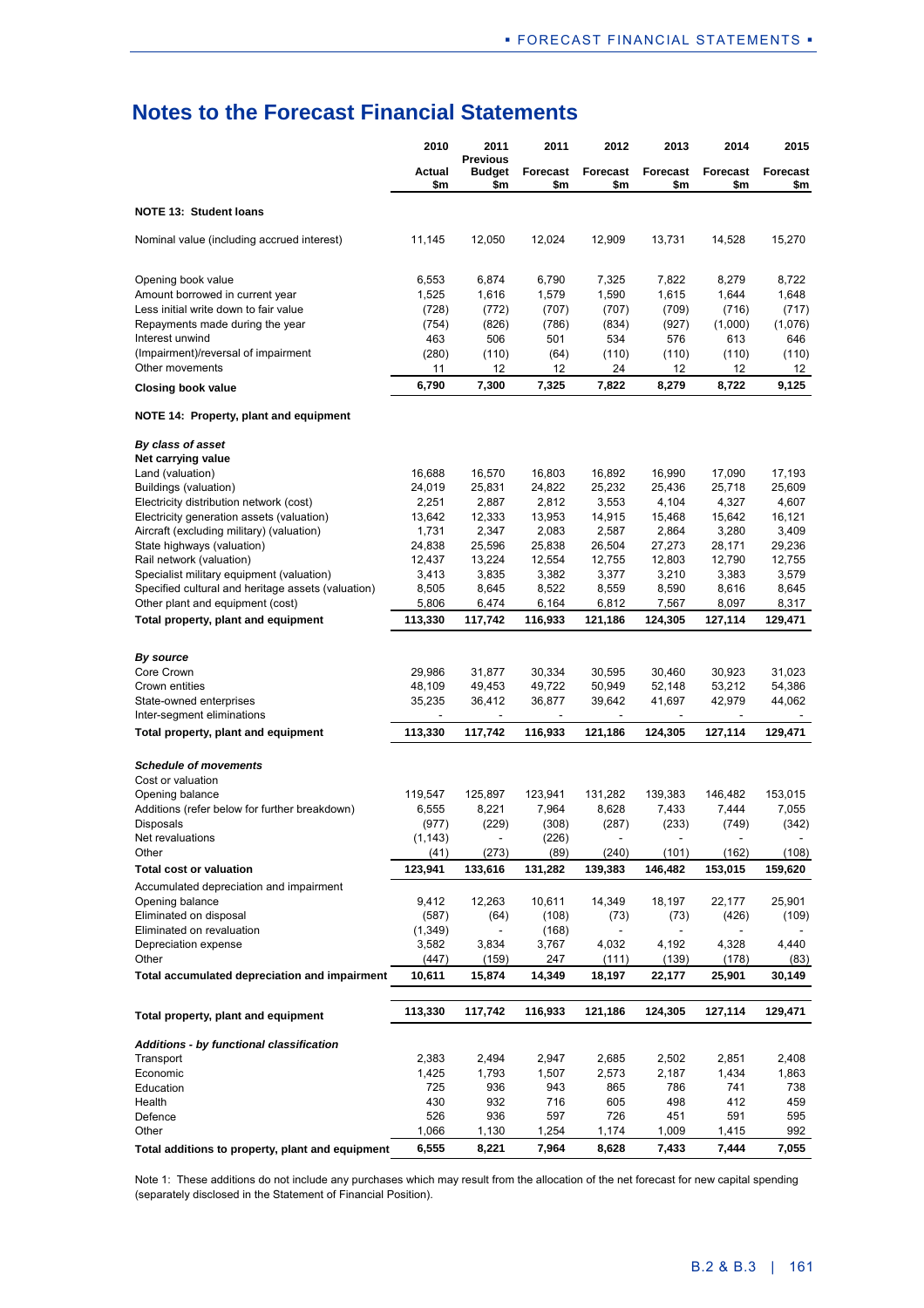|                                         | 2010          | 2011<br><b>Previous</b> | 2011            | 2012            | 2013            | 2014            | 2015            |
|-----------------------------------------|---------------|-------------------------|-----------------|-----------------|-----------------|-----------------|-----------------|
|                                         | Actual<br>\$m | <b>Budget</b><br>\$m    | Forecast<br>\$m | Forecast<br>\$m | Forecast<br>\$m | Forecast<br>\$m | Forecast<br>\$m |
| NOTE 15: Intangible assets and goodwill |               |                         |                 |                 |                 |                 |                 |
| By type                                 |               |                         |                 |                 |                 |                 |                 |
| Net Kyoto position <sup>1</sup>         | 212           | 231                     | 444             | 444             | 444             | 444             | 444             |
| Goodwill                                | 487           | 457                     | 484             | 484             | 484             | 484             | 484             |
| Other intangible assets                 | 1.485         | 1,908                   | 1,596           | 1,786           | 1,775           | 1,751           | 1,701           |
| Total intangible assets and goodwill    | 2,184         | 2,596                   | 2,524           | 2,714           | 2,703           | 2,679           | 2,629           |
| By source                               |               |                         |                 |                 |                 |                 |                 |
| Core Crown                              | 1,122         | 1,327                   | 1,375           | 1.498           | 1,515           | 1,518           | 1,503           |
| Crown entities                          | 417           | 503                     | 444             | 500             | 507             | 493             | 466             |
| State-owned enterprises                 | 645           | 766                     | 705             | 716             | 680             | 669             | 659             |
| Inter-segment eliminations              |               |                         |                 | ٠               |                 | (1)             |                 |
| Total intangible assets and goodwill    | 2,184         | 2,596                   | 2,524           | 2,714           | 2,703           | 2,679           | 2,629           |

Note 1: The New Zealand Government has committed under the Kyoto Protocol to ensuring that New Zealand's average net emissions of greenhouse gases over 2008 to 2012 (the first commitment period of the Kyoto Protocol, or CP1) are reduced to 1990 levels, or to take responsibility for the difference. New Zealand can meet its commitment through emissions reductions and use of the Kyoto Protocol flexibility mechanisms such as Joint Implementation, the Clean Development Mechanism, and offsetting increased emissions against carbon removed by forests.

To assist New Zealand in meeting its Kyoto Protocol commitments, an Emissions Trading Scheme (ETS) was established (refer note 20). These two initiatives should be looked at together when understanding New Zealand's international climate change obligations. The asset reported in these financial statements could be significantly reduced if international units are transferred offshore through foresters participating in the ETS. This, combined with other ETS variables, has a significant impact on the Government's net fiscal position from the Kyoto Protocol, which will crystallise when the first Kyoto commitment period is settled up post-2012.

These financial statements report on the New Zealand Government's international climate change obligations for the first commitment period, but not for future commitment periods which are currently being negotiated.

The latest Net Position estimate for 2011 can be found on the Ministry for the Environment's website: www.mfe.govt.nz/issues/climate/greenhouse-gas-emissions/net-position

#### **NOTE 16: NZS Fund**

| Revenue                           | 433    | 520    | 495    | 551    | 574    | 603    | 642    |
|-----------------------------------|--------|--------|--------|--------|--------|--------|--------|
| Less current tax expense          | (27)   | 310    | 795    | 367    | 404    | 443    | 484    |
| Less other expenses               | 502    | 135    | 267    | 172    | 189    | 207    | 221    |
| Add gains/(losses)                | 1,750  | 978    | 3,576  | 1,215  | 1,360  | 1,506  | 1,647  |
| <b>Operating balance</b>          | 1,708  | 1,053  | 3,009  | 1,227  | 1,341  | 1,459  | 1,584  |
| Opening net worth                 | 13,688 | 16,066 | 15,656 | 18,668 | 19,901 | 21,251 | 22,720 |
| Gross contribution from the Crown | 250    |        |        |        |        |        |        |
| Operating balance                 | 1,708  | 1,053  | 3,009  | 1.227  | 1,341  | 1,459  | 1,584  |
| Other movements in reserves       | 10     | 5      | 3      | 6      | 9      | 10     | 12     |
| <b>Closing net worth</b>          | 15,656 | 17,124 | 18,668 | 19,901 | 21,251 | 22,720 | 24,316 |
| Comprising:                       |        |        |        |        |        |        |        |
| <b>Financial assets</b>           | 15,552 | 16,452 | 18,629 | 19,543 | 20,940 | 22,463 | 23,961 |
| Net other assets                  | 104    | 672    | 39     | 358    | 311    | 257    | 355    |
| <b>Closing net worth</b>          | 15,656 | 17,124 | 18,668 | 19,901 | 21,251 | 22,720 | 24,316 |
| <b>NOTE 17: Payables</b>          |        |        |        |        |        |        |        |
| By type                           |        |        |        |        |        |        |        |
| Accounts payable                  | 6,703  | 6,242  | 5,941  | 6,161  | 5,960  | 5,945  | 6,028  |
| Taxes repayable                   | 3,228  | 3,759  | 3,228  | 3,442  | 3,648  | 3,942  | 4,193  |
| <b>Total payables</b>             | 9,931  | 10,001 | 9,169  | 9,603  | 9,608  | 9,887  | 10,221 |
| By source                         |        |        |        |        |        |        |        |
| Core Crown                        | 7,120  | 7,011  | 6,160  | 6.371  | 6,249  | 6.537  | 6,741  |
| Crown entities                    | 4.390  | 3.680  | 4.747  | 4.663  | 4,618  | 4,667  | 4,709  |

State-owned enterprises 4,652 4,876 4,842 4,917 5,099 5,132 5,236 Inter-segment eliminations (6,231) (5,566) (6,580) (6,348) (6,358) (6,449) (6,465) **Total payables 9,931 10,001 9,169 9,603 9,608 9,887 10,221**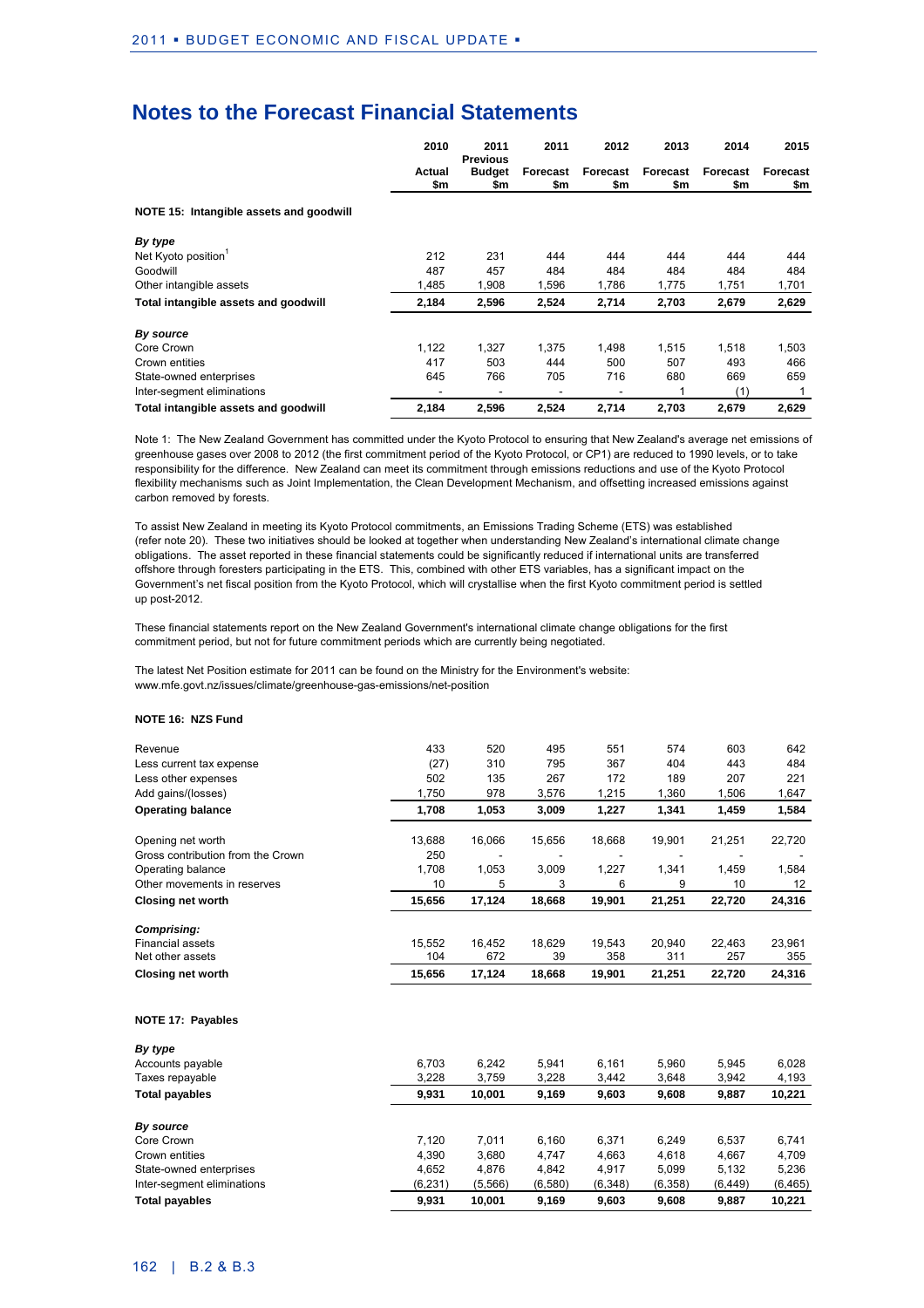|                                    | 2010          | 2011<br><b>Previous</b> | 2011            | 2012            | 2013            | 2014            | 2015            |
|------------------------------------|---------------|-------------------------|-----------------|-----------------|-----------------|-----------------|-----------------|
|                                    | Actual<br>\$m | <b>Budget</b><br>\$m    | Forecast<br>\$m | Forecast<br>\$m | Forecast<br>\$m | Forecast<br>\$m | Forecast<br>\$m |
| NOTE 18: Insurance liabilities     |               |                         |                 |                 |                 |                 |                 |
| By entity                          |               |                         |                 |                 |                 |                 |                 |
| <b>ACC liability</b>               | 26.997        | 28,483                  | 26.761          | 27.687          | 28.926          | 30,381          | 32,088          |
| EQC property damage claims         | 88            | 86                      | 4.985           | 2.785           | 685             | 85              | 100             |
| Other insurance liabilities        | 46            | 66                      | 56              | 61              | 69              | 77              | 83              |
| <b>Total insurance liabilities</b> | 27,131        | 28,635                  | 31,802          | 30,533          | 29,680          | 30.543          | 32,271          |

 $1$  The majority of the 2011 forecast balance relates to the Canterbury earthquakes.

#### **ACC liability**

#### **Calculation information**

PricewaterhouseCoopers Actuarial Pty Ltd has prepared an independent actuarial estimate of the ACC outstanding claims liability as at 31 December 2010. This estimate includes the expected future payments relating to accidents that occurred prior to balance date (whether or not the associated claims have been reported to, or accepted by, ACC) and also the expected future administrative expenses of managing these claims.

The key economic variables that impact on changes to the valuation are the long-term Labour Cost Index (LCI), average weekly earnings and the discount rate. Discount rates were derived from the yield curve for New Zealand government bonds. For these forecast statements, the claims liability has been updated for the latest discount rate as at 31 March 2011. The equivalent single effective discount rate, taking into account ACC's projected future cash flow patterns, is a short-term discount rate of 5.98% and a long-term discount rate of 6%. Other key variables in each valuation are the forecast increases in claim costs over and above the economic variables above, and the assumed rate at which long-term claimants will leave the scheme over the period. This assessment is largely based on scheme history.

#### **Presentation approach**

The projected outstanding claims liability is included within total liabilities. ACC has available to it a portfolio of assets that partially offset the claims liability. The assets (less cross holdings of New Zealand Government stock) are included in the asset portion of the Crown's overall statement of financial position.

|                                           | 2010      | 2011<br><b>Previous</b> | 2011      | 2012     | 2013     | 2014     | 2015     |
|-------------------------------------------|-----------|-------------------------|-----------|----------|----------|----------|----------|
|                                           | Actual    | <b>Budget</b>           | Forecast  | Forecast | Forecast | Forecast | Forecast |
|                                           | \$m       | \$m                     | \$m       | \$m      | \$m      | \$m      | \$m      |
| <b>Gross ACC liability</b>                |           |                         |           |          |          |          |          |
| Opening gross liability                   | 26.446    | 27,169                  | 26.997    | 26.761   | 27,687   | 28,926   | 30,381   |
| Net change                                | 551       | 1,314                   | (236)     | 926      | 1,239    | 1,455    | 1,707    |
| Closing gross liability                   | 26,997    | 28,483                  | 26,761    | 27,687   | 28,926   | 30,381   | 32,088   |
| Less net assets available to ACC          |           |                         |           |          |          |          |          |
| Opening net asset value                   | 13.695    | 16.607                  | 16.745    | 20.236   | 23,162   | 26.509   | 30,172   |
| Net change                                | 3.050     | 2,282                   | 3,491     | 2,926    | 3,347    | 3,663    | 4,012    |
| Closing net asset value                   | 16,745    | 18,889                  | 20,236    | 23,162   | 26,509   | 30,172   | 34,184   |
| Net ACC reserves (net liability)          |           |                         |           |          |          |          |          |
| Opening reserves position                 | (12, 751) | (10, 562)               | (10, 252) | (6, 525) | (4, 525) | (2, 417) | (209)    |
| Net change                                | 2,499     | 968                     | 3,727     | 2,000    | 2,108    | 2,208    | 2,305    |
| Closing reserves position (net liability) | (10, 252) | (9,594)                 | (6, 525)  | (4, 525) | (2, 417) | (209)    | 2,096    |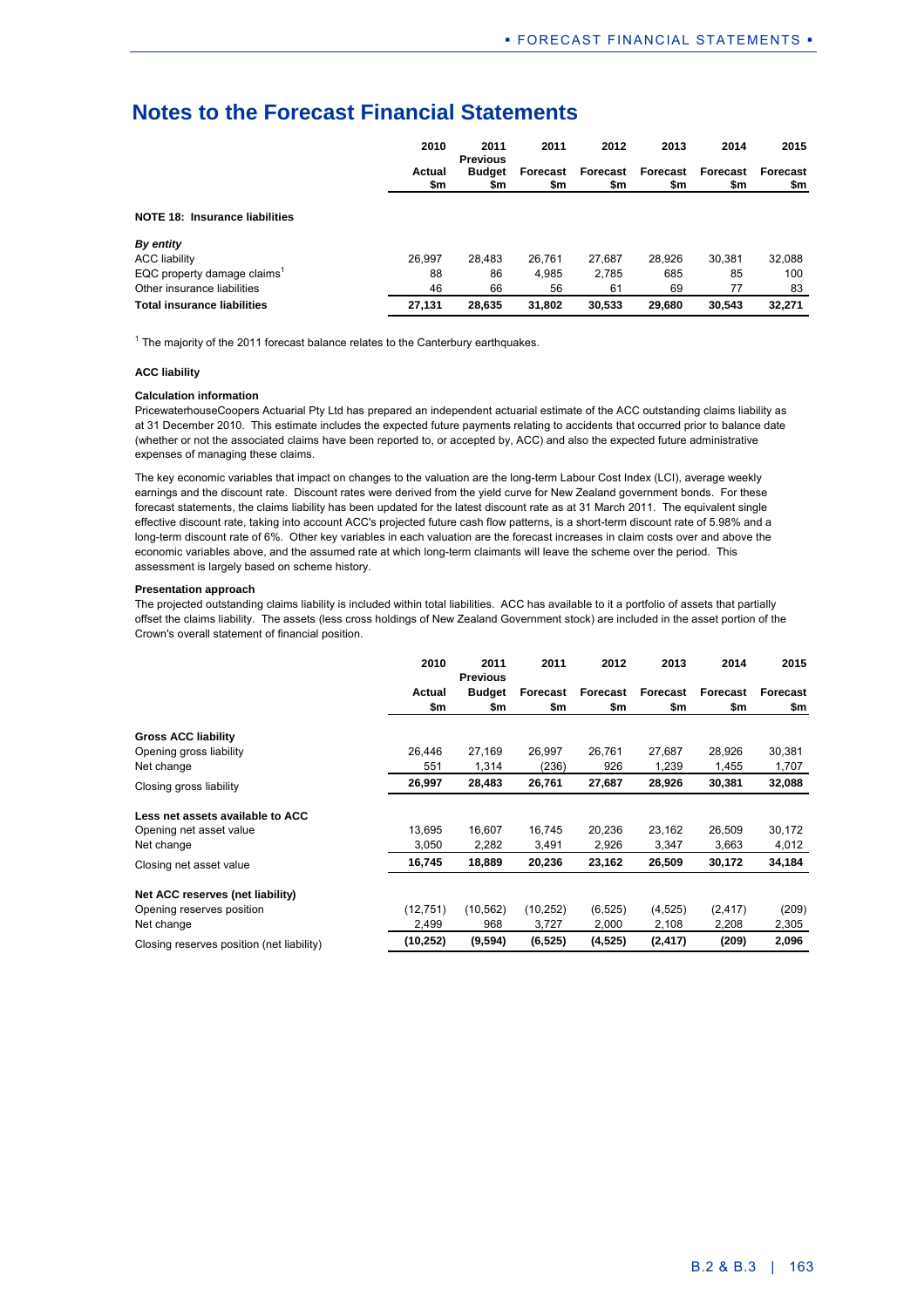|                                      | 2010   | 2011<br><b>Previous</b> | 2011  | 2012              | 2013     | 2014     | 2015     |
|--------------------------------------|--------|-------------------------|-------|-------------------|----------|----------|----------|
|                                      | Actual | <b>Budget</b>           |       | Forecast Forecast | Forecast | Forecast | Forecast |
|                                      | \$m    | \$m                     | \$m   | \$m               | \$m      | \$m      | \$m      |
| NOTE 19: Retirement plan liabilities |        |                         |       |                   |          |          |          |
| Government Superannuation Fund       | 9.936  | 8.817                   | 9,268 | 8.891             | 8.577    | 8.312    | 8.081    |
| Other funds                          | 4      | 4                       |       | 4                 | 3        | 4        |          |
| Total retirement plan liabilities    | 9.940  | 8.821                   | 9.271 | 8,895             | 8.580    | 8.316    | 8.085    |

The net liability of the Government Superannuation Fund (GSF) liabilities has been calculated by the Government Actuary as at 31 January 2011. The liability arises from closed schemes for past and present public sector employees as set out in the Government Superannuation Fund Act 1956. A Projected Unit Credit method is used to calculate the liability as at 31 January 2011, based on membership data as at that date. The funding method requires the benefits payable from GSF in respect of past service to be calculated and then discounted back to the valuation date.

The net GSF liability at this valuation was calculated using discount rates derived from the market yield curve as at the balance date and then blended to the long-term discount rate of 6% (long-term rate unchanged from 30 June 2010). Other principal long-term financial assumptions were an inflation rate, as measured by the Consumer Price Index, of 4.6% for 2011 decreasing to 2.6% in 2012 and decreasing further to 2.5% from 2013 and an annual salary growth rate, before any promotional effects, of 3% (unchanged from 30 June 2010).

The 2010/11 projected reduction in the net GSF liability is \$668 million, reflecting a decrease in the GSF liability of \$384 million and an increase in the GSF assets of \$284 million.

The decrease in the GSF liability of \$384 million includes an actuarial gain between 1 July 2010 and 31 January 2011, of \$61 million owing to experience adjustments. In addition to the actuarial gain, changes in the current service cost, interest cost and benefits paid to members give an overall net projected change of \$384 million.

The increase in the value of the net assets of GSF of \$284 million includes an actuarial gain, from 1 July 2010 to 31 January 2011, of \$227 million. The balance of \$57 million is the total of the expected investment returns and contributions received, offset by the benefits paid to members.

The changes in the projected net GSF liability from 2010/11 onwards reflect the net of the expected current service cost, interest cost, investment returns and contributions.

|                                              | 2010   | 2011<br><b>Previous</b> | 2011     | 2012     | 2013     | 2014     | 2015     |
|----------------------------------------------|--------|-------------------------|----------|----------|----------|----------|----------|
|                                              | Actual | <b>Budget</b>           | Forecast | Forecast | Forecast | Forecast | Forecast |
|                                              | \$m    | \$m                     | \$m      | \$m      | \$m      | \$m      | \$m      |
| GSF net defined benefit retirement liability |        |                         |          |          |          |          |          |
| <b>GSF liability</b>                         |        |                         |          |          |          |          |          |
| Opening GSF liability                        | 11,792 | 12,204                  | 12,881   | 12,497   | 12,176   | 11,916   | 11,701   |
| Net projected change                         | 1,089  | (320)                   | (384)    | (321)    | (260)    | (215)    | (184)    |
| Closing GSF liability                        | 12,881 | 11,884                  | 12,497   | 12,176   | 11,916   | 11,701   | 11,517   |
| Less net assets available to GSF             |        |                         |          |          |          |          |          |
| Opening net asset value                      | 2,804  | 3,050                   | 2,945    | 3,229    | 3,285    | 3,339    | 3,389    |
| Investment valuation changes                 | 285    | 151                     | 404      | 180      | 185      | 188      | 190      |
| Contribution and other income less pension   |        |                         |          |          |          |          |          |
| payments                                     | (144)  | (134)                   | (120)    | (124)    | (131)    | (138)    | (143)    |
| Closing net asset value                      | 2,945  | 3,067                   | 3,229    | 3,285    | 3,339    | 3,389    | 3,436    |
| <b>Net GSF liability</b>                     |        |                         |          |          |          |          |          |
| Opening unfunded liability                   | 8,988  | 9,154                   | 9,936    | 9,268    | 8,891    | 8,577    | 8,312    |
| Net projected change                         | 948    | (337)                   | (668)    | (377)    | (314)    | (265)    | (231)    |
| Closing unfunded liability                   | 9,936  | 8,817                   | 9,268    | 8,891    | 8,577    | 8,312    | 8,081    |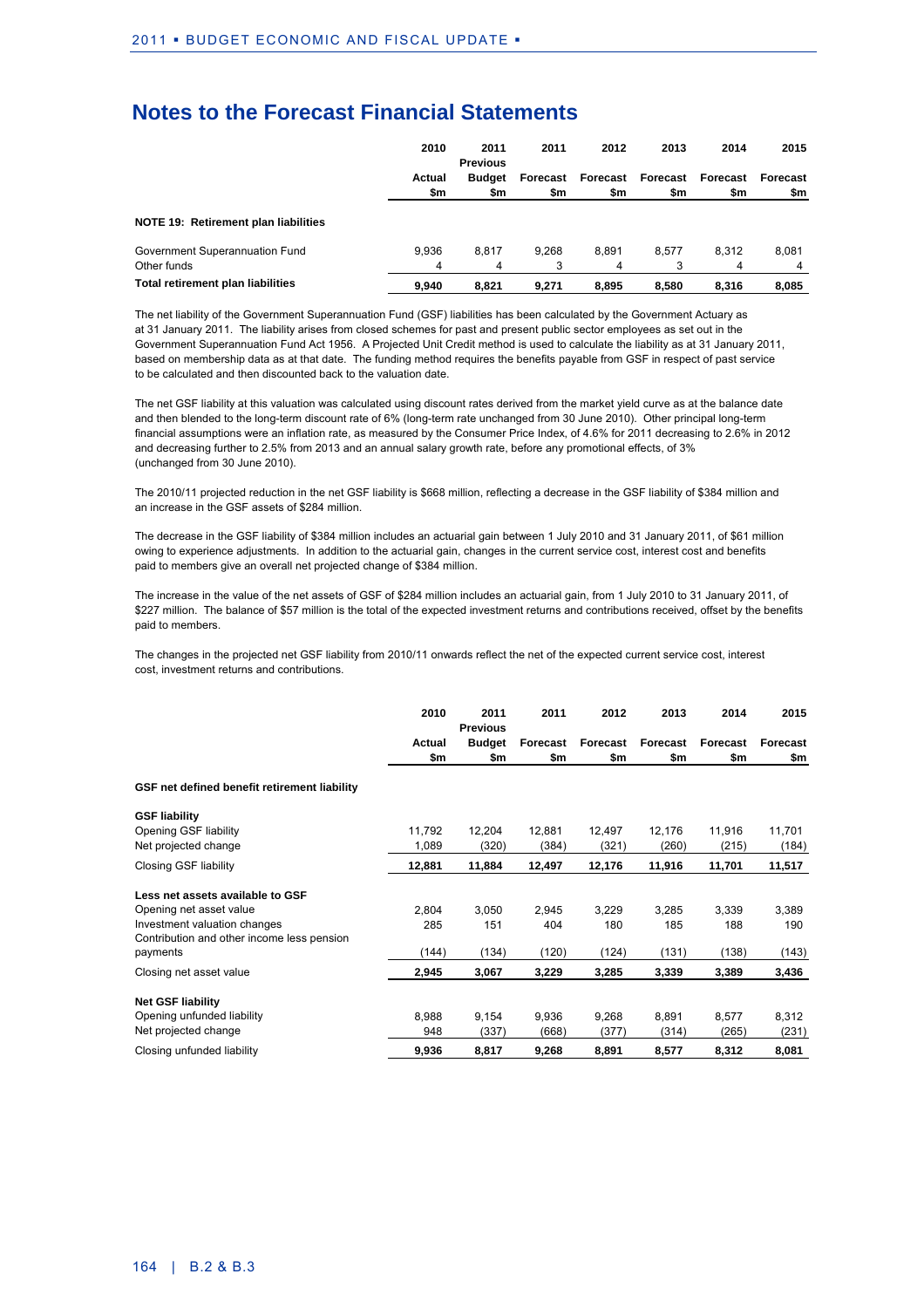|                                                 | 2010   | 2011<br><b>Previous</b> | 2011     | 2012     | 2013     | 2014     | 2015     |
|-------------------------------------------------|--------|-------------------------|----------|----------|----------|----------|----------|
|                                                 | Actual | <b>Budget</b>           | Forecast | Forecast | Forecast | Forecast | Forecast |
|                                                 | \$m    | \$m                     | \$m      | \$m      | \$m      | \$m      | \$m      |
|                                                 |        |                         |          |          |          |          |          |
| <b>NOTE 20: Provisions</b>                      |        |                         |          |          |          |          |          |
| Provision for ETS credits                       | 74     | 722                     | 928      | 1,241    | 1,061    | 693      | (76)     |
| Provision for future Retail Deposit Guarantee   |        |                         |          |          |          |          |          |
| Scheme payments                                 | 748    |                         |          |          |          |          |          |
| Provision for National Provident Fund guarantee | 1,007  | 883                     | 965      | 925      | 884      | 843      | 802      |
| Provision for employee entitlements             | 2,836  | 2,516                   | 2,896    | 2,919    | 2,988    | 2,882    | 2,905    |
| Other provisions                                | 1,319  | 1,034                   | 4,046    | 3,844    | 2,994    | 2,735    | 1,967    |
| <b>Total provisions</b>                         | 5,984  | 5,155                   | 8,835    | 8,929    | 7,927    | 7,153    | 5,598    |
| By source                                       |        |                         |          |          |          |          |          |
| Core Crown                                      | 3,424  | 2,788                   | 6,258    | 6,433    | 5,392    | 4,538    | 2,904    |
| Crown entities                                  | 1,695  | 1,563                   | 1,698    | 1,705    | 1,721    | 1,736    | 1,742    |
| State-owned enterprises                         | 925    | 862                     | 952      | 882      | 918      | 995      | 1,080    |
| Inter-segment eliminations                      | (60)   | (58)                    | (73)     | (91)     | (104)    | (116)    | (128)    |
| <b>Total provisions</b>                         | 5,984  | 5,155                   | 8,835    | 8,929    | 7,927    | 7,153    | 5,598    |

#### **Provision for ETS credits**

The Emissions Trading Scheme (ETS) was established to encourage reduction in greenhouse gas emissions. The ETS creates tradable units (the NZ Unit) which the Government can allocate freely or sell to entities. The allocation of NZ Units creates a provision (and an expense if allocated for free). The provision is reduced, and revenue recognised, as NZ Units are surrendered to the Crown by emitters. Emitters can also use international Kyoto Units to settle their emission obligation, which might occur where emissions exceed the number of allocated NZ Units. In the ETS transition period to the end of 2012, emitters can also use the NZ\$25 price option to settle their emission obligation.

Until the end of 2012, the Government's net position regarding its climate change obligations will be determined by the net Kyoto position and the provision for ETS credits. After 2012, the net position will depend on any future international climate change commitments.

The carbon price is assumed to remain constant over the forecast period and is based on the estimated current carbon price of €10.95 with an exchange rate of 0.5387 (a carbon price of NZ\$20.33).

The ETS impact on the fiscal forecast is as follows:

| Revenue<br>Expenses       | 23<br>80 | 378<br>.007 | 378<br>.232 | 379<br>692 | 580<br>400 | 783<br>415 | 1.191<br>422 |
|---------------------------|----------|-------------|-------------|------------|------------|------------|--------------|
| <b>OBEGAL</b>             | (57)     | (629)       | (854)       | (313)      | 180        | 368        | 769          |
| Provision for ETS credits | 74       | 722         | 928         | 1.241      | .061       | 693        | (76)         |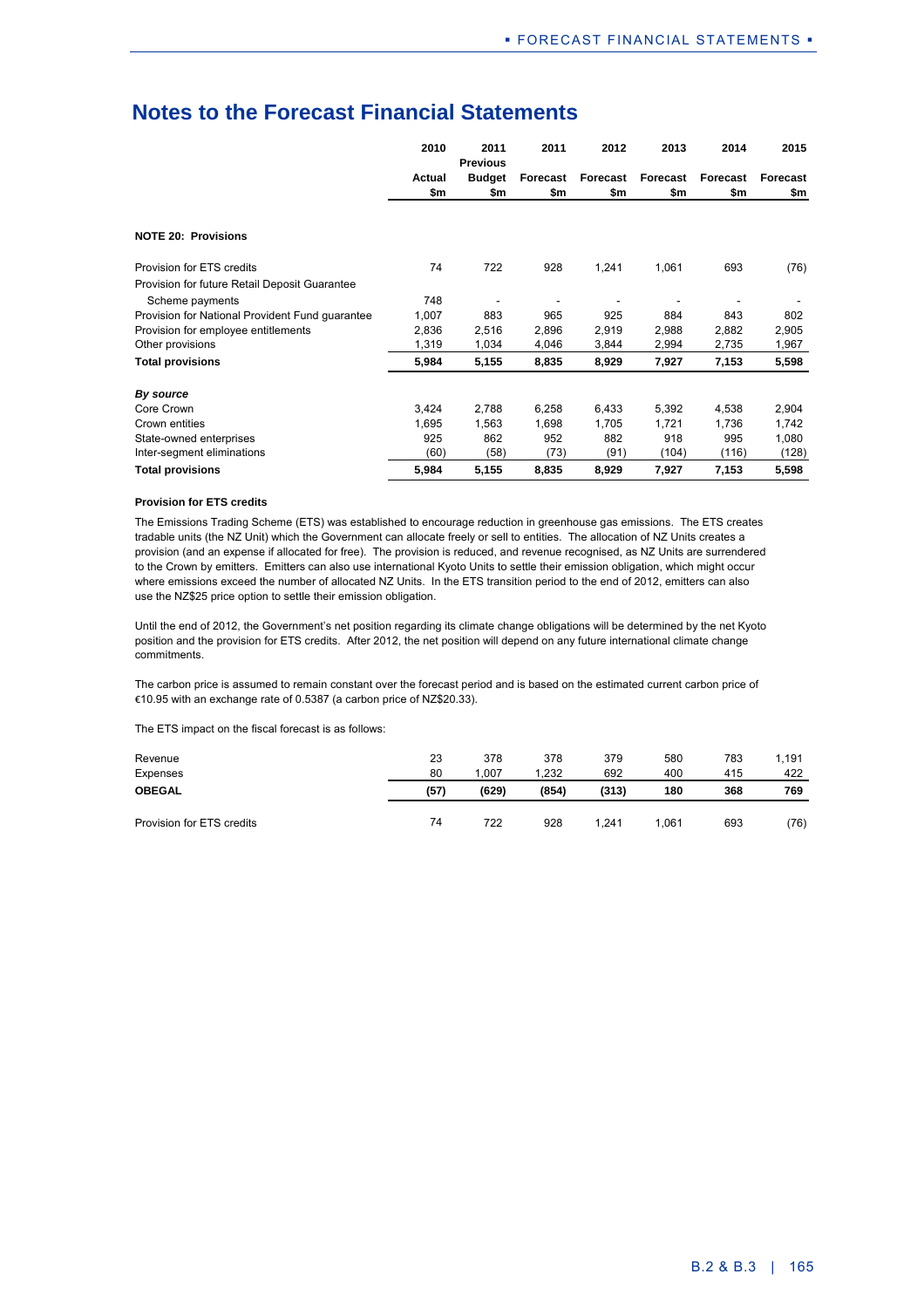|                                                                                                                                                                                                | 2010                                    | 2011<br><b>Previous</b>                       | 2011                                    | 2012                                    | 2013                                    | 2014                                    | 2015                                     |
|------------------------------------------------------------------------------------------------------------------------------------------------------------------------------------------------|-----------------------------------------|-----------------------------------------------|-----------------------------------------|-----------------------------------------|-----------------------------------------|-----------------------------------------|------------------------------------------|
|                                                                                                                                                                                                | <b>Actual</b><br>\$m                    | <b>Budget</b><br>\$m                          | Forecast<br>\$m                         | Forecast<br>\$m                         | Forecast<br>\$m                         | Forecast<br>\$m                         | Forecast<br>\$m                          |
| NOTE 21: Net worth attributable to the Crown                                                                                                                                                   |                                         |                                               |                                         |                                         |                                         |                                         |                                          |
| <b>Taxpayer funds</b><br>Property, plant and equipment revaluation reserve<br>Investment revaluation reserve<br>Cash flow hedge reserve<br>Foreign currency translation reserve                | 31.087<br>63,593<br>59<br>(143)<br>(10) | 26.983<br>62,086<br>62<br>(186)<br>24         | 21,720<br>63,600<br>63<br>(219)<br>(47) | 14.463<br>63,614<br>69<br>(223)<br>(53) | 13.161<br>63,576<br>77<br>(223)<br>(54) | 15.482<br>63,554<br>88<br>(223)<br>(52) | 20.095<br>63,532<br>100<br>(223)<br>(53) |
| Total net worth attributable to the Crown                                                                                                                                                      | 94,586                                  | 88,969                                        | 85,117                                  | 77,870                                  | 76,537                                  | 78,849                                  | 83,451                                   |
| <b>Taxpayer Funds</b><br>Opening taxpayer funds<br>Operating balance excluding minority interest<br>Transfers from/(to) other reserves<br><b>Closing taxpayer funds</b>                        | 36,382<br>(4,509)<br>(786)<br>31,087    | 34,027<br>(7,067)<br>23<br>26,983             | 31,087<br>(9, 437)<br>70<br>21,720      | 21,720<br>(7, 293)<br>36<br>14,463      | 14,463<br>(1,350)<br>48<br>13,161       | 13,161<br>2,292<br>29<br>15,482         | 15,482<br>4,587<br>26<br>20,095          |
| Property, plant and equipment revaluation<br>reserve<br>Opening revaluation reserve<br>Net revaluations<br>Transfers from/(to) other reserves                                                  | 62,612<br>196<br>785                    | 62,110<br>(24)                                | 63,593<br>69<br>(62)                    | 63,600<br>14                            | 63,614<br>(38)                          | 63,576<br>(22)                          | 63,554<br>(22)                           |
| Closing property, plant and equipment<br>revaluation reserve                                                                                                                                   | 63,593                                  | 62,086                                        | 63,600                                  | 63,614                                  | 63,576                                  | 63,554                                  | 63,532                                   |
| <b>Investment revaluation reserve</b><br>Opening investment revaluation reserve<br>Valuation gain/(losses) on investments available<br>for sale taken to reserves                              | 56<br>3                                 | 61<br>1                                       | 59<br>4                                 | 63<br>6                                 | 69<br>8                                 | 77<br>11                                | 88<br>12                                 |
| <b>Closing investment revaluation reserve</b>                                                                                                                                                  | 59                                      | 62                                            | 63                                      | 69                                      | 77                                      | 88                                      | 100                                      |
| Cash flow hedge reserve<br>Opening cash flow hedge reserve<br>Transfer into reserve<br>Transfer to the statement of financial performance<br>Transfer to initial carrying value of hedged item | 18<br>(96)<br>(62)<br>(3)               | (190)<br>5<br>(1)<br>$\overline{\phantom{a}}$ | (143)<br>(52)<br>(16)<br>(8)            | (219)<br>3<br>(7)                       | (223)<br>÷,                             | (223)<br>$\overline{\phantom{a}}$       | (223)<br>$\sim$                          |
| Closing cash flow hedge reserve                                                                                                                                                                | (143)                                   | (186)                                         | (219)                                   | (223)                                   | (223)                                   | (223)                                   | (223)                                    |
| Foreign currency translation reserve<br>Opening foreign currency translation reserve<br>Movement arising from translation of foreign<br>operations                                             | (10)                                    | 24                                            | (10)<br>(37)                            | (47)<br>(6)                             | (53)<br>(1)                             | (54)<br>2                               | (52)<br>(1)                              |
| Closing foreign currency translation reserve                                                                                                                                                   | (10)                                    | 24                                            | (47)                                    | (53)                                    | (54)                                    | (52)                                    | (53)                                     |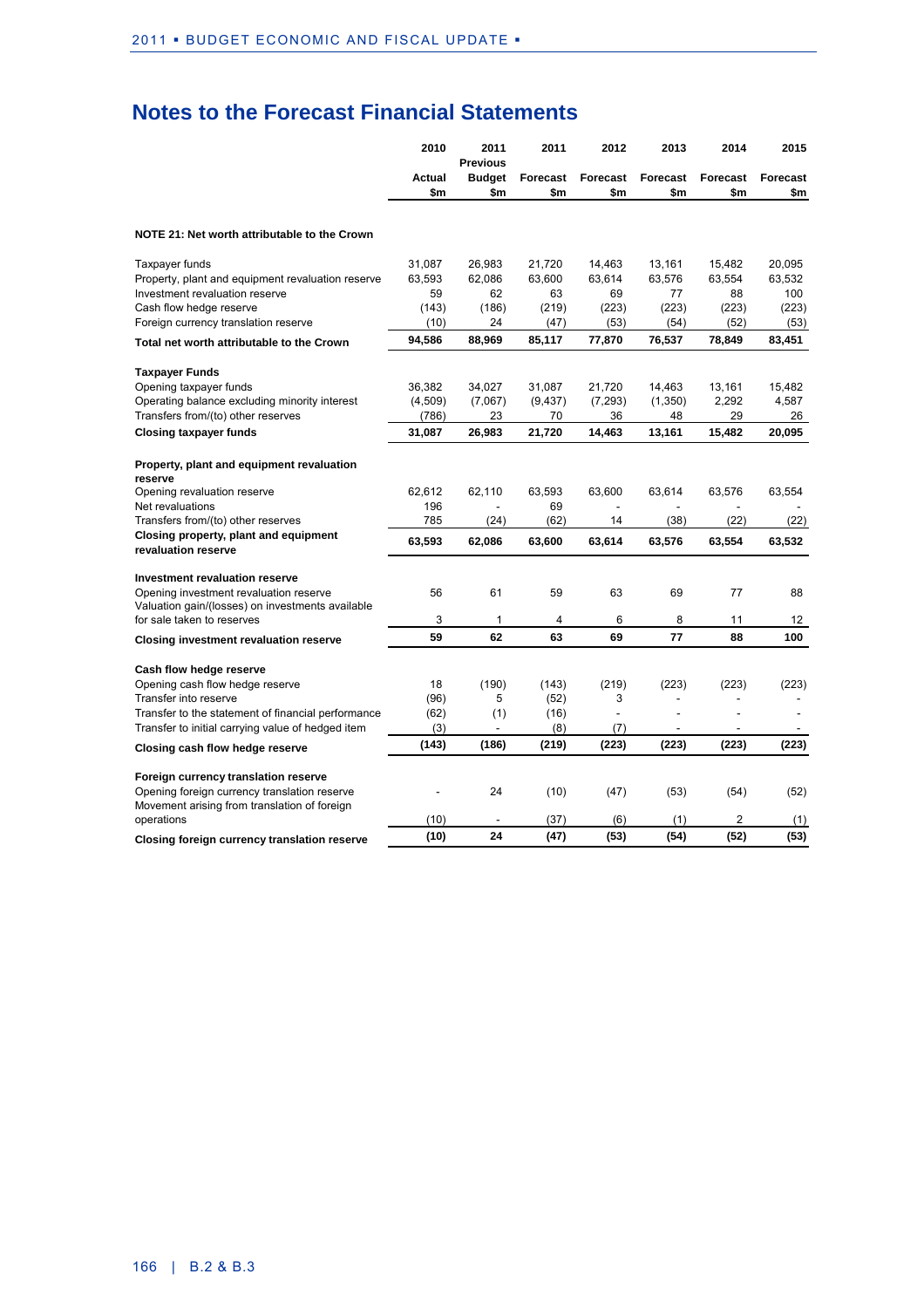|                                                                                                     | 2010           | 2011<br><b>Previous</b> | 2011            | 2012            | 2013            | 2014           | 2015                     |
|-----------------------------------------------------------------------------------------------------|----------------|-------------------------|-----------------|-----------------|-----------------|----------------|--------------------------|
|                                                                                                     | Actual<br>\$m  | <b>Budget</b>           | Forecast<br>\$m | Forecast<br>\$m | Forecast<br>\$m | \$m            | <b>Forecast Forecast</b> |
| <b>NOTE 22: Reconciliation of core Crown</b><br>operating cash flows to residual core Crown<br>cash |                | \$m                     |                 |                 |                 |                | \$m                      |
| Core Crown cash flows from operations                                                               |                |                         |                 |                 |                 |                |                          |
| Total tax receipts                                                                                  | 50,631         | 53,348                  | 51,076          | 55,084          | 59,471          | 64,063         | 68,062                   |
| Total other sovereign receipts                                                                      | 566            | 582                     | 645             | 645             | 640             | 670            | 695                      |
| Interest, profits and dividends                                                                     | 1,897          | 1,572                   | 1,810           | 1,469           | 1,791           | 1,910          | 2,161                    |
| Sale of goods and services and other receipts                                                       | 2,658          | 2,214                   | 2,141           | 2,496           | 2,131           | 2,075          | 2,091                    |
| Transfer payments and subsidies                                                                     | (21, 605)      | (22, 726)               | (22, 480)       | (23, 448)       | (23, 712)       | (24, 323)      | (25, 300)                |
| Personnel and operating costs                                                                       | (37, 157)      | (40, 498)               | (41, 435)       | (42, 107)       | (40, 624)       | (39, 545)      | (39, 633)                |
| Finance costs<br>Forecast for future new operating spending                                         | (1,981)        | (2, 847)                | (2,558)         | (3, 493)        | (4, 166)        | (4, 351)       | (5,035)                  |
| Top-down expense adjustment                                                                         | ä,             | (394)<br>410            | 250             | (463)<br>310    | (1,040)<br>50   | (1, 815)<br>50 | (3,007)<br>50            |
| Net cash flows from core Crown operations                                                           | (4,991)        | (8,339)                 | (10, 551)       | (9,507)         | (5, 459)        | (1, 266)       | 84                       |
|                                                                                                     |                |                         |                 |                 |                 |                |                          |
| Net purchase of physical assets                                                                     | (1,778)        | (2, 258)                | (1,886)         | (1,863)         | (1,439)         | (2,014)        | (1,634)                  |
| Net increase in advances<br>Net purchase of investments                                             | (926)          | (905)                   | (1, 334)        | (879)           | (940)           | (897)          | (679)                    |
|                                                                                                     | (1,055)        | (1, 843)                | (1,280)         | (1, 261)        | (1, 109)        | (1,215)        | (1,822)                  |
| Contribution to NZS Fund<br>Forecast for future new capital spending                                | (250)          | (282)                   | $\overline{a}$  | (242)           | (454)           | (651)          | (800)                    |
| Balance sheet funding of new capital spending                                                       | $\overline{a}$ | ٠                       |                 | 100             | 450             | 650            | 800                      |
| Top-down capital adjustment                                                                         |                | 300                     | 100             | 170             |                 |                |                          |
| Residual cash                                                                                       | (9,000)        | (13, 327)               | (14, 951)       | (13, 482)       | (8,951)         | (5, 393)       | (4,051)                  |
| <b>Financed by:</b>                                                                                 |                |                         |                 |                 |                 |                |                          |
| Other net sale/(purchase) of marketable                                                             |                |                         |                 |                 |                 |                |                          |
| securities and deposits                                                                             | 2,002          | (286)                   | (5,883)         | 6,733           | 6,983           | (4, 595)       | 6,032                    |
| Total operating and investing activities                                                            | (6,998)        | (13, 613)               | (20, 834)       | (6, 749)        | (1,968)         | (9,988)        | 1,981                    |
| Used in:                                                                                            |                |                         |                 |                 |                 |                |                          |
| Net (repayment)/issue of other New Zealand                                                          |                |                         |                 |                 |                 |                |                          |
| dollar borrowing                                                                                    | (3,938)        | 5,815                   | 1,679           | 8,295           | 478             | 964            | 1,606                    |
| Net (repayment)/issue of foreign currency                                                           |                |                         |                 |                 |                 |                |                          |
| borrowing                                                                                           | 3,368          | (5,320)                 | (1,734)         | (6, 871)        | (573)           | (872)          | (1,523)                  |
| Issues of circulating currency                                                                      | 15             | 104                     | 359             | 219             | 230             | 241            | 253                      |
| Decrease/(increase) in cash                                                                         | (817)          | 14                      | 551             | (1)             | 1               |                | $\mathbf{1}$             |
|                                                                                                     | (1,372)        | 613                     | 855             | 1,642           | 136             | 333            | 337                      |
| Net cash inflow/(outflow) to be offset by<br>domestic bonds                                         | (8,370)        | (13,000)                | (19, 979)       | (5, 107)        | (1,832)         | (9,655)        | 2,318                    |
| Gross cash proceeds from domestic bonds                                                             |                |                         |                 |                 |                 |                |                          |
| Domestic bonds (market)                                                                             | 12,424         | 12,776                  | 20,760          | 13,635          | 11,721          | 9,548          | 7,556                    |
| Domestic bonds (non-market)                                                                         | 799            | 224                     | 372             | 187             | 504             | 247            | 365                      |
| Total gross cash proceeds from domestic<br>bonds                                                    | 13,223         | 13,000                  | 21,132          | 13,822          | 12,225          | 9,795          | 7,921                    |
| Repayment of domestic bonds (market)                                                                | (4, 197)       |                         |                 | (7,602)         | (9,992)         |                | (9,984)                  |
| Repayment of domestic bonds (non-market)                                                            | (656)          |                         | (1, 153)        | (1, 113)        | (401)           | (140)          | (255)                    |
| Net cash proceeds from domestic bonds                                                               | 8,370          | 13,000                  | 19,979          | 5,107           | 1,832           | 9,655          | (2,318)                  |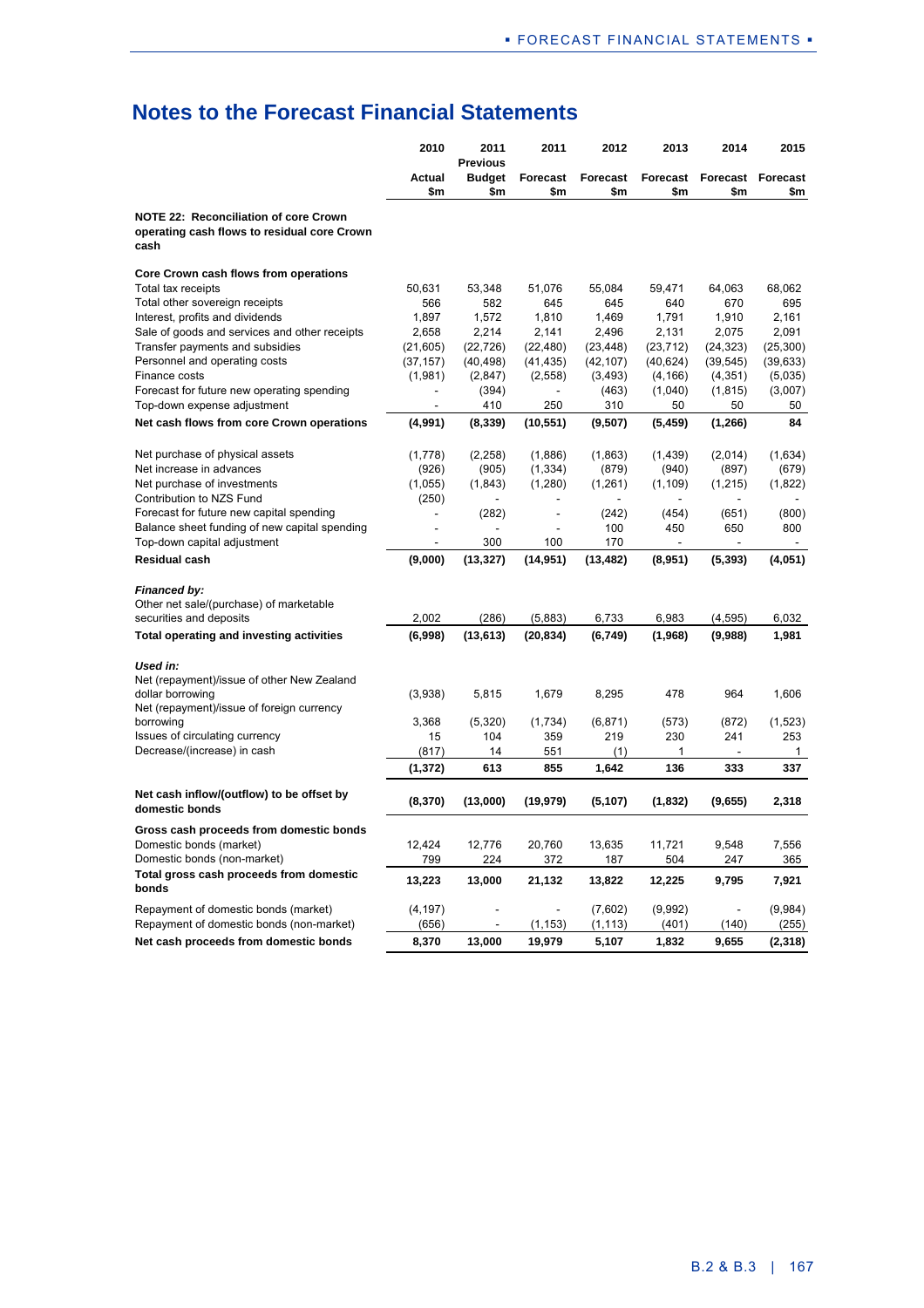## **Forecast Statement of Segments**

|                                                                              |                  | <b>Core Crown Crown entities</b> | State-owned<br>enterprises | Inter-segment<br>eliminations | <b>Total Crown</b> |
|------------------------------------------------------------------------------|------------------|----------------------------------|----------------------------|-------------------------------|--------------------|
|                                                                              | 2010             | 2010                             | 2010                       | 2010                          | 2010               |
|                                                                              | Actual           | Actual                           | Actual                     | Actual                        | Actual             |
|                                                                              | \$m              | \$m                              | \$m                        | \$m                           | \$m                |
| <b>Statement of Financial Performance</b><br>for the year ended 30 June 2010 |                  |                                  |                            |                               |                    |
| Revenue                                                                      |                  |                                  |                            |                               |                    |
| <b>Taxation revenue</b>                                                      | 50,744           |                                  |                            | (397)                         | 50,347             |
| Other sovereign revenue                                                      | 1,015            | 4,840                            |                            | (1, 173)                      | 4,682              |
| Sales of goods and services                                                  | 1,387            | 14,107                           | 11,979                     | (13, 142)                     | 14,331             |
| Interest revenue and dividends<br>Other revenue                              | 2,135<br>935     | 1,146<br>12,553                  | 626<br>974                 | (1,592)<br>(11, 412)          | 2,315<br>3,050     |
| Total revenue (excluding gains)                                              | 56,216           | 32,646                           | 13,579                     | (27, 716)                     | 74,725             |
| <b>Expenses</b>                                                              |                  |                                  |                            |                               |                    |
| Social assistance and official                                               |                  |                                  |                            |                               |                    |
| development assistance                                                       | 21,484           |                                  |                            | (271)                         | 21,213             |
| Personnel expenses                                                           | 5,991            | 10,043                           | 2,455                      | (12)                          | 18,477             |
| Other operating expenses                                                     | 34,227           | 21,379                           | 9,512                      | (26, 545)                     | 38,573             |
| Interest expenses<br>Forecast for future new spending and top-               | 2,311            | 245                              | 845                        | (624)                         | 2,777              |
| down adjustment                                                              |                  |                                  |                            |                               |                    |
| Total expenses (excluding losses)                                            | 64,013           | 31,667                           | 12,812                     | (27, 452)                     | 81,040             |
| <b>Operating balance before</b>                                              | (7, 797)         | 979                              | 767                        | (264)                         | (6, 315)           |
| Total gains/(losses)                                                         | 742              | 1,185                            | (112)                      | (253)                         | 1,562              |
| Net surplus/(deficit) from associates and                                    |                  |                                  |                            |                               |                    |
| joint ventures                                                               | 55               | 209                              | (37)                       |                               | 227                |
| Attributable to minority interest in Air NZ                                  |                  |                                  | 17                         |                               | 17                 |
| <b>Operating balance</b>                                                     | (7,000)          | 2,373                            | 635                        | (517)                         | (4,509)            |
| <b>Expenses by functional classification</b>                                 |                  |                                  |                            |                               |                    |
| Social security and welfare                                                  | 21,185           | 3,848                            |                            | (827)                         | 24,206             |
| Health                                                                       | 13,128           | 11,070                           |                            | (11, 525)                     | 12,673             |
| Education<br>Transport and communications                                    | 11,724<br>2,345  | 9,010<br>2,108                   | 23<br>5,977                | (8,317)<br>(2, 439)           | 12,440<br>7,991    |
| Other                                                                        | 13,320           | 5,386                            | 5,967                      | (3,720)                       | 20,953             |
| Finance costs                                                                | 2,311            | 245                              | 845                        | (624)                         | 2,777              |
| Forecast for future new spending and top                                     |                  |                                  |                            |                               |                    |
| down adjustment                                                              |                  |                                  |                            |                               |                    |
| <b>Total Crown expenses (excluding</b><br>losses)                            | 64,013           | 31,667                           | 12,812                     | (27, 452)                     | 81,040             |
|                                                                              |                  |                                  |                            |                               |                    |
| <b>Statement of Financial Position</b><br>as at 30 June 2010                 |                  |                                  |                            |                               |                    |
| Assets                                                                       |                  |                                  |                            |                               |                    |
| Cash and cash equivalents                                                    | 4.973            | 2,392                            | 585                        | (176)                         | 7,774              |
| Receivables                                                                  | 8,776            | 4,713                            | 1,740                      | (1, 345)                      | 13,884             |
| Other financial assets                                                       | 52,232           | 21,031                           | 13,740                     | (12,690)                      | 74,313             |
| Property, plant and equipment<br>Equity accounted investments                | 29,986<br>28,663 | 48,109<br>7,760                  | 35,235<br>223              | (27, 597)                     | 113,330<br>9,049   |
| Intangible assets and goodwill                                               | 1,122            | 417                              | 645                        |                               | 2,184              |
| Inventory and other assets                                                   | 1,463            | 326                              | 1,071                      | (39)                          | 2,821              |
| Forecast for new capital spending and top-<br>down adjustment                |                  |                                  |                            |                               |                    |
| <b>Total assets</b>                                                          | 127,215          | 84,748                           | 53,239                     | (41, 847)                     | 223,355            |
| <b>Liabilities</b>                                                           |                  |                                  |                            |                               |                    |
| Borrowings                                                                   | 57,583           | 4,835                            | 19,747                     | (12, 432)                     | 69,733             |
| <b>Other liabilities</b>                                                     | 24,963           | 33,421                           | 6,612                      | (6, 362)                      | 58,634             |
| <b>Total liabilities</b>                                                     | 82,546           | 38,256                           | 26,359                     | (18, 794)                     | 128,367            |
| Total assets less total liabilities                                          | 44,669           | 46,492                           | 26,880                     | (23,053)                      | 94,988             |
| Net worth                                                                    |                  |                                  |                            |                               |                    |
| Taxpayer funds                                                               | 28,761           | 19,316                           | 9,373                      | (26, 363)                     | 31,087             |
| Reserves                                                                     | 15,908           | 27,176                           | 17,064                     | 3,351                         | 63,499             |
| Net worth attributable to minority interest                                  |                  |                                  |                            |                               |                    |
| in Air NZ                                                                    |                  |                                  | 443                        | (41)                          | 402                |
| <b>Total net worth</b>                                                       | 44,669           | 46,492                           | 26,880                     | (23, 053)                     | 94,988             |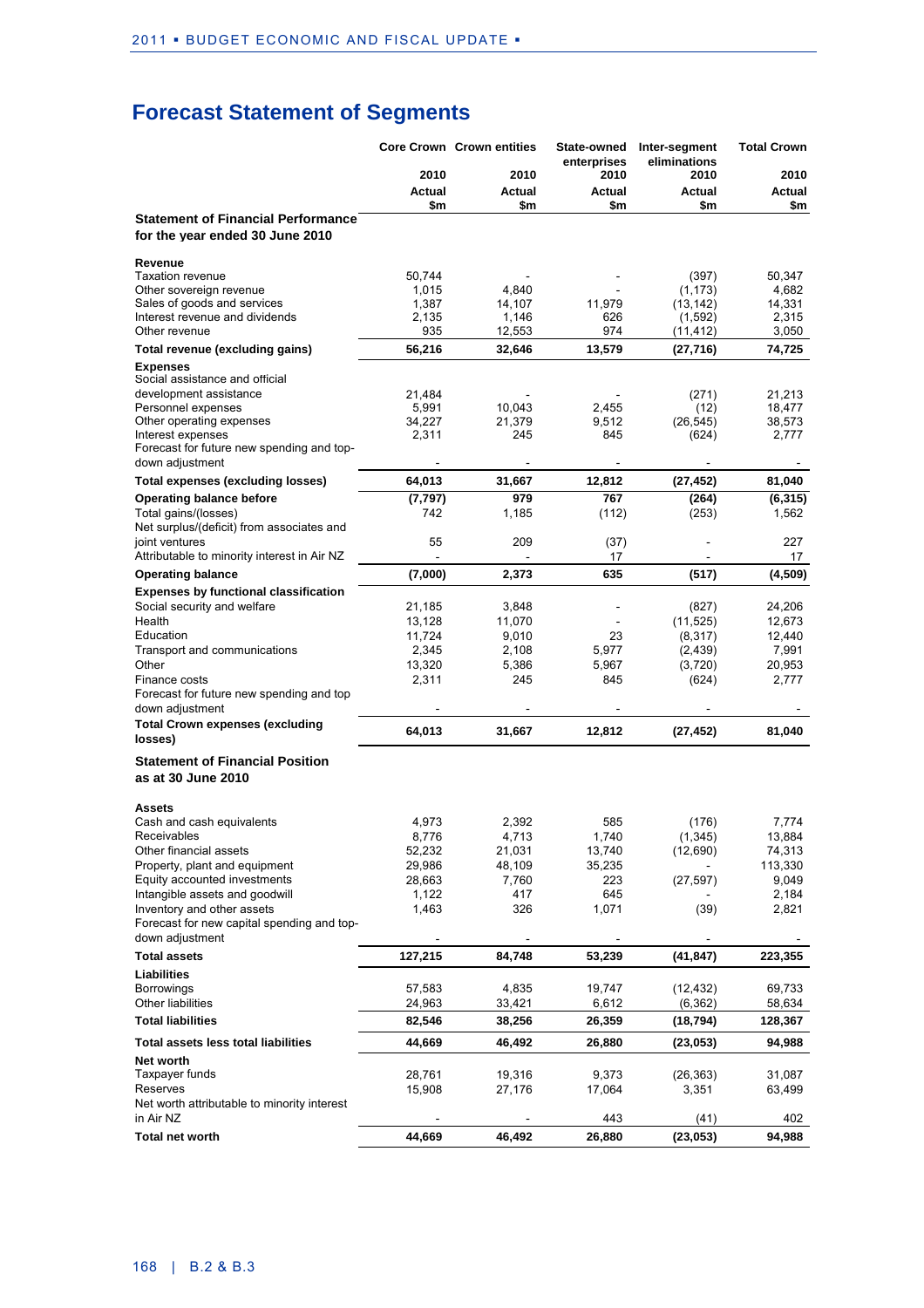|                                                                              |                        | <b>Core Crown Crown entities</b> | State-owned<br>enterprises | Inter-segment<br>eliminations | <b>Total Crown</b> |
|------------------------------------------------------------------------------|------------------------|----------------------------------|----------------------------|-------------------------------|--------------------|
|                                                                              | 2011                   | 2011                             | 2011                       | 2011                          | 2011               |
|                                                                              | <b>Forecast</b><br>\$m | <b>Forecast</b><br>\$m           | Forecast<br>\$m            | <b>Forecast</b><br>\$m        | Forecast<br>\$m    |
| <b>Statement of Financial Performance</b><br>for the year ended 30 June 2011 |                        |                                  |                            |                               |                    |
| Revenue                                                                      |                        |                                  |                            |                               |                    |
| <b>Taxation revenue</b>                                                      | 51,189                 |                                  |                            | (549)                         | 50,640             |
| Other sovereign revenue<br>Sales of goods and services                       | 1,346<br>1,487         | 5,209<br>14,391                  | 12,640                     | (1, 111)<br>(13, 390)         | 5,444<br>15,128    |
| Interest revenue and dividends                                               | 2,185                  | 1,106                            | 763                        | (1, 436)                      | 2,618              |
| Other revenue                                                                | 743                    | 16,308                           | 1,017                      | (11, 729)                     | 6,339              |
| Total revenue (excluding gains)                                              | 56,950                 | 37,014                           | 14,420                     | (28, 215)                     | 80,169             |
| <b>Expenses</b><br>Social assistance and official                            |                        |                                  |                            |                               |                    |
| development assistance                                                       | 22,396                 |                                  |                            | (56)                          | 22,340             |
| Personnel expenses                                                           | 5,905                  | 10,309                           | 2,654                      | (9)                           | 18,859             |
| Other operating expenses<br>Interest expenses                                | 41,665<br>3,078        | 27,566<br>247                    | 9,841<br>1,010             | (26, 630)<br>(829)            | 52,442<br>3,506    |
| Forecast for future new spending and top-                                    |                        |                                  |                            |                               |                    |
| down adjustment                                                              | (250)                  |                                  |                            |                               | (250)              |
| <b>Total expenses (excluding losses)</b>                                     | 72,794                 | 38,122                           | 13,505                     | (27, 524)                     | 96,897             |
| <b>Operating balance before</b>                                              | (15, 844)              | (1, 108)                         | 915                        | (691)                         | (16,728)           |
| Total gains/(losses)<br>Net surplus/(deficit) from associates and            | 4,900                  | 2,323                            | 45                         | (230)                         | 7,038              |
| joint ventures                                                               | 53                     | 200                              | 4                          | (4)                           | 253                |
| Attributable to minority interest in Air NZ                                  |                        |                                  |                            |                               |                    |
| <b>Operating balance</b>                                                     | (10, 891)              | 1,415                            | 964                        | (925)                         | (9, 437)           |
| <b>Expenses by functional classification</b>                                 |                        |                                  |                            |                               |                    |
| Social security and welfare                                                  | 22,175                 | 4,103                            |                            | (641)                         | 25,637             |
| Health                                                                       | 13,774                 | 11,285                           |                            | (11, 941)                     | 13,118             |
| Education<br>Transport and communications                                    | 12,039<br>2,330        | 9,341<br>2,093                   | 24<br>6,135                | (8,621)<br>(2,314)            | 12,783<br>8,244    |
| Other                                                                        | 19,648                 | 11,053                           | 6,336                      | (3, 178)                      | 33,859             |
| Finance costs                                                                | 3,078                  | 247                              | 1,010                      | (829)                         | 3,506              |
| Forecast for future new spending and top-                                    |                        |                                  |                            |                               |                    |
| down adjustment                                                              | (250)                  |                                  |                            |                               | (250)              |
| <b>Total Crown expenses (excluding</b><br>losses)                            | 72,794                 | 38,122                           | 13,505                     | (27, 524)                     | 96,897             |
| <b>Statement of Financial Position</b>                                       |                        |                                  |                            |                               |                    |
| as at 30 June 2011                                                           |                        |                                  |                            |                               |                    |
| <b>Assets</b>                                                                |                        |                                  |                            |                               |                    |
| Cash and cash equivalents                                                    | 6,481                  | 2,366                            | 425                        | (169)                         | 9,103              |
| Receivables                                                                  | 8,956                  | 8,218                            | 2,223                      | (1,883)                       | 17,514             |
| Other financial assets<br>Property, plant and equipment                      | 58,604<br>30,334       | 23,313<br>49,722                 | 14,965<br>36,876           | (13, 819)<br>1                | 83,063<br>116,933  |
| Equity accounted investments                                                 | 29,878                 | 7,977                            | 382                        | (28, 839)                     | 9,398              |
| Intangible assets and goodwill                                               | 1,374                  | 444                              | 705                        | 1                             | 2,524              |
| Inventory and other assets                                                   | 1,574                  | 345                              | 1,087                      | (29)                          | 2,977              |
| Forecast for new capital spending and top-<br>down adjustment                |                        |                                  |                            |                               |                    |
| <b>Total assets</b>                                                          | (100)<br>137,101       | 92,385                           | 56,663                     | (44, 737)                     | (100)<br>241,412   |
| Liabilities                                                                  |                        |                                  |                            |                               |                    |
| <b>Borrowings</b>                                                            | 76,942                 | 5,129                            | 22,600                     | (13,668)                      | 91,003             |
| Other liabilities                                                            | 26,427                 | 38,439                           | 6,732                      | (6,708)                       | 64,890             |
| <b>Total liabilities</b>                                                     | 103,369                | 43,568                           | 29,332                     | (20, 376)                     | 155,893            |
| Total assets less total liabilities                                          | 33,732                 | 48,817                           | 27,331                     | (24, 361)                     | 85,519             |
| Net worth                                                                    |                        |                                  |                            |                               |                    |
| Taxpayer funds<br>Reserves                                                   | 17,882                 | 21,625<br>27,192                 | 9,716                      | (27, 503)<br>3,183            | 21,720             |
| Net worth attributable to minority interest                                  | 15,850                 |                                  | 17,172                     |                               | 63,397             |
| in Air NZ                                                                    |                        |                                  | 443                        | (41)                          | 402                |
| <b>Total net worth</b>                                                       | 33,732                 | 48,817                           | 27,331                     | (24, 361)                     | 85,519             |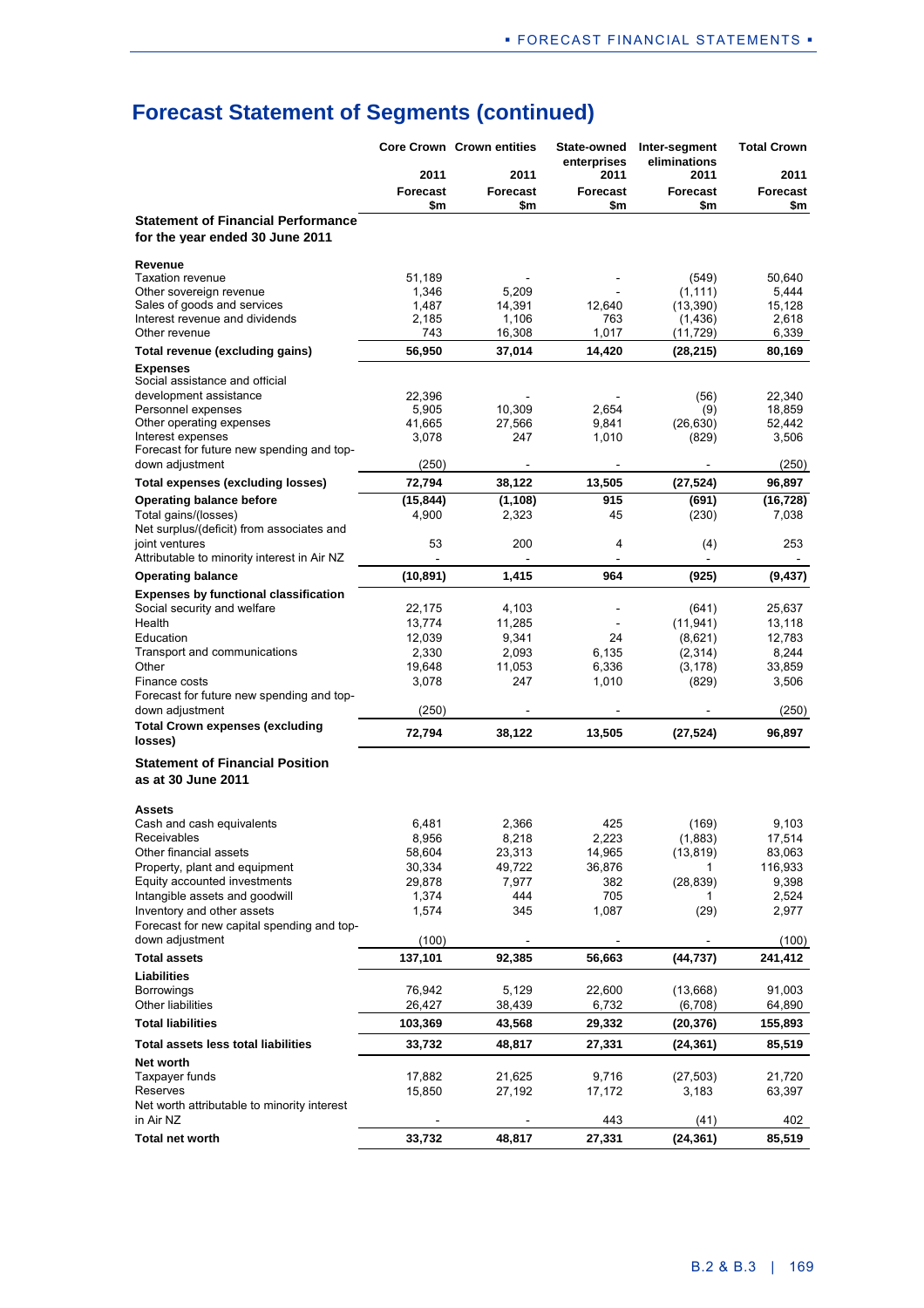|                                                                              |                 | <b>Core Crown Crown entities</b> | State-owned<br>enterprises | Inter-segment<br>eliminations | <b>Total Crown</b> |
|------------------------------------------------------------------------------|-----------------|----------------------------------|----------------------------|-------------------------------|--------------------|
|                                                                              | 2012            | 2012                             | 2012                       | 2012                          | 2012               |
|                                                                              | Forecast<br>\$m | <b>Forecast</b><br>\$m           | Forecast<br>\$m            | <b>Forecast</b><br>\$m        | <b>Forecast</b>    |
| <b>Statement of Financial Performance</b><br>for the year ended 30 June 2012 |                 |                                  |                            |                               | \$m                |
| Revenue                                                                      |                 |                                  |                            |                               |                    |
| <b>Taxation revenue</b>                                                      | 55,222          |                                  |                            | (532)                         | 54,690             |
| Other sovereign revenue<br>Sales of goods and services                       | 1,500<br>1,489  | 5,549<br>13,917                  | 13,537                     | (1, 241)<br>(12, 865)         | 5,808<br>16,078    |
| Interest revenue and dividends                                               | 2,134           | 768                              | 1,021                      | (872)                         | 3,051              |
| Other revenue                                                                | 716             | 13,627                           | 956                        | (12,193)                      | 3,106              |
| Total revenue (excluding gains)                                              | 61,061          | 33,861                           | 15,514                     | (27, 703)                     | 82,733             |
| <b>Expenses</b><br>Social assistance and official                            |                 |                                  |                            |                               |                    |
| development assistance                                                       | 22,939          |                                  |                            | (13)                          | 22,926             |
| Personnel expenses                                                           | 6,021           | 10,440                           | 2,697                      | (9)                           | 19,149             |
| Other operating expenses                                                     | 40,200          | 21,510                           | 10,576                     | (26, 725)                     | 45,561             |
| Interest expenses<br>Forecast for future new spending and top-               | 3,714           | 272                              | 1,392                      | (693)                         | 4,685              |
| down adjustment                                                              | 153             |                                  |                            |                               | 153                |
| <b>Total expenses (excluding losses)</b>                                     | 73,027          | 32,222                           | 14,665                     | (27, 440)                     | 92,474             |
| <b>Operating balance before</b>                                              | (11, 966)       | 1,639                            | 849                        | (263)                         | (9,741)            |
| Total gains/(losses)                                                         | 1,538           | 687                              | 113                        | (193)                         | 2,145              |
| Net surplus/(deficit) from associates and                                    |                 |                                  |                            |                               |                    |
| joint ventures<br>Attributable to minority interest in Air NZ                | 78              | 207                              | 19                         | (1)                           | 303                |
| <b>Operating balance</b>                                                     | (10, 350)       | 2,533                            | $\sim$<br>981              | (457)                         | (7, 293)           |
| <b>Expenses by functional classification</b>                                 |                 |                                  |                            |                               |                    |
| Social security and welfare                                                  | 22,935          | 4,035                            | $\overline{a}$             | (617)                         | 26,353             |
| Health                                                                       | 14,353          | 11,792                           |                            | (12, 358)                     | 13,787             |
| Education                                                                    | 12,257          | 9,384                            | 24                         | (8,660)                       | 13,005             |
| Transport and communications                                                 | 2,378           | 2,202                            | 6,419                      | (2, 415)                      | 8,584              |
| Other                                                                        | 17,237          | 4,537                            | 6,830                      | (2,697)                       | 25,907             |
| Finance costs                                                                | 3,714           | 272                              | 1,392                      | (693)                         | 4,685              |
| Forecast for future new spending and top-<br>down adjustment                 | 153             |                                  |                            |                               | 153                |
| <b>Total Crown expenses (excluding</b>                                       |                 |                                  |                            |                               |                    |
| losses)                                                                      | 73,027          | 32,222                           | 14,665                     | (27, 440)                     | 92,474             |
| <b>Statement of Financial Position</b><br>as at 30 June 2012                 |                 |                                  |                            |                               |                    |
| <b>Assets</b>                                                                | 6,266           | 2,297                            | 494                        |                               | 8,886              |
| Cash and cash equivalents<br>Receivables                                     | 8,785           | 7,254                            | 2,358                      | (171)<br>(1,688)              | 16,709             |
| Other financial assets                                                       | 53,458          | 25,170                           | 16,772                     | (13, 838)                     | 81,562             |
| Property, plant and equipment                                                | 30,594          | 50,949                           | 39,642                     | 1                             | 121,186            |
| Equity accounted investments                                                 | 31,120          | 8,184                            | 396                        | (30,087)                      | 9,613              |
| Intangible assets and goodwill                                               | 1,498           | 500                              | 716                        |                               | 2,714              |
| Inventory and other assets                                                   | 1,595           | 359                              | 1,117                      | (29)                          | 3,042              |
| Forecast for new capital spending and top-<br>down adjustment                | (128)           |                                  |                            |                               | (128)              |
| <b>Total assets</b>                                                          | 133,188         | 94,713                           | 61,495                     | (45, 812)                     | 243,584            |
| Liabilities                                                                  |                 |                                  |                            |                               |                    |
| Borrowings                                                                   | 83,194          | 5,351                            | 26,642                     | (13, 804)                     | 101,383            |
| <b>Other liabilities</b>                                                     | 26,590          | 37,090                           | 6,738                      | (6, 489)                      | 63,929             |
| <b>Total liabilities</b>                                                     | 109,784         | 42,441                           | 33,380                     | (20, 293)                     | 165,312            |
| Total assets less total liabilities                                          | 23,404          | 52,272                           | 28,115                     | (25, 519)                     | 78,272             |
| Net worth<br>Taxpayer funds                                                  | 7,536           | 25,112                           | 10,536                     | (28, 721)                     | 14,463             |
| Reserves                                                                     | 15,868          | 27,160                           | 17,136                     | 3,243                         | 63,407             |
| Net worth attributable to minority interest                                  |                 |                                  |                            |                               |                    |
| in Air NZ                                                                    |                 |                                  | 443                        | (41)                          | 402                |
| <b>Total net worth</b>                                                       | 23,404          | 52,272                           | 28,115                     | (25, 519)                     | 78,272             |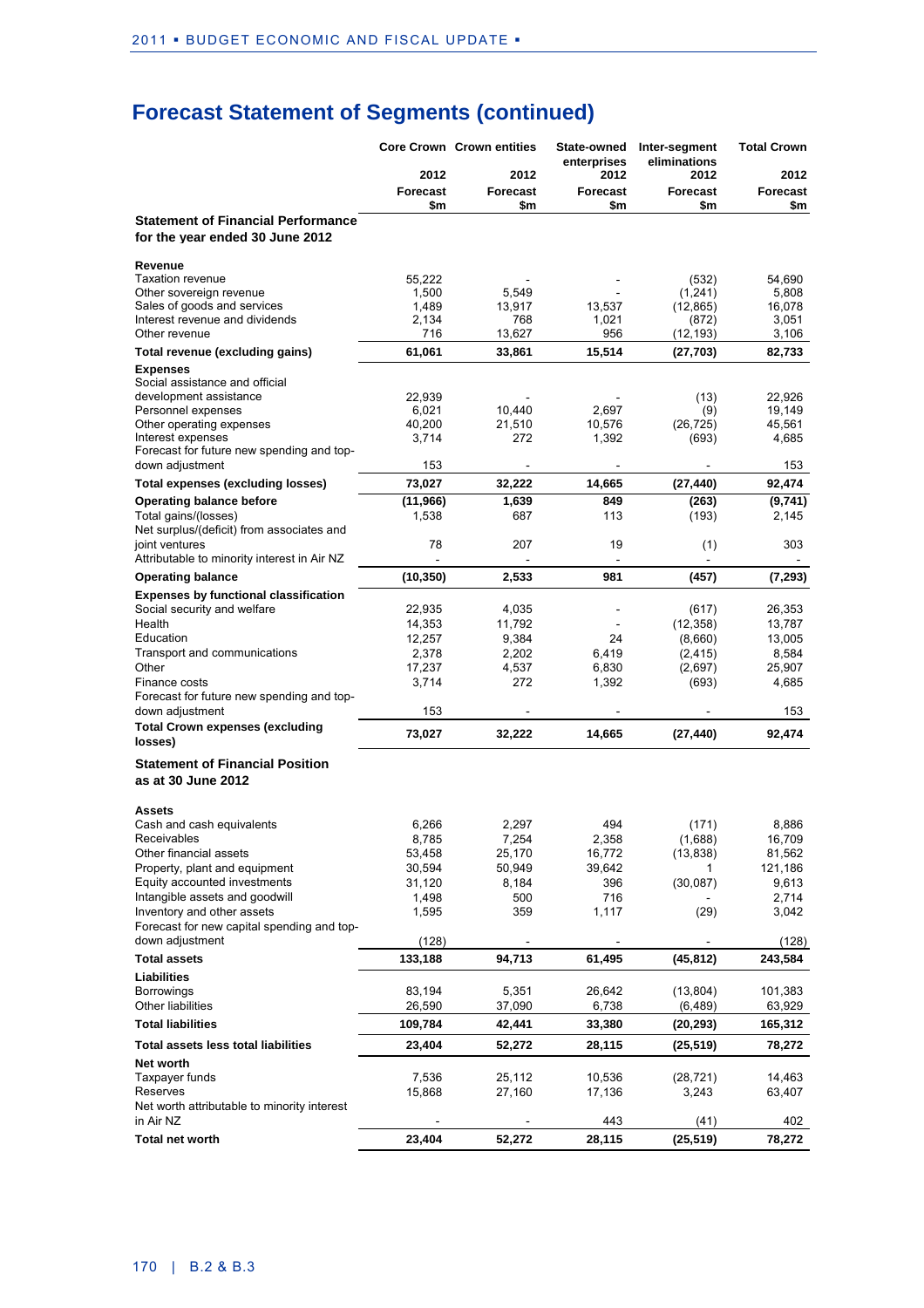|                                                                              |                        | <b>Core Crown Crown entities</b> | State-owned<br>enterprises | Inter-segment<br>eliminations | <b>Total Crown</b>     |
|------------------------------------------------------------------------------|------------------------|----------------------------------|----------------------------|-------------------------------|------------------------|
|                                                                              | 2013                   | 2013                             | 2013                       | 2013                          | 2013                   |
|                                                                              | <b>Forecast</b><br>\$m | Forecast<br>\$m                  | Forecast<br>\$m            | <b>Forecast</b><br>\$m        | <b>Forecast</b><br>\$m |
| <b>Statement of Financial Performance</b><br>for the year ended 30 June 2013 |                        |                                  |                            |                               |                        |
| Revenue                                                                      |                        |                                  |                            |                               |                        |
| <b>Taxation revenue</b>                                                      | 59,906                 |                                  |                            | (636)                         | 59,270                 |
| Other sovereign revenue<br>Sales of goods and services                       | 1,793<br>1,431         | 5,730<br>13,984                  | 14,550                     | (1, 305)<br>(12, 873)         | 6,218<br>17,092        |
| Interest revenue and dividends                                               | 2,552                  | 944                              | 1,041                      | (1, 147)                      | 3,390                  |
| Other revenue                                                                | 685                    | 13,601                           | 812                        | (11,892)                      | 3,206                  |
| Total revenue (excluding gains)                                              | 66,367                 | 34,259                           | 16,403                     | (27, 853)                     | 89,176                 |
| <b>Expenses</b><br>Social assistance and official                            |                        |                                  |                            |                               |                        |
| development assistance                                                       | 23,583                 |                                  |                            | (41)                          | 23,542                 |
| Personnel expenses                                                           | 5,969                  | 10,685                           | 2,754                      | (9)                           | 19,399                 |
| Other operating expenses                                                     | 37,683                 | 21,718                           | 11,202                     | (26, 651)                     | 43,952                 |
| Interest expenses<br>Forecast for future new spending and top-               | 4,325                  | 286                              | 1,442                      | (663)                         | 5,390                  |
| down adjustment                                                              | 990                    |                                  |                            |                               | 990                    |
| <b>Total expenses (excluding losses)</b>                                     | 72,550                 | 32,689                           | 15,398                     | (27, 364)                     | 93,273                 |
| <b>Operating balance before</b>                                              | (6, 183)               | 1,570                            | 1,005                      | (489)                         | (4,097)                |
| Total gains/(losses)                                                         | 1,650                  | 841                              | 123                        | (194)                         | 2,420                  |
| Net surplus/(deficit) from associates and                                    |                        |                                  |                            |                               |                        |
| joint ventures<br>Attributable to minority interest in Air NZ                | 80                     | 204                              | 45                         | (2)                           | 327                    |
| <b>Operating balance</b>                                                     | (4, 453)               | 2,615                            | 1,173                      | (685)                         | (1, 350)               |
| <b>Expenses by functional classification</b>                                 |                        |                                  |                            |                               |                        |
| Social security and welfare                                                  | 23,644                 | 4,451                            |                            | (663)                         | 27,432                 |
| Health                                                                       | 14,332                 | 11,730                           |                            | (12, 403)                     | 13,659                 |
| Education                                                                    | 12,266                 | 9,554                            | 24                         | (8, 757)                      | 13,087                 |
| Transport and communications<br>Other                                        | 2,096                  | 2,248                            | 6,575                      | (2, 284)                      | 8,635                  |
| Finance costs                                                                | 14,897<br>4,325        | 4,420<br>286                     | 7,357<br>1,442             | (2, 594)<br>(663)             | 24,080<br>5,390        |
| Forecast for future new spending and top-                                    |                        |                                  |                            |                               |                        |
| down adjustment                                                              | 990                    |                                  |                            |                               | 990                    |
| <b>Total Crown expenses (excluding</b><br>losses)                            | 72,550                 | 32,689                           | 15,398                     | (27, 364)                     | 93,273                 |
|                                                                              |                        |                                  |                            |                               |                        |
| <b>Statement of Financial Position</b><br>as at 30 June 2013                 |                        |                                  |                            |                               |                        |
| <b>Assets</b>                                                                |                        |                                  |                            |                               |                        |
| Cash and cash equivalents                                                    | 6,287                  | 2,286                            | 526                        | (170)                         | 8,929                  |
| Receivables                                                                  | 8,722                  | 5,834                            | 2,415                      | (1,702)                       | 15,269                 |
| Other financial assets<br>Property, plant and equipment                      | 48,229<br>30,461       | 28,014<br>52,148                 | 18,443<br>41,696           | (15, 107)                     | 79,579<br>124,305      |
| Equity accounted investments                                                 | 32,200                 | 8,389                            | 422                        | (31, 196)                     | 9,815                  |
| Intangible assets and goodwill                                               | 1,516                  | 507                              | 680                        |                               | 2,703                  |
| Inventory and other assets                                                   | 1,596                  | 362                              | 1,150                      | (27)                          | 3,081                  |
| Forecast for new capital spending and top-<br>down adjustment                |                        |                                  |                            |                               |                        |
|                                                                              | (124)                  |                                  | 65,332                     |                               | (124)                  |
| <b>Total assets</b><br>Liabilities                                           | 128,887                | 97,540                           |                            | (48, 202)                     | 243,557                |
| <b>Borrowings</b>                                                            | 84,612                 | 5,421                            | 29,718                     | (15,099)                      | 104,652                |
| Other liabilities                                                            | 25,313                 | 36,206                           | 6,959                      | (6, 512)                      | 61,966                 |
| <b>Total liabilities</b>                                                     | 109,925                | 41,627                           | 36,677                     | (21, 611)                     | 166,618                |
| Total assets less total liabilities                                          | 18,962                 | 55,913                           | 28,655                     | (26, 591)                     | 76,939                 |
| Net worth                                                                    |                        |                                  |                            |                               |                        |
| Taxpayer funds                                                               | 3,084                  | 28,792                           | 11,078                     | (29, 793)                     | 13,161                 |
| Reserves<br>Net worth attributable to minority interest                      | 15,878                 | 27,121                           | 17,134                     | 3,243                         | 63,376                 |
| in Air NZ                                                                    |                        |                                  | 443                        | (41)                          | 402                    |
| <b>Total net worth</b>                                                       | 18,962                 | 55,913                           | 28,655                     | (26, 591)                     | 76,939                 |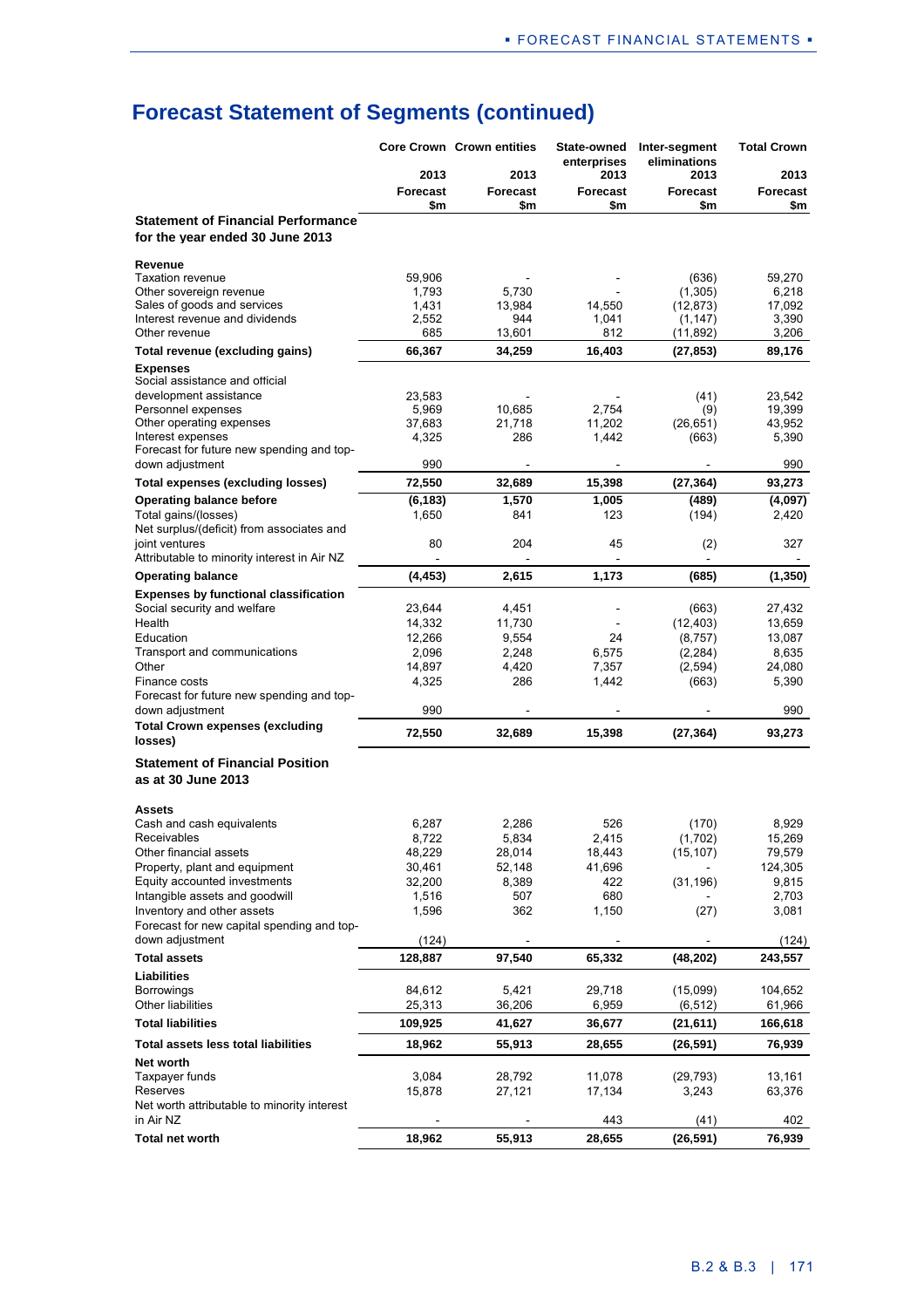|                                                                              |                 | <b>Core Crown Crown entities</b> | State-owned<br>enterprises | Inter-segment<br>eliminations | <b>Total Crown</b> |
|------------------------------------------------------------------------------|-----------------|----------------------------------|----------------------------|-------------------------------|--------------------|
|                                                                              | 2014            | 2014                             | 2014                       | 2014                          | 2014               |
|                                                                              | <b>Forecast</b> | <b>Forecast</b>                  | <b>Forecast</b>            | <b>Forecast</b>               | <b>Forecast</b>    |
| <b>Statement of Financial Performance</b><br>for the year ended 30 June 2014 | \$m             | \$m                              | \$m                        | \$m                           | \$m                |
| Revenue                                                                      |                 |                                  |                            |                               |                    |
| <b>Taxation revenue</b>                                                      | 64,441<br>2,127 | 5,882                            |                            | (689)<br>(1,368)              | 63,752<br>6,641    |
| Other sovereign revenue<br>Sales of goods and services                       | 1,448           | 14,018                           | 15,325                     | (12, 884)                     | 17,907             |
| Interest revenue and dividends                                               | 2,773           | 1,104                            | 1,045                      | (1,268)                       | 3,654              |
| Other revenue                                                                | 702             | 13,426                           | 756                        | (11,576)                      | 3,308              |
| Total revenue (excluding gains)                                              | 71,491          | 34,430                           | 17,126                     | (27, 785)                     | 95,262             |
| <b>Expenses</b><br>Social assistance and official                            |                 |                                  |                            |                               |                    |
| development assistance                                                       | 24,192          |                                  |                            | (43)                          | 24,149             |
| Personnel expenses                                                           | 6,010           | 10,659                           | 2,812                      | (9)                           | 19,472             |
| Other operating expenses<br>Interest expenses                                | 37,475<br>4,701 | 22,081<br>301                    | 11,700<br>1,537            | (26, 466)<br>(734)            | 44,790<br>5,805    |
| Forecast for future new spending and top-                                    |                 |                                  |                            |                               |                    |
| down adjustment                                                              | 1,765           |                                  |                            |                               | 1,765              |
| <b>Total expenses (excluding losses)</b>                                     | 74,143          | 33,041                           | 16,049                     | (27, 252)                     | 95,981             |
| <b>Operating balance before</b>                                              | (2,652)         | 1,389                            | 1,077                      | (533)                         | (719)              |
| Total gains/(losses)<br>Net surplus/(deficit) from associates and            | 1,755           | 1,023                            | 121                        | (213)                         | 2,686              |
| joint ventures                                                               | 77              | 205                              | 47                         | (4)                           | 325                |
| Attributable to minority interest in Air NZ                                  |                 |                                  |                            |                               |                    |
| <b>Operating balance</b>                                                     | (820)           | 2,617                            | 1,245                      | (750)                         | 2,292              |
| <b>Expenses by functional classification</b>                                 |                 |                                  |                            |                               |                    |
| Social security and welfare                                                  | 24,396          | 4,751                            |                            | (678)                         | 28,469             |
| Health                                                                       | 14,242          | 11,787                           |                            | (12, 395)                     | 13,634             |
| Education<br>Transport and communications                                    | 12,077<br>2,087 | 9,430<br>2,320                   | 24<br>6,778                | (8, 587)<br>(2, 291)          | 12,944<br>8,894    |
| Other                                                                        | 14,875          | 4,452                            | 7,710                      | (2, 567)                      | 24,470             |
| Finance costs                                                                | 4,701           | 301                              | 1,537                      | (734)                         | 5,805              |
| Forecast for future new spending and top-                                    |                 |                                  |                            |                               |                    |
| down adjustment                                                              | 1,765           |                                  |                            |                               | 1,765              |
| <b>Total Crown expenses (excluding</b><br>losses)                            | 74,143          | 33,041                           | 16,049                     | (27, 252)                     | 95,981             |
| <b>Statement of Financial Position</b>                                       |                 |                                  |                            |                               |                    |
| as at 30 June 2014                                                           |                 |                                  |                            |                               |                    |
| <b>Assets</b>                                                                |                 |                                  |                            |                               |                    |
| Cash and cash equivalents                                                    | 6,307           | 2,295                            | 599                        | (169)                         | 9,032              |
| Receivables<br>Other financial assets                                        | 8,841<br>54,601 | 5,510<br>31,755                  | 2,535<br>18,720            | (1,778)                       | 15,108<br>88,635   |
| Property, plant and equipment                                                | 30,923          | 53,212                           | 42,980                     | (16, 441)<br>(1)              | 127,114            |
| Equity accounted investments                                                 | 33,369          | 8,594                            | 447                        | (32, 400)                     | 10,010             |
| Intangible assets and goodwill                                               | 1,517           | 493                              | 669                        |                               | 2,679              |
| Inventory and other assets                                                   | 1,590           | 364                              | 1,157                      | (29)                          | 3,082              |
| Forecast for new capital spending and top-<br>down adjustment                | (123)           |                                  |                            |                               | (123)              |
| <b>Total assets</b>                                                          | 137,025         | 102,223                          | 67,107                     | (50, 818)                     | 255,537            |
| Liabilities                                                                  |                 |                                  |                            |                               |                    |
| Borrowings                                                                   | 94,170          | 5,461                            | 30,822                     | (16, 459)                     | 113,994            |
| Other liabilities                                                            | 24,697          | 37,134                           | 7,074                      | (6, 613)                      | 62,292             |
| <b>Total liabilities</b>                                                     | 118,867         | 42,595                           | 37,896                     | (23,072)                      | 176,286            |
| Total assets less total liabilities                                          | 18,158          | 59,628                           | 29,211                     | (27, 746)                     | 79,251             |
| Net worth                                                                    |                 |                                  |                            |                               |                    |
| Taxpayer funds<br>Reserves                                                   | 2,267<br>15,891 | 32,531<br>27,097                 | 11,632<br>17,136           | (30, 948)<br>3,243            | 15,482<br>63,367   |
| Net worth attributable to minority interest                                  |                 |                                  |                            |                               |                    |
| in Air NZ                                                                    |                 |                                  | 443                        | (41)                          | 402                |
| <b>Total net worth</b>                                                       | 18,158          | 59,628                           | 29,211                     | (27, 746)                     | 79,251             |